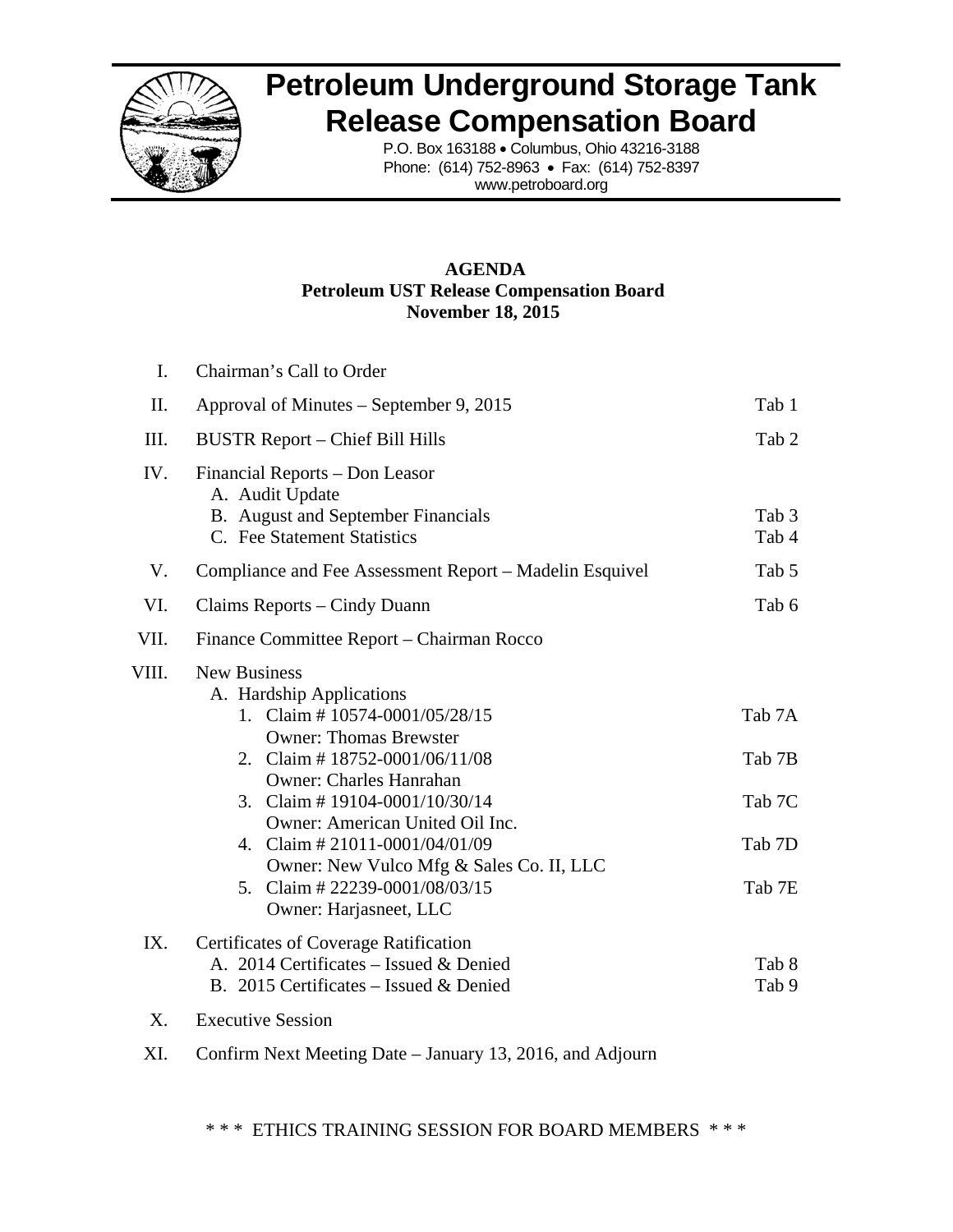# Memorandum

**To:** Petroleum Underground Storage Tank Release Compensation Board **From:** Chief William Hills, BUSTR **Re: BUSTR Report Date:** November 18, 2015

## **PERSONNEL –**

The Attorney and Clerk positions have been funded, posted, and are in a holding pattern with Commerce Human Resources. There are two (2) intermittent employees to assist with the clerical duties of providing public record requests and management of the file room. Inspector David Davis has returned to light duty service after approximately eight months off for shoulder surgery.

## **ADMINISTRATION –**

The BUSTR Revolving Loan Fund Program that enables Political Subdivisions to address the removal of Underground Storage Tanks is now effective. The application form is available on the State Fire Marshal web site.

The third responsible party search program is fully underway with a total of 200 petroleum release cases to be evaluated.

SFM, OEPA, and Development are working together to develop guidelines for the use of \$20,000,000 available to Development for potential clean up for UST facilities.

The OTTER upgrade project is in an expedited bidding process with the Department of Administrative Services to provide improvements to the current system for BUSTR and the Bureau of Testing & Registration.

## **TRAINING AND STAFF DEVELOPMENT –**

Annual physicals and OSHA training has have been completed for all BUSTR field inspector and environmental specialist personnel.

All in-house BUSTR personnel have completed customer-focused service goals training and the field staff is currently receiving this training at various off-site locations.

## **TRAINING TO STAKEHOLDERS** –

Inspector supervisors Steven Parsons and Jason Anthony are providing installer refresher courses and BUSTR overviews at classes and workshops.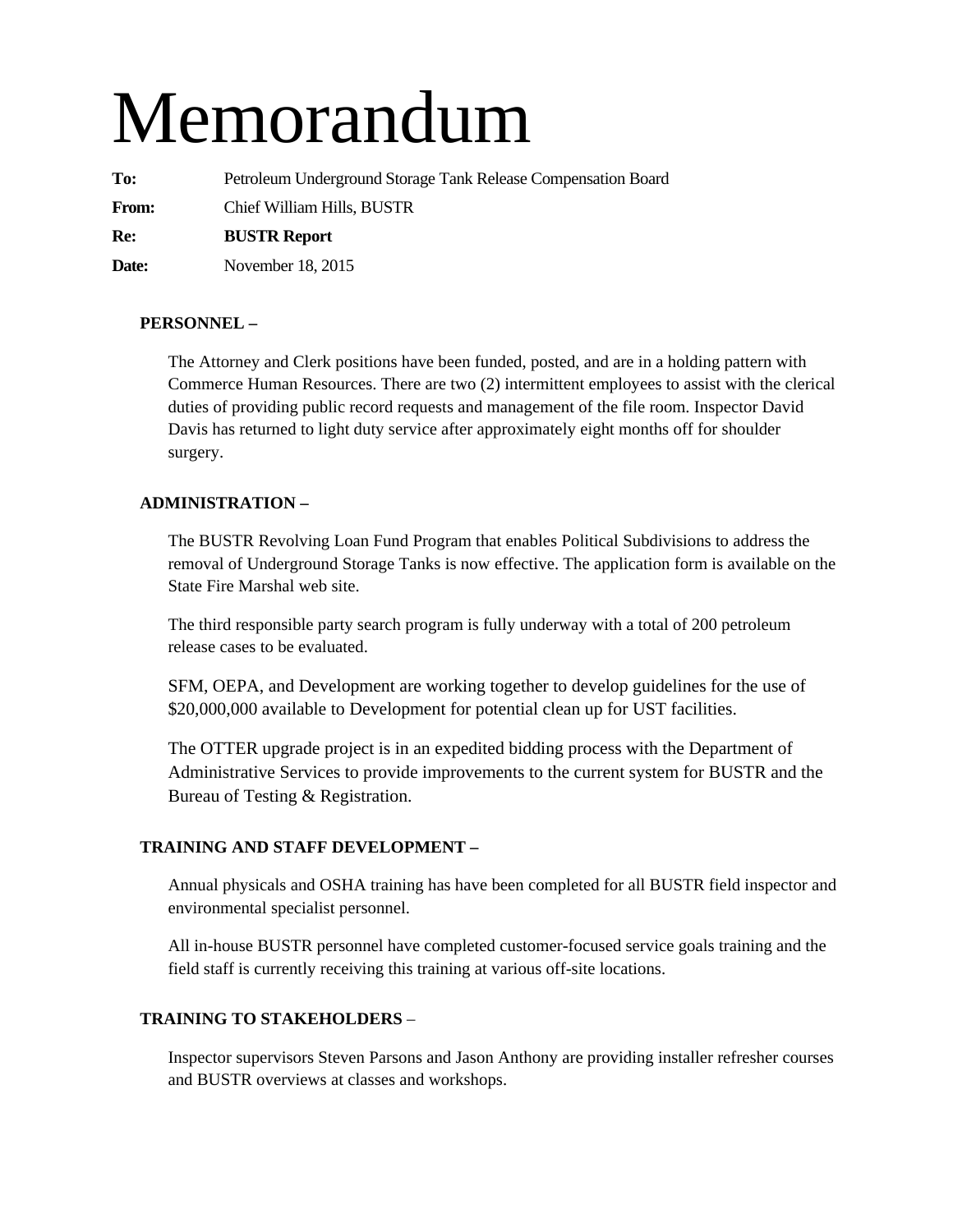BUSTR staff and legal are reviewing and evaluating the federal 2015 UST rule modifications. Proposed changes to the BUSTR rules will be made available to stakeholders after initial review, evaluation and preparation of recommended rules. The Corrective Action and Release Prevention teams are continuing their meetings regarding the proposed rule changes and all other project tasks are on schedule.

## **ACTIVITY –**

## **OTTER Database Upgrade Project**

Ventech and IT Commerce continue to correct minor issues as part of the contract.

#### **Click Scheduling**

There have only been a few minor issues that are being handled in-house.

## **STATISTICS and/or COMMENTS**

#### **Release Prevention**

#### **UST Operation Compliance Inspections**

The current 3 year inspection cycle ends June 30, 2016. For the week ending **November 9, 2015 54** new inspections were performed for a total of **6,435** inspections.

## **Corrective Action**

## **No Further Action Letters (NFA)**

The current grant cycle ends September 30, 2016.

For the week ending **November 9, 2015** 

**7** NFA's were generated, for a total of **46** NFA's

To - date target projection of total NFA's is **63** 

| <b>Statistic</b>                          | <b>Count as of 11/9/2015</b> |
|-------------------------------------------|------------------------------|
| Number of Registered Tanks                | 21,742                       |
| Number of Owners of Registered Facilities | 3,676                        |
| Number of Registered Facilities           | 7,381                        |
| Number of Active Releases                 | 2,381                        |
| Number of Active Closures                 | 1,313                        |
| Number of Program No Further Actions      | 28,969                       |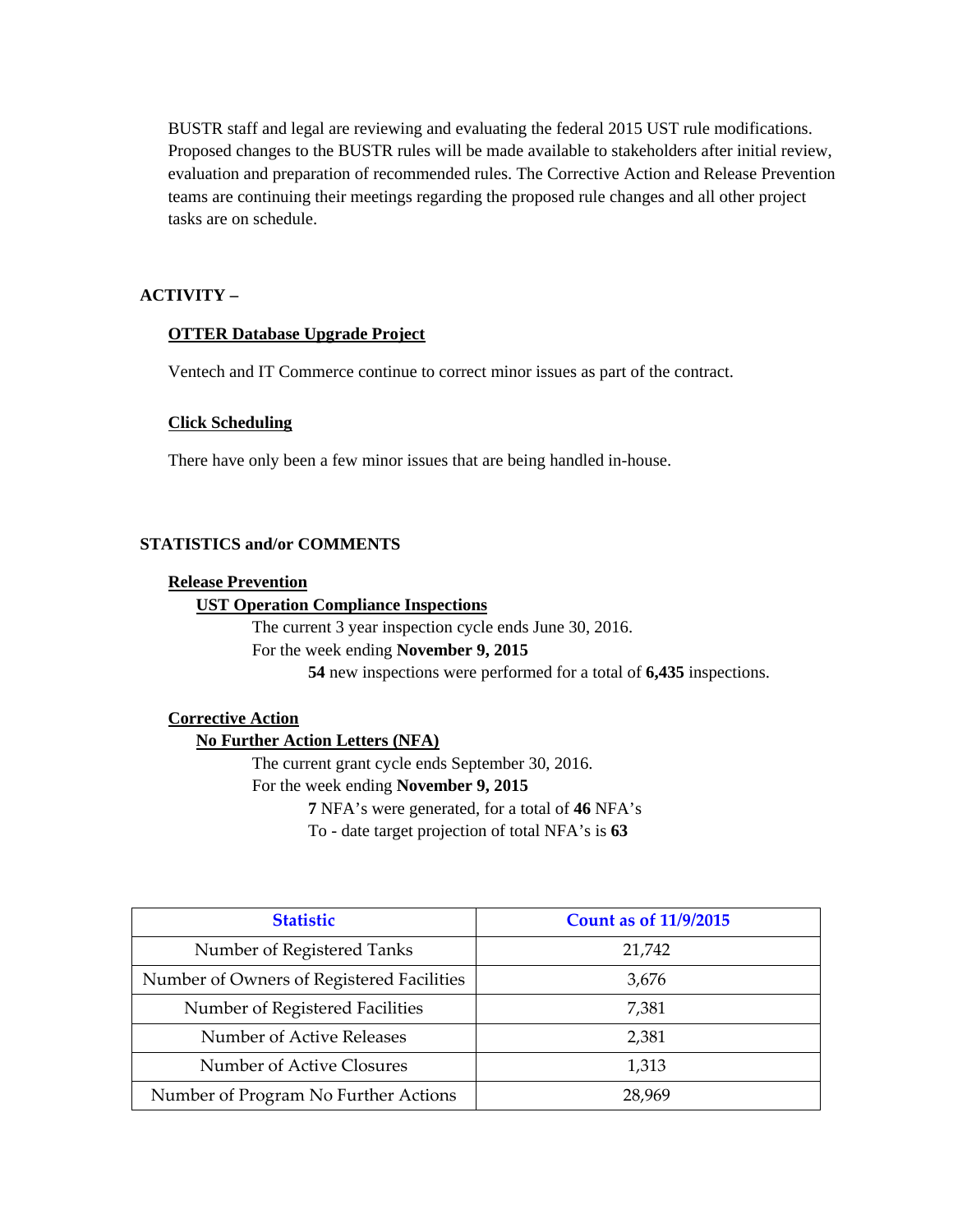#### *MONTHLY INCOME FIGURES AS OF SEPTEMBER 30, 2015 (CASH BASIS)*

| Fiscal 2015                         |              |             |            |                  | % Of          | FY 2016       |
|-------------------------------------|--------------|-------------|------------|------------------|---------------|---------------|
|                                     | July         | August      | September  | <b>Total YTD</b> | <b>Budget</b> | <b>Budget</b> |
| Tank Revenue                        |              |             |            |                  |               |               |
| In house collections *              | 9,027,866.00 | 191,398.00  | 86,430.00  | 9,305,694.00     |               |               |
| <b>AG</b> collections               | 19,129.82    | 28,103.42   | 28,014.51  | 75,247.75        |               |               |
| Collection costs paid by owner      | (1,999.68)   | (2,538.31)  | (3,685.42) | (8,223.41)       |               |               |
| <b>Total Tank Revenue</b>           | 9,044,996.14 | 216,963.11  | 110,759.09 | 9,372,718.34     | 98.87%        | 9,480,000     |
| Interest Income                     |              |             |            |                  |               |               |
| <b>Interest Earned</b>              | 5,911.04     | 6,868.20    | 7,095.36   | 19,874.60        | 27.80%        | 71,500        |
| Unearned Gain/(Loss) on Investments | 870.00       | (8,060.00)  | 16,600.00  | 9,410.00         |               |               |
| <b>Total Interest Income</b>        | 6,781.04     | (1, 191.80) | 23,695.36  | 29,284.60        |               |               |
| Miscellaneous Income                | 5.65         | 83.45       | 31.73      | 120.83           | 12.08%        | 1,000         |
| <b>Total Income</b>                 | 9,051,782.83 | 215,854.76  | 134,486.18 | 9,402,123.77     | 98.43%        | 9,552,500     |
| Claims Expense                      | 597,499.77   | 672,399.95  | 573,113.38 | 1,843,013.10     | 20.48%        | 9,000,000     |
| <b>Operating Expenses</b>           |              |             |            |                  |               |               |
| <b>Salaries</b>                     | 102,935.08   | 130,096.82  | 121,108.92 | 354,140.82       | 26.26%        | 1,348,700     |
| Temp Services *                     | 2,504.28     | 730.24      | 0.00       | 3,234.52         | 21.56%        | 15,000        |
| Rent                                | 10,148.84    | 10,148.84   | 10,148.84  | 30,446.52        | 24.01%        | 126,800       |
| <b>Office Supplies</b>              | 585.57       | 865.56      | 4,841.07   | 6,292.20         | 33.12%        | 19,000        |
| Printing & Copying *                | 525.88       | 446.78      | 226.57     | 1,199.23         | 7.99%         | 15,000        |
| <b>Staff Development</b>            | 0.00         | 0.00        | 0.00       | 0.00             | 0.00%         | 1,000         |
| Advertising                         | 0.00         | 0.00        | 0.00       | 0.00             | 0.00%         | 2,000         |
| Legal & Professional                |              |             |            |                  |               |               |
| L&P services                        | 2,695.23     | 10,347.20   | 310.11     | 13,352.54        |               |               |
| Collection costs                    | 3,714.61     | 6,303.47    | 4,667.51   | 14,685.59        |               |               |
| Collection costs paid by owner      | (1,999.68)   | (2,538.31)  | (3,685.42) | (8,223.41)       |               |               |
| Total L & P Expense                 | 4,410.16     | 14,112.36   | 1,292.20   | 19,814.72        | 7.93%         | 250,000       |
| Travel                              | 246.52       | 0.00        | 747.38     | 993.90           | 9.94%         | 10,000        |
| <b>Employee Expenses</b>            | 1,755.00     | 1,755.00    | 1,755.00   | 5,265.00         | 20.33%        | 25,900        |
| Telephone                           | 825.93       | 645.94      | 0.00       | 1,471.87         | 13.38%        | 11,000        |
| Postage *                           | 17,665.12    | 141.90      | 70.95      | 17,877.97        | 59.59%        | 30,000        |
| Depreciation                        | 1,481.72     | 1,514.01    | 1,375.51   | 4,371.24         | 30.15%        | 14,500        |
| <b>Total Operating Expenses</b>     | 143,084.10   | 160,457.45  | 141,566.44 | 445,107.99       | 23.82%        | 1,868,900     |
| Net Income (Cash method)            |              |             |            | 7,114,002.68     |               |               |

\* Extremely cylical; occurs mainly during and as a result of the fee assessment period.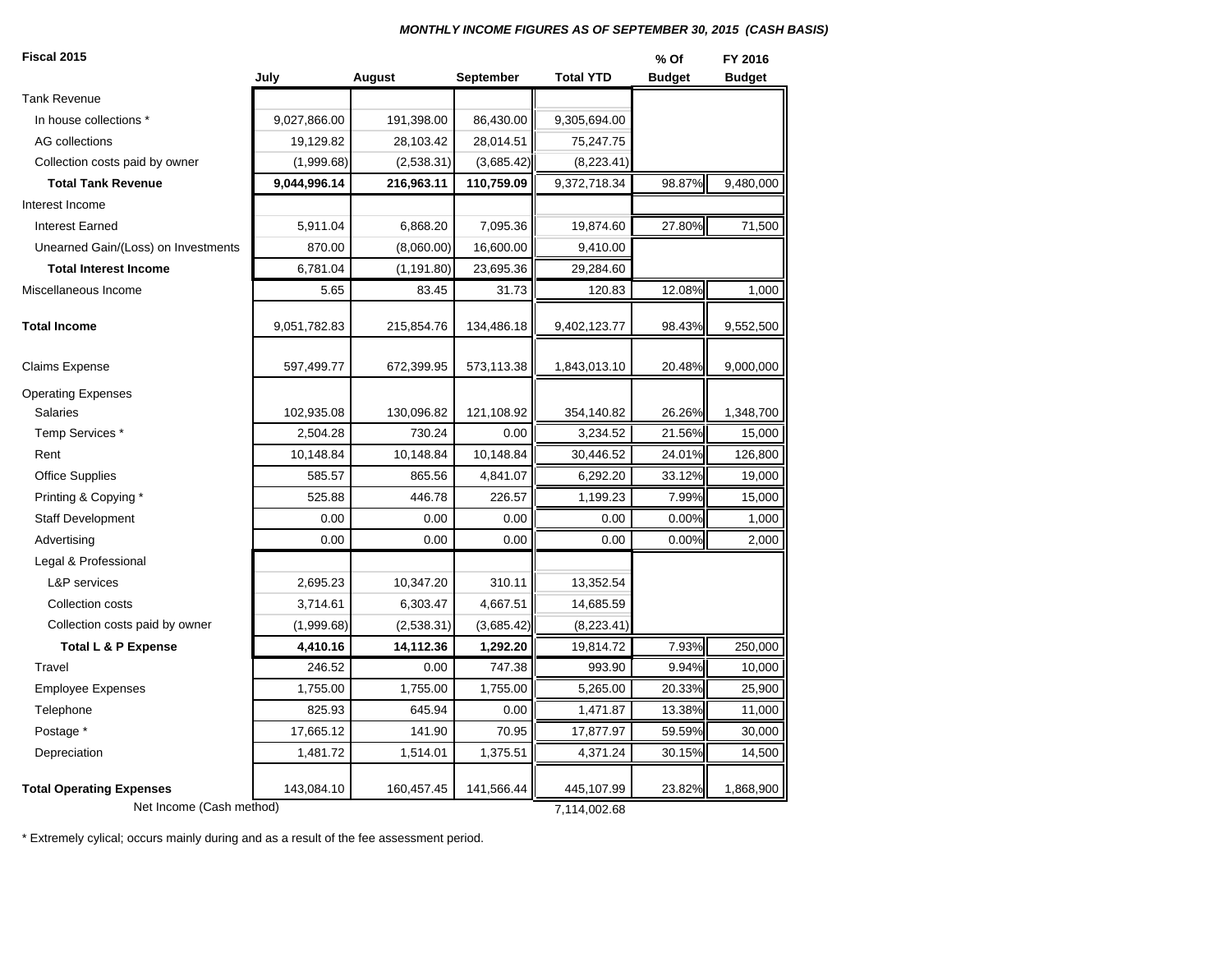## *Petroleum UST Release Compensation Board*  **Balance Sheet As of 09/30/2015**

| <b>Assets</b>                                                                                                                                                                                                                                                                                                     |                                                                                                            |                              |  |
|-------------------------------------------------------------------------------------------------------------------------------------------------------------------------------------------------------------------------------------------------------------------------------------------------------------------|------------------------------------------------------------------------------------------------------------|------------------------------|--|
| <b>Current Assets</b><br>108 State Cash Balance<br>112 Debt Service Fund<br>114 Treasury Notes<br>138 Unclaimed Monies Trust Account<br>140 Investments - Obligated<br>141 Reinvested Interest - Obligated<br>142 Investments - Unobligated<br>143 Reinvested Interest-Unobligated<br><b>Total Current Assets</b> | 3,316,270.20<br>0.00<br>8,090,612.59<br>19,715.61<br>7,139,991.84<br>2,099.37<br>13,469,005.89<br>3,893.29 | 32,041,588.79                |  |
| <b>Fixed Assets</b><br>160 Fixed Asset-Furniture<br>165 Fixed Asset-Data Processing<br>169 Accumulated Depreciation<br><b>Total Fixed Assets</b><br><b>Total Assets</b>                                                                                                                                           | 104,701.35<br>830,705.40<br>(900, 900.44)                                                                  | 34,506.31<br>\$32,076,095.10 |  |
| <b>Liabilities</b>                                                                                                                                                                                                                                                                                                |                                                                                                            |                              |  |
| <b>Current Liabilities</b><br><b>Total Current Liabilities</b><br><b>Long Term Liabilities</b><br><b>Total Long Term Liabilities</b><br><b>Total Liabilities</b>                                                                                                                                                  |                                                                                                            | 0.00<br>0.00<br>\$0.00       |  |
| <b>Equity</b>                                                                                                                                                                                                                                                                                                     |                                                                                                            |                              |  |
| <b>Equity Accounts</b><br>283 Retained Earnings (Deficiency)<br>Current Year Income (Loss)<br><b>Total Equity</b>                                                                                                                                                                                                 | 22,021,182.26<br>10,054,912.84                                                                             | 32,076,095.10                |  |
| <b>Total Liabilities and Equity</b>                                                                                                                                                                                                                                                                               |                                                                                                            | \$32,076,095.10              |  |

Г

Г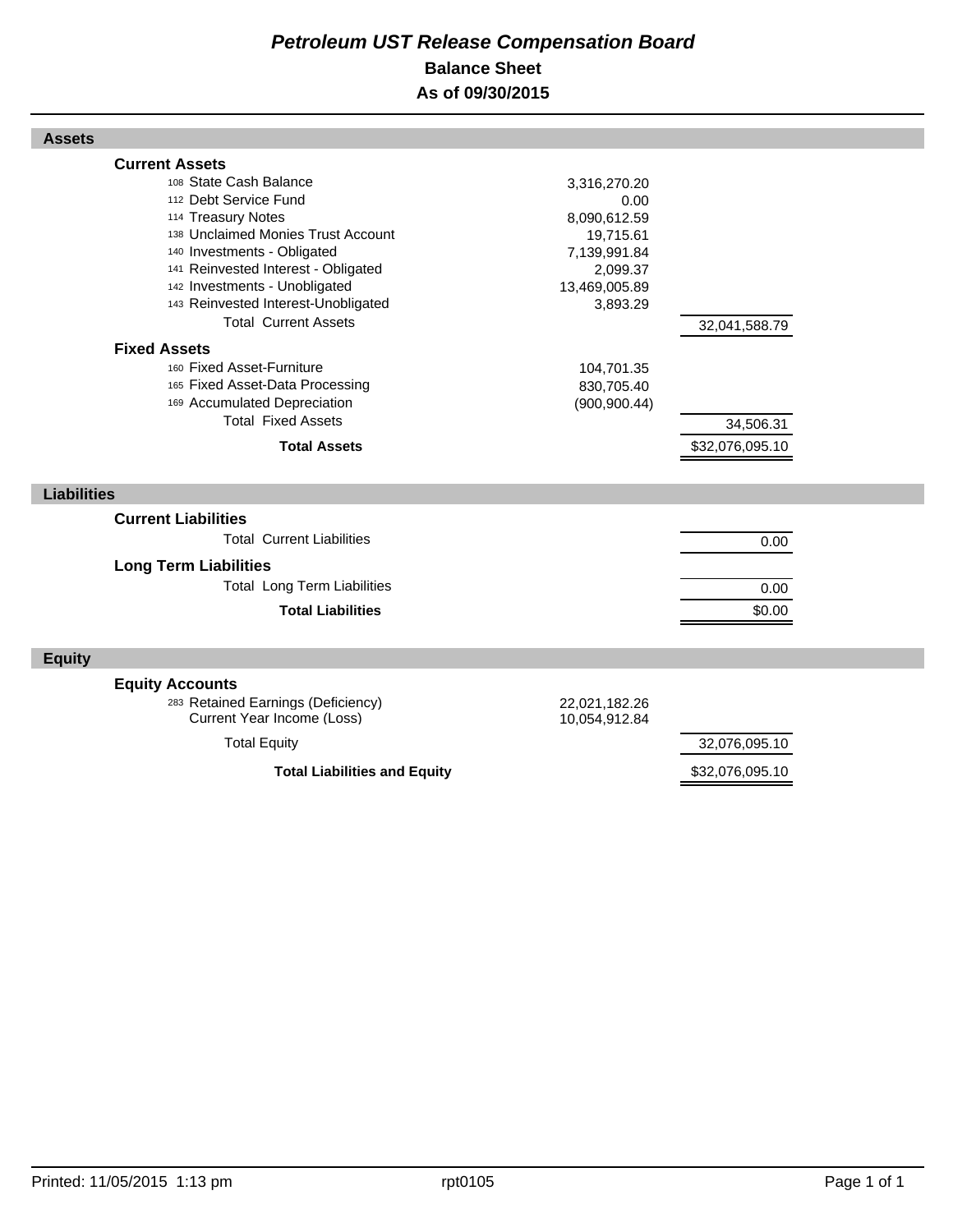## *Petroleum UST Release Compensation Board*  **Income Statement For the Month Ended 09/30/2015**

|                     | <b>Operating Income</b>              |                | <b>Year To Date</b> |
|---------------------|--------------------------------------|----------------|---------------------|
| 301                 | <b>Tank Fees</b>                     | 110,759.09     | 11,016,471.20       |
| 303                 | Investment Income                    | 23,695.36      | 29,284.60           |
|                     | <b>Total Operating Income</b>        | 134,454.45     | 11,045,755.80       |
|                     | <b>Operating Expenses</b>            |                |                     |
| 350                 | <b>Claims Paid</b>                   | 573,113.38     | 811,158.63          |
|                     | <b>Total Operating Expenses</b>      | 573,113.38     | 811,158.63          |
|                     | <b>Administrative Expenses</b>       |                |                     |
| 621                 | <b>Salaries</b>                      | 79,700.00      | 129,584.77          |
| 626                 | <b>Temporary Services</b>            | 0.00           | 1,888.96            |
| 634                 | Rent                                 | 10,148.84      | 30,446.52           |
| 638                 | <b>Office Supplies</b>               | 4,841.07       | 2,959.37            |
| 639                 | Printing & Copying                   | 226.57         | 991.55              |
| 668                 | Legal & Professional                 | 1,292.20       | 1,789.79            |
| 669                 | <b>Depreciation Expense</b>          | 1,375.51       | 4,371.24            |
| 672                 | Travel                               | 747.38         | 747.38              |
| 675                 | <b>Employee Expenses</b>             | 1,755.00       | 5,241.03            |
| 680                 | Telephone                            | 0.00           | 1,471.87            |
| 681                 | Postage                              | 70.95          | 312.68              |
|                     | <b>Total Administrative Expenses</b> | 100,157.52     | 179,805.16          |
| <b>Other Income</b> |                                      |                |                     |
| 701                 | Miscellaneous Income                 | 31.73          | 120.83              |
|                     | <b>Total Other Income</b>            | 31.73          | 120.83              |
| Net Income (Loss)   |                                      | (\$538,784.72) | \$10,054,912.84     |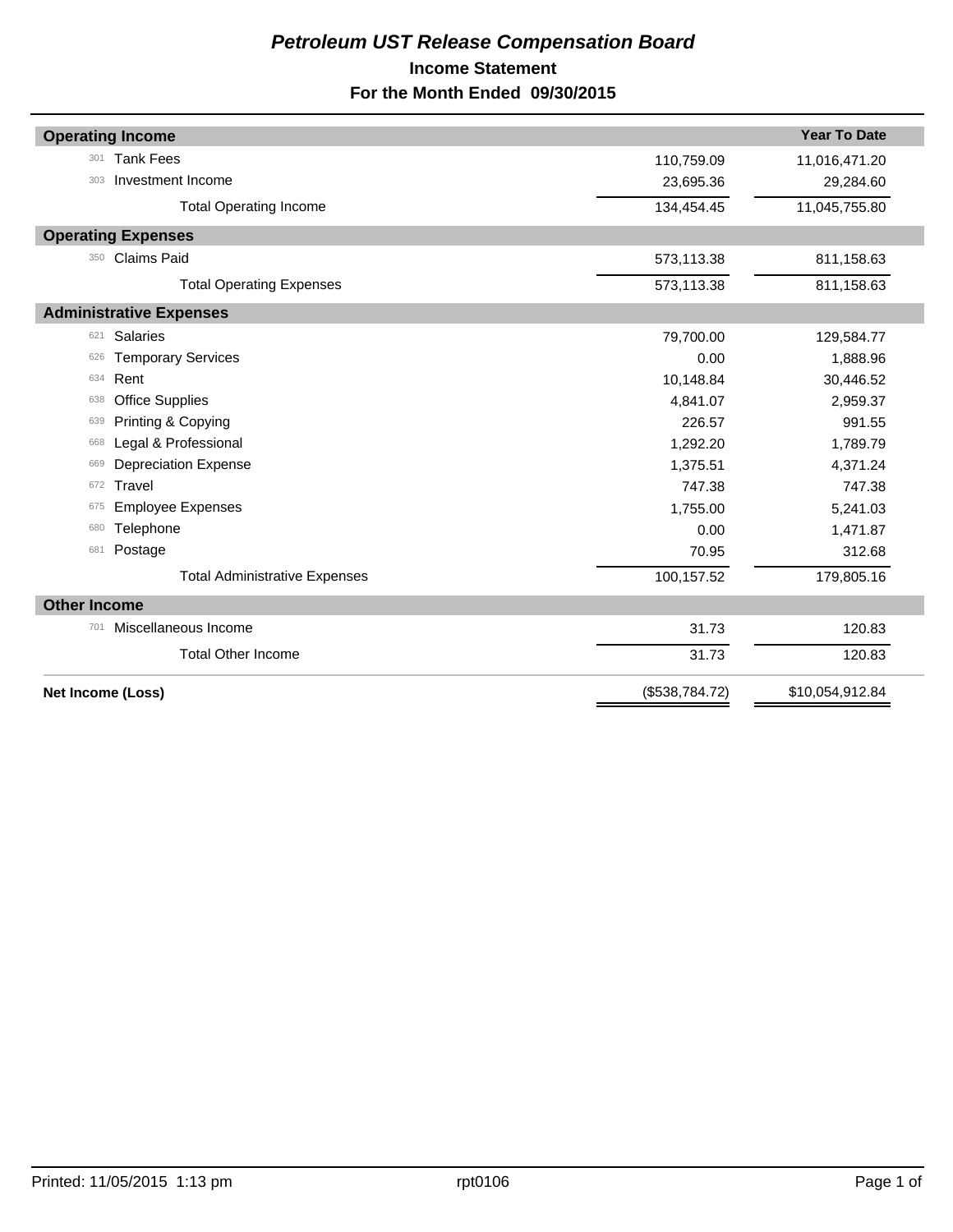## **Trial Balance** *Petroleum UST Release Compensation Board*

## **Transaction Dates 09/01/2015 to 09/30/2015**

| Account | Account                               | <b>Beginning Balance</b> | Transaction   | <b>Ending Balance</b> |
|---------|---------------------------------------|--------------------------|---------------|-----------------------|
| 108     | <b>State Cash Balance</b>             | 3,287,197.64             | 29,072.56     | 3,316,270.20          |
| 114     | <b>Treasury Notes</b>                 | 8,069,284.43             | 21,328.16     | 8,090,612.59          |
| 138     | <b>Unclaimed Monies Trust Account</b> | 19,713.43                | 2.18          | 19,715.61             |
| 140     | Investments - Obligated               | 7,730,100.28             | (590, 108.44) | 7,139,991.84          |
| 141     | Reinvested Interest - Obligated       | 1,290.96                 | 808.41        | 2,099.37              |
| 142     | Investments - Unobligated             | 13,469,005.89            | 0.00          | 13,469,005.89         |
| 143     | Reinvested Interest-Unobligated       | 2,405.37                 | 1,487.92      | 3,893.29              |
| 160     | <b>Fixed Asset-Furniture</b>          | 104,701.35               | 0.00          | 104,701.35            |
| 165     | <b>Fixed Asset-Data Processing</b>    | 830,705.40               | 0.00          | 830,705.40            |
| 169     | <b>Accumulated Depreciation</b>       | (899, 524.93)            | (1,375.51)    | (900, 900.44)         |
| 283     | <b>Retained Earnings (Deficiency)</b> | (22,021,182.26)          | 0.00          | (22,021,182.26)       |
| 301     | <b>Tank Fees</b>                      | (10,905,712.11)          | (110, 759.09) | (11,016,471.20)       |
| 303     | Investment Income                     | (5,589.24)               | (23,695.36)   | (29, 284.60)          |
| 350     | <b>Claims Paid</b>                    | 238,045.25               | 573,113.38    | 811,158.63            |
| 621     | <b>Salaries</b>                       | 49,884.77                | 79,700.00     | 129,584.77            |
| 626     | <b>Temporary Services</b>             | 1,888.96                 | 0.00          | 1,888.96              |
| 634     | Rent                                  | 20,297.68                | 10,148.84     | 30,446.52             |
| 638     | <b>Office Supplies</b>                | (1,881.70)               | 4,841.07      | 2,959.37              |
| 639     | Printing & Copying                    | 764.98                   | 226.57        | 991.55                |
| 668     | Legal & Professional                  | 497.59                   | 1,292.20      | 1,789.79              |
| 669     | <b>Depreciation Expense</b>           | 2,995.73                 | 1,375.51      | 4,371.24              |
| 672     | Travel                                | 0.00                     | 747.38        | 747.38                |
| 675     | <b>Employee Expenses</b>              | 3,486.03                 | 1,755.00      | 5,241.03              |
| 680     | Telephone                             | 1,471.87                 | 0.00          | 1,471.87              |
| 681     | Postage                               | 241.73                   | 70.95         | 312.68                |
| 701     | Miscellaneous Income                  | (89.10)                  | (31.73)       | (120.83)              |
|         |                                       | 0.00                     | 0.00          | 0.00                  |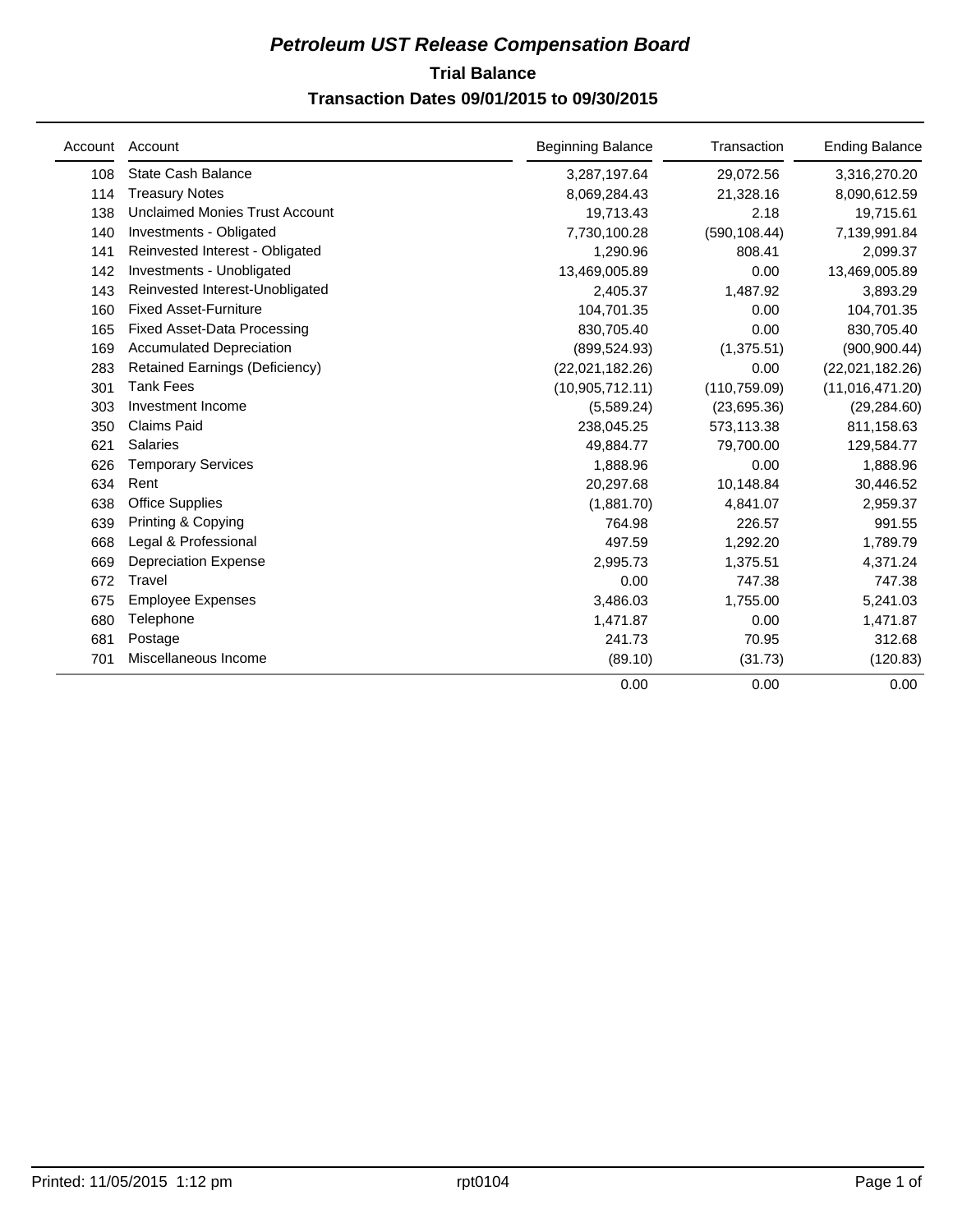#### *MONTHLY INCOME FIGURES AS OF AUGUST 31, 2015 (CASH BASIS)*

#### **Fiscal 2015**

| <b>Fiscal 2015</b>                  |              |             |                  | % Of          | FY 2016       |
|-------------------------------------|--------------|-------------|------------------|---------------|---------------|
|                                     | July         | August      | <b>Total YTD</b> | <b>Budget</b> | <b>Budget</b> |
| <b>Tank Revenue</b>                 |              |             |                  |               |               |
| In house collections *              | 9,027,866.00 | 191,398.00  | 9,219,264.00     |               |               |
| AG collections                      | 19,129.82    | 28,103.42   | 47,233.24        |               |               |
| Collection costs paid by owner      | (1,999.68)   | (2,538.31)  | (4,537.99)       |               |               |
| <b>Total Tank Revenue</b>           | 9,044,996.14 | 216,963.11  | 9,261,959.25     | 97.70%        | 9,480,000     |
| Interest Income                     |              |             |                  |               |               |
| <b>Interest Earned</b>              | 5,911.04     | 6,868.20    | 12,779.24        | 17.87%        | 71,500        |
| Unearned Gain/(Loss) on Investments | 870.00       | (8,060.00)  | (7, 190.00)      |               |               |
| <b>Total Interest Income</b>        | 6,781.04     | (1, 191.80) | 5,589.24         |               |               |
| Miscellaneous Income                | 5.65         | 83.45       | 89.10            | 8.91%         | 1,000         |
| <b>Total Income</b>                 | 9,051,782.83 | 215,854.76  | 9,267,637.59     | 97.02%        | 9,552,500     |
| <b>Claims Expense</b>               | 597,499.77   | 672,399.95  | 1,269,899.72     | 14.11%        | 9,000,000     |
| <b>Operating Expenses</b>           |              |             |                  |               |               |
| <b>Salaries</b>                     | 102,935.08   | 130,096.82  | 233,031.90       | 17.28%        | 1,348,700     |
| Temp Services *                     | 2,504.28     | 730.24      | 3,234.52         | 21.56%        | 15,000        |
| Rent                                | 10,148.84    | 10,148.84   | 20,297.68        | 16.01%        | 126,800       |
| <b>Office Supplies</b>              | 585.57       | 865.56      | 1,451.13         | 7.64%         | 19,000        |
| Printing & Copying *                | 525.88       | 446.78      | 972.66           | 6.48%         | 15,000        |
| <b>Staff Development</b>            | 0.00         | 0.00        | 0.00             | 0.00%         | 1,000         |
| Advertising                         | 0.00         | 0.00        | 0.00             | 0.00%         | 2,000         |
| Legal & Professional                |              |             |                  |               |               |
| L&P services                        | 2,695.23     | 10,347.20   | 13,042.43        |               |               |
| Collection costs                    | 3,714.61     | 6,303.47    | 10,018.08        |               |               |
| Collection costs paid by owner      | (1,999.68)   | (2,538.31)  | (4,537.99)       |               |               |
| Total L & P Expense                 | 4,410.16     | 14,112.36   | 18,522.52        | 7.41%         | 250,000       |
| Travel                              | 246.52       | 0.00        | 246.52           | 2.47%         | 10,000        |
| <b>Employee Expenses</b>            | 1,755.00     | 1,755.00    | 3,510.00         | 13.55%        | 25,900        |
| Telephone                           | 825.93       | 645.94      | 1,471.87         | 13.38%        | 11,000        |
| Postage *                           | 17,665.12    | 141.90      | 17,807.02        | 59.36%        | 30,000        |
| Depreciation                        | 1,481.72     | 1,514.01    | 2,995.73         | 20.66%        | 14,500        |
| <b>Total Operating Expenses</b>     | 143,084.10   | 160,457.45  | 303,541.55       | 16.24%        | 1,868,900     |
| Net Income (Cash method)            |              |             | 7,694,196.32     |               |               |

\* Extremely cylical; occurs mainly during and as a result of the fee assessment period.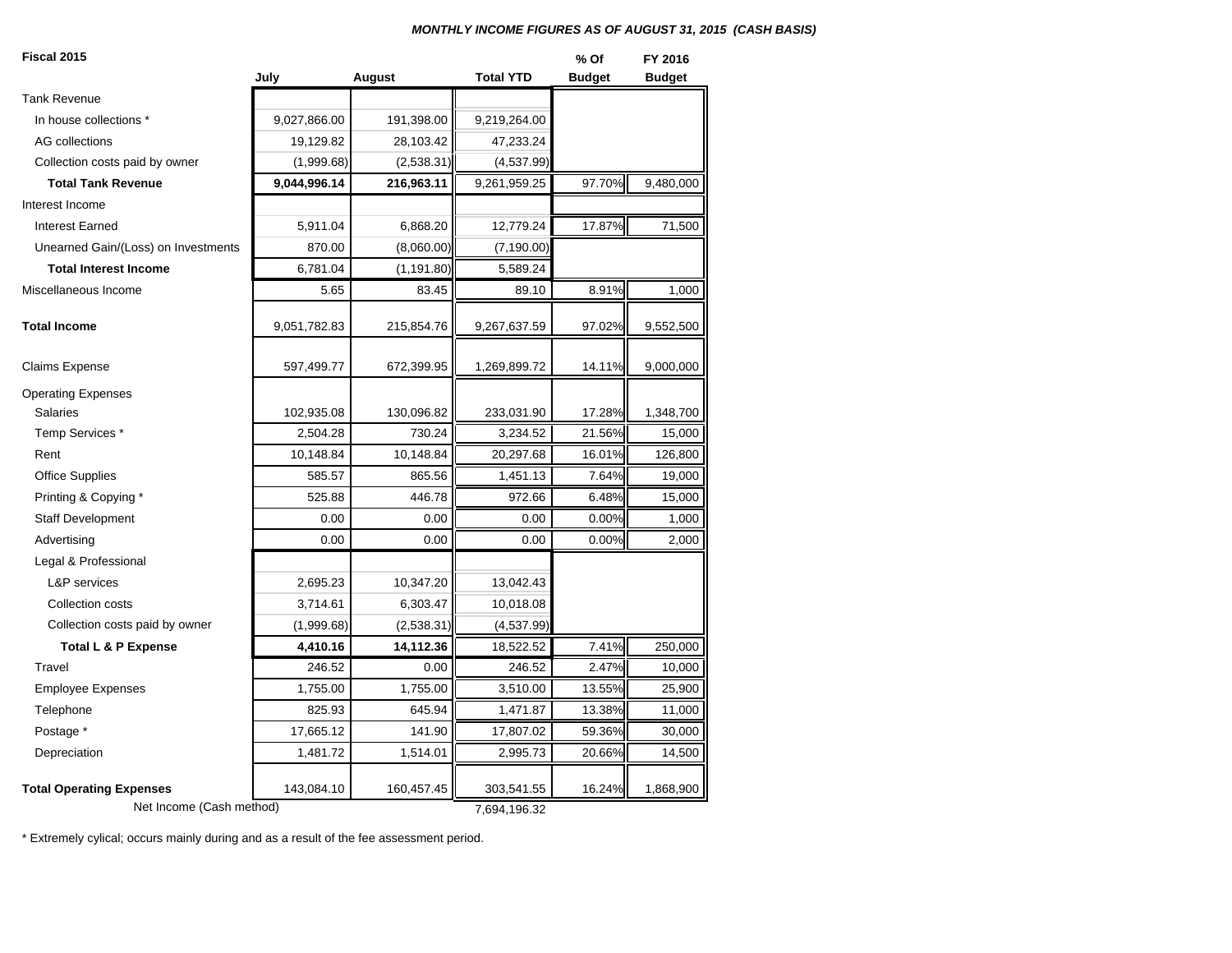## *Petroleum UST Release Compensation Board*  **Balance Sheet As of 08/31/2015**

| <b>Assets</b>                                                                                                                                                                                                                                                                                                                                                                   |                                                                                                                                                         |  |
|---------------------------------------------------------------------------------------------------------------------------------------------------------------------------------------------------------------------------------------------------------------------------------------------------------------------------------------------------------------------------------|---------------------------------------------------------------------------------------------------------------------------------------------------------|--|
| <b>Current Assets</b>                                                                                                                                                                                                                                                                                                                                                           |                                                                                                                                                         |  |
| 108 State Cash Balance<br>112 Debt Service Fund<br>114 Treasury Notes<br>138 Unclaimed Monies Trust Account<br>140 Investments - Obligated<br>141 Reinvested Interest - Obligated<br>142 Investments - Unobligated<br>143 Reinvested Interest-Unobligated<br><b>Total Current Assets</b><br><b>Fixed Assets</b><br>160 Fixed Asset-Furniture<br>165 Fixed Asset-Data Processing | 3,287,197.64<br>0.00<br>8,069,284.43<br>19,713.43<br>7,730,100.28<br>1,290.96<br>13,469,005.89<br>2,405.37<br>32,578,998.00<br>104,701.35<br>830,705.40 |  |
| 169 Accumulated Depreciation<br><b>Total Fixed Assets</b>                                                                                                                                                                                                                                                                                                                       | (899, 524.93)                                                                                                                                           |  |
|                                                                                                                                                                                                                                                                                                                                                                                 | 35,881.82                                                                                                                                               |  |
| <b>Total Assets</b>                                                                                                                                                                                                                                                                                                                                                             | \$32,614,879.82                                                                                                                                         |  |
| <b>Liabilities</b>                                                                                                                                                                                                                                                                                                                                                              |                                                                                                                                                         |  |
| <b>Current Liabilities</b><br><b>Total Current Liabilities</b>                                                                                                                                                                                                                                                                                                                  | 0.00                                                                                                                                                    |  |
| <b>Long Term Liabilities</b><br><b>Total Long Term Liabilities</b>                                                                                                                                                                                                                                                                                                              | 0.00                                                                                                                                                    |  |
| <b>Total Liabilities</b>                                                                                                                                                                                                                                                                                                                                                        | \$0.00                                                                                                                                                  |  |
| <b>Equity</b>                                                                                                                                                                                                                                                                                                                                                                   |                                                                                                                                                         |  |
| <b>Equity Accounts</b><br>283 Retained Earnings (Deficiency)<br>Current Year Income (Loss)                                                                                                                                                                                                                                                                                      | 22,021,182.26<br>10,593,697.56                                                                                                                          |  |
| <b>Total Equity</b>                                                                                                                                                                                                                                                                                                                                                             | 32,614,879.82                                                                                                                                           |  |
| <b>Total Liabilities and Equity</b>                                                                                                                                                                                                                                                                                                                                             | \$32,614,879.82                                                                                                                                         |  |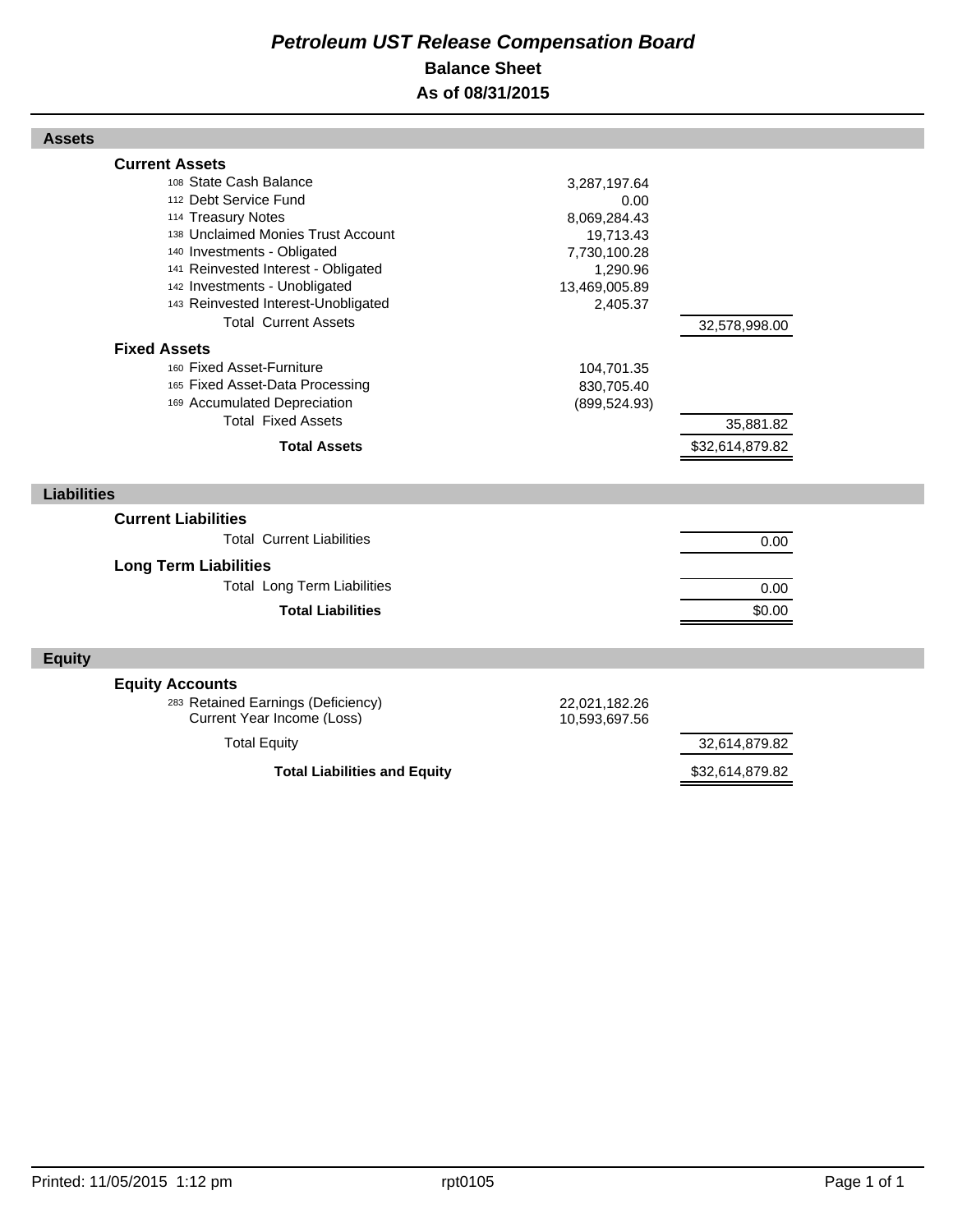## *Petroleum UST Release Compensation Board*  **Income Statement For the Month Ended 08/31/2015**

| <b>Operating Income</b>              |                | <b>Year To Date</b> |
|--------------------------------------|----------------|---------------------|
| <b>Tank Fees</b><br>301              | 216,963.11     | 10,905,712.11       |
| Investment Income<br>303             | (1, 191.80)    | 5,589.24            |
| <b>Total Operating Income</b>        | 215,771.31     | 10,911,301.35       |
| <b>Operating Expenses</b>            |                |                     |
| <b>Claims Paid</b><br>350            | 672,399.95     | 238,045.25          |
| <b>Total Operating Expenses</b>      | 672,399.95     | 238,045.25          |
| <b>Administrative Expenses</b>       |                |                     |
| <b>Salaries</b><br>621               | 145,700.00     | 49,884.77           |
| <b>Temporary Services</b><br>626     | 730.24         | 1,888.96            |
| Rent<br>634                          | 10,148.84      | 20,297.68           |
| <b>Office Supplies</b><br>638        | 865.56         | (1,881.70)          |
| Printing & Copying<br>639            | 446.78         | 764.98              |
| Legal & Professional<br>668          | 14,112.36      | 497.59              |
| <b>Depreciation Expense</b><br>669   | 1,514.01       | 2,995.73            |
| <b>Employee Expenses</b><br>675      | 1,755.00       | 3,486.03            |
| Telephone<br>680                     | 645.94         | 1,471.87            |
| Postage<br>681                       | 141.90         | 241.73              |
| <b>Total Administrative Expenses</b> | 176,060.63     | 79,647.64           |
| <b>Other Income</b>                  |                |                     |
| Miscellaneous Income<br>701          | 83.45          | 89.10               |
| <b>Total Other Income</b>            | 83.45          | 89.10               |
| Net Income (Loss)                    | (\$632,605.82) | \$10,593,697.56     |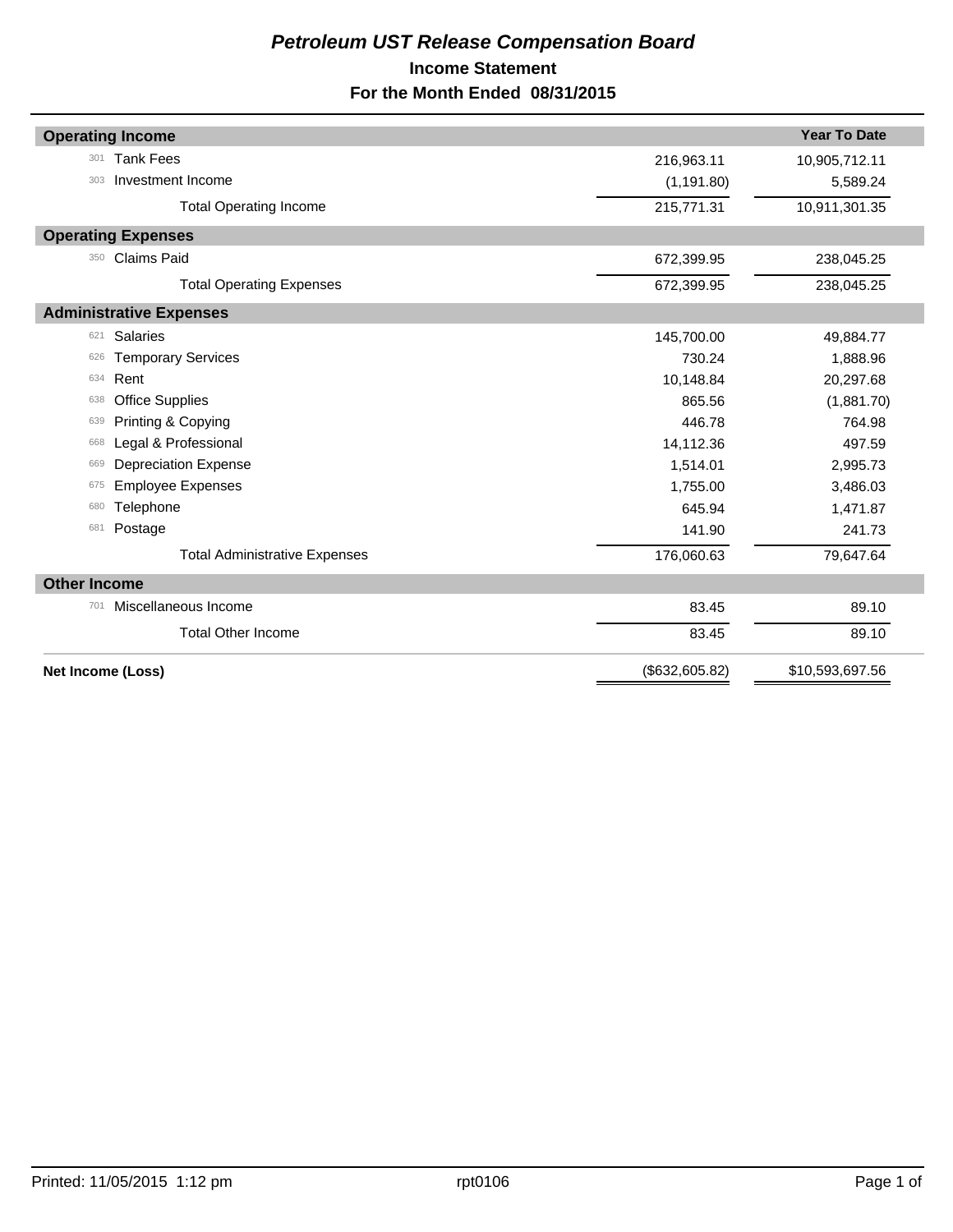## **Trial Balance** *Petroleum UST Release Compensation Board*

## **Transaction Dates 08/01/2015 to 08/31/2015**

| Account | Account                               | <b>Beginning Balance</b> | Transaction   | <b>Ending Balance</b> |
|---------|---------------------------------------|--------------------------|---------------|-----------------------|
| 108     | <b>State Cash Balance</b>             | 3,245,505.20             | 41,692.44     | 3,287,197.64          |
| 114     | <b>Treasury Notes</b>                 | 8,072,541.29             | (3,256.86)    | 8,069,284.43          |
| 138     | <b>Unclaimed Monies Trust Account</b> | 19,711.53                | 1.90          | 19,713.43             |
| 140     | Investments - Obligated               | 8,402,500.23             | (672, 399.95) | 7,730,100.28          |
| 141     | Reinvested Interest - Obligated       | 524.06                   | 766.90        | 1,290.96              |
| 142     | Investments - Unobligated             | 13,469,005.89            | 0.00          | 13,469,005.89         |
| 143     | Reinvested Interest-Unobligated       | 1,109.11                 | 1,296.26      | 2,405.37              |
| 160     | <b>Fixed Asset-Furniture</b>          | 104,701.35               | 0.00          | 104,701.35            |
| 165     | <b>Fixed Asset-Data Processing</b>    | 829,897.90               | 807.50        | 830,705.40            |
| 169     | <b>Accumulated Depreciation</b>       | (898,010.92)             | (1,514.01)    | (899, 524.93)         |
| 283     | Retained Earnings (Deficiency)        | (22,021,182.26)          | 0.00          | (22,021,182.26)       |
| 301     | <b>Tank Fees</b>                      | (10.688, 749.00)         | (216,963.11)  | (10, 905, 712.11)     |
| 303     | Investment Income                     | (6,781.04)               | 1,191.80      | (5,589.24)            |
| 350     | <b>Claims Paid</b>                    | (434, 354.70)            | 672,399.95    | 238,045.25            |
| 621     | <b>Salaries</b>                       | (95, 815.23)             | 145,700.00    | 49,884.77             |
| 626     | <b>Temporary Services</b>             | 1,158.72                 | 730.24        | 1,888.96              |
| 634     | Rent                                  | 10,148.84                | 10,148.84     | 20,297.68             |
| 638     | <b>Office Supplies</b>                | (2,747.26)               | 865.56        | (1,881.70)            |
| 639     | Printing & Copying                    | 318.20                   | 446.78        | 764.98                |
| 668     | Legal & Professional                  | (13,614.77)              | 14,112.36     | 497.59                |
| 669     | <b>Depreciation Expense</b>           | 1,481.72                 | 1,514.01      | 2,995.73              |
| 675     | <b>Employee Expenses</b>              | 1,731.03                 | 1,755.00      | 3,486.03              |
| 680     | Telephone                             | 825.93                   | 645.94        | 1,471.87              |
| 681     | Postage                               | 99.83                    | 141.90        | 241.73                |
| 701     | Miscellaneous Income                  | (5.65)                   | (83.45)       | (89.10)               |
|         |                                       | 0.00                     | 0.00          | 0.00                  |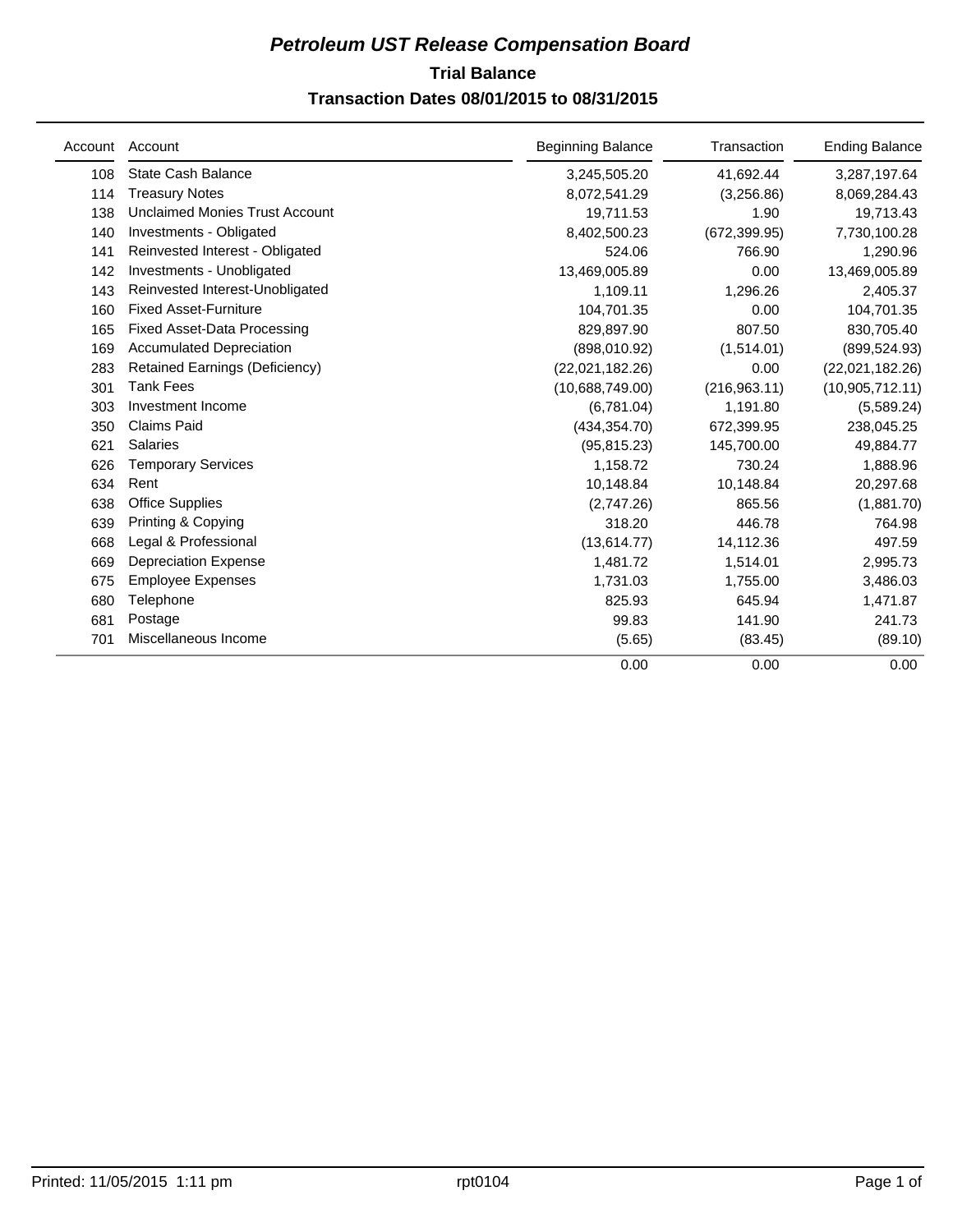#### **PETROLEUM UST RELEASE COMPENSATION BOARDPROGRAM YEAR 2015 FEE STATEMENT STATISTICS AS OF NOVEMBER 17, 2015**

| <b>ACTUAL COLLECTIONS:</b>       | <b>November 17, 2015</b><br>PY 2015 / FY 2016<br>$(7/1/2015 - 6/30/2016)$<br><b>Billed</b> | <b>Paid</b> |      | <b>November 17, 2014</b><br>PY 2014 / FY 2015<br>$(7/1/2014 - 6/30/2015)$ | <b>Percent of</b><br>PY 2014 / FY 2015 | PY 2014 / FY 2015<br><b>Actual</b><br><b>To Date</b> |
|----------------------------------|--------------------------------------------------------------------------------------------|-------------|------|---------------------------------------------------------------------------|----------------------------------------|------------------------------------------------------|
| Fees:                            |                                                                                            |             |      |                                                                           |                                        |                                                      |
| <b>Current Year Fees</b>         | \$9,572,600                                                                                | \$9,322,491 | 97%  | \$11,405,172                                                              |                                        | \$11,733,937                                         |
| Prior Year Fees (a)              |                                                                                            | 201,596     |      | 110,755                                                                   |                                        | 242,195 (b)                                          |
| Total Fees Collected to Date (c) |                                                                                            | \$9,524,087 |      | \$11,515,927                                                              |                                        | \$11,976,132                                         |
| Number of Tanks:                 |                                                                                            |             |      |                                                                           |                                        |                                                      |
| <b>Standard Deductible</b>       | 15,674                                                                                     | 14,733      | 94%  | 14,970                                                                    | 98.42%                                 | 15,294                                               |
| Reduced Deductible (d)           | 5,505                                                                                      | 5,642       | 102% | 5,430                                                                     | 103.90%                                | 5,476                                                |
| <b>Total Tanks</b>               | 21,179                                                                                     | 20,375      | 96%  | 20,400                                                                    | 99.88%                                 | 20,770                                               |
| Number of Owners:                |                                                                                            |             |      |                                                                           |                                        |                                                      |
| <b>Standard Deductible</b>       |                                                                                            | 1,078       |      | 1,128                                                                     | 95.57%                                 | 1,223                                                |
| <b>Reduced Deductible</b>        |                                                                                            | 2,119       |      | 2,071                                                                     | 102.32%                                | 2,060                                                |
| <b>Total Owners</b>              | 3,418                                                                                      | 3,197       | 94%  | 3,199                                                                     | 99.94%                                 | 3,283                                                |
|                                  |                                                                                            |             |      | PY 2015                                                                   |                                        |                                                      |

|                                          | <b>PY 2015</b>        | Recommended   | % Actual vs |  |
|------------------------------------------|-----------------------|---------------|-------------|--|
|                                          | <b>Actual To Date</b> | <b>Budget</b> | Projected   |  |
| PY 2015 ACTUAL VS PROJECTED COLLECTIONS: |                       |               |             |  |
| Fee Revenue                              | \$9,524,087           | \$9,480,000   | 100.47%     |  |
| Number of Paid Tanks                     | 20,375                | 20,350        | 100.12%     |  |

(a) Net of refunds paid

(b) As of June 30, 2015, net of refunds paid of \$157,219

(c) Total Fees Collected to Date decreased from the prior year primarily due to the reduction in fees of \$100 per tank.

(d) As of November 17, 2015, the number of tanks paid at the reduced deductible is 27.7% for PY 2015, and was 26.6% for the same period in PY 2014.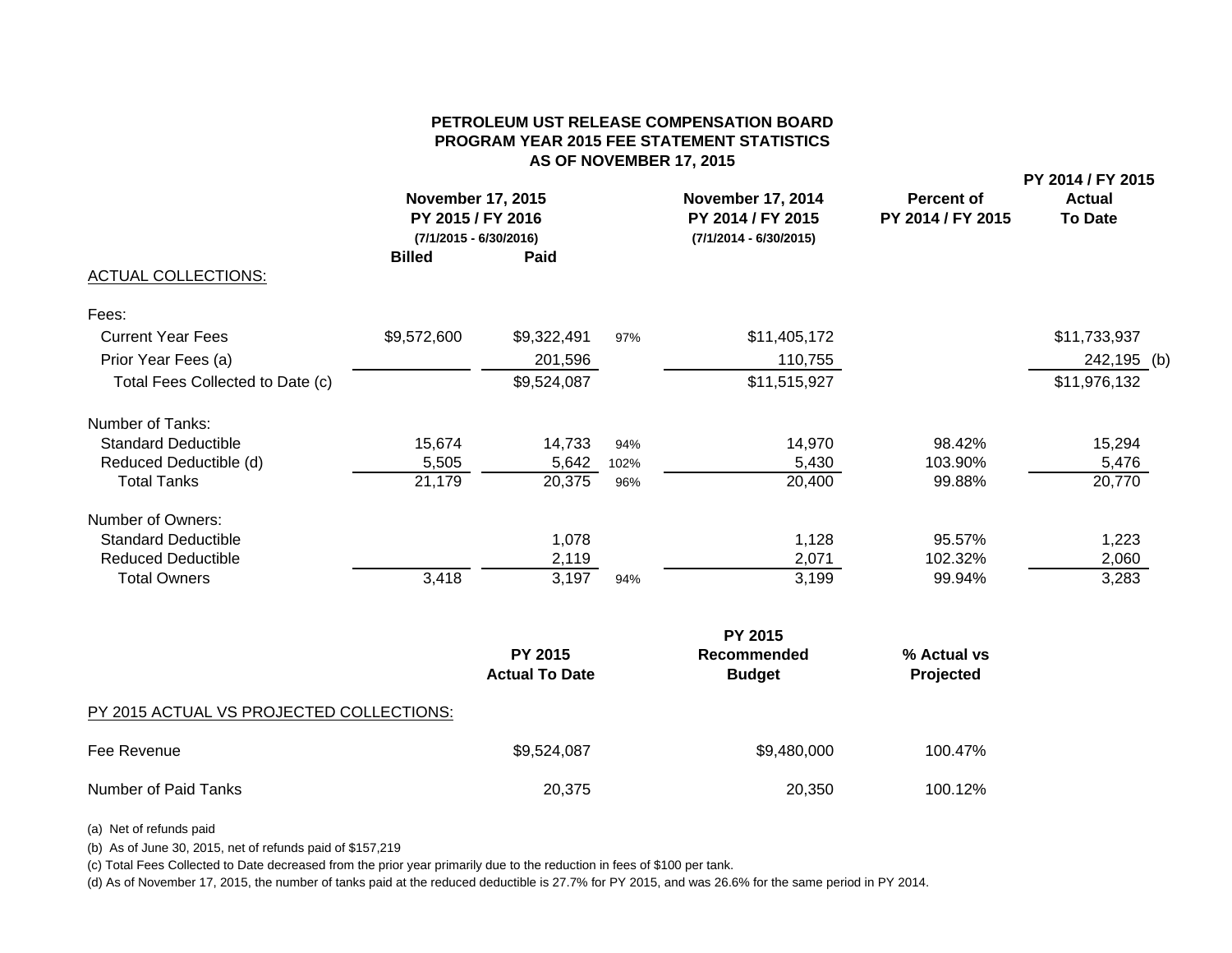#### **PETROLEUM UST RELEASE COMPENSATION BOARD PROGRAM YEAR 2015 COMPLIANCE / FEE ASSESSMENT REPORT AS OF OCTOBER 31, 2015**

|                                                                                                   | <b>PY 2015</b><br>As of 10/31/2015 | PY 2015<br>As of 8/31/2015 | <b>Increase from</b><br><b>Sept. Meeting</b> | <b>PY 2014</b><br>$(7/1/14 - 6/30/15)$         | <b>PY 2013</b><br>$(7/1/13 - 6/30/14)$ | <b>PY 2012</b><br>$(7/1/12 - 6/30/13)$ | <b>PY 2011</b><br>$(7/1/11 - 6/30/12)$ | <b>Percent of</b><br>PY 2015/PY 2014 |
|---------------------------------------------------------------------------------------------------|------------------------------------|----------------------------|----------------------------------------------|------------------------------------------------|----------------------------------------|----------------------------------------|----------------------------------------|--------------------------------------|
| <b>Refunds</b>                                                                                    |                                    |                            |                                              |                                                |                                        |                                        |                                        |                                      |
| Amount of Refunds Paid                                                                            | \$34,120 (a)                       | \$11,100                   | \$23,020                                     | $$158,794$ (a)                                 | $$212,530$ (a)                         | \$273,165                              | \$387,524                              | 21%                                  |
| Number of Refunds Paid                                                                            | 58                                 | 17                         | 41                                           | 419                                            | 437                                    | 636                                    | 525                                    | 14%                                  |
| Number of Owners Paid Refunds                                                                     | 36                                 | 12                         | 24                                           | 156                                            | 146                                    | 220                                    | 226                                    | 23%                                  |
| Number of Pending Refunds                                                                         | 2,840                              | 2,810                      | 30                                           |                                                |                                        |                                        |                                        |                                      |
| Amount of Pending Refunds                                                                         | \$1,359,234                        | \$1,350,424                | \$8,810                                      |                                                |                                        |                                        |                                        |                                      |
| <b>Collections</b>                                                                                |                                    |                            |                                              |                                                |                                        |                                        |                                        |                                      |
| Amount of Refunds Used to Offset Outstanding Fees                                                 | \$31,515                           | \$6,400                    | \$25,115                                     | \$61,355                                       | \$120,635                              | \$51,194                               | \$68,517                               | 51%                                  |
| Amount Collected by Attorney General/Special Counsel                                              | \$101,761                          | \$47,801                   | \$53,960                                     | \$200,352                                      | \$307,108                              | \$384,008 (b)                          | \$448,231 (b)                          | 51%                                  |
| <b>Collection Costs</b>                                                                           | \$20,375                           | \$10,018                   | \$10,357                                     | \$38,727                                       | \$80,498                               | \$115,310                              | \$142,714                              |                                      |
| Amount Collected by AG/SC, Less Collection Costs                                                  | \$81,386                           | \$37,783                   | \$43,603                                     | \$161,625                                      | \$226,610                              | \$268,698                              | \$305,517                              |                                      |
| Number of Accounts Certified to the AG's office                                                   | 125                                | 0                          | 125                                          | 340                                            | 272                                    | 604                                    | 687                                    | 37%                                  |
| Number of Owners Certified to the AG's office                                                     | 17                                 | 0                          | 17                                           | 196                                            | 179                                    | 226                                    | 250                                    | 9%                                   |
| Amount Certified to the AG's office                                                               | \$394,370                          | \$0                        | \$394,370                                    | \$1,086,440                                    | \$1,154,822                            | \$1,939,685                            | \$1,687,168                            | 36%                                  |
| <b>Appeals</b>                                                                                    |                                    |                            |                                              |                                                |                                        |                                        |                                        |                                      |
| Orders Pursuant to Law                                                                            | $10*$                              |                            | *Current: 10 under review                    |                                                |                                        |                                        |                                        |                                      |
| Determination to Deny a Certificate of Coverage                                                   | $2**$                              |                            |                                              | **Current: 1 under review; 1 hearing scheduled |                                        |                                        |                                        |                                      |
| <b>Ability to Pay Applications</b>                                                                |                                    |                            |                                              |                                                |                                        |                                        |                                        |                                      |
| Ability to Pay Applications Pending Review                                                        | 3                                  |                            |                                              |                                                |                                        |                                        |                                        |                                      |
| <b>COC Applications (As of 11/9/15)</b>                                                           |                                    |                            |                                              |                                                |                                        |                                        |                                        |                                      |
| COC Application/Fee Statements Sent - annual mailing                                              | 3,418                              |                            |                                              | 3,439                                          | 3,538                                  | 3,595                                  | 3,674                                  | 99%                                  |
| # of Owners Issued COC                                                                            | 2,923                              | 2,847                      | 76                                           | 3,190                                          | 3,243                                  | 3,254                                  | 3,258                                  | 92%                                  |
| # of Owners w/COCs In-Process                                                                     | 282                                | 306                        | $-24$                                        | n/a                                            | n/a                                    | n/a                                    | n/a                                    |                                      |
| # of Owners w/Unresolved Pending Denials of COC                                                   | 28                                 | 0                          | 28                                           | 5                                              | 3                                      | $\overline{c}$                         | 2                                      |                                      |
| # of Owners w/Unresolved Determinations Denying COC                                               | 0                                  | $\Omega$                   | 0                                            | 154                                            | 164                                    | 207                                    | 241                                    |                                      |
| <b>Unclaimed Monies/Refunds Pending</b>                                                           |                                    |                            |                                              |                                                |                                        |                                        |                                        |                                      |
| Owners on Unclaimed Monies List (Uncashed Checks)                                                 | 59                                 |                            |                                              |                                                |                                        |                                        |                                        |                                      |
| Amount of Unclaimed Monies (Uncashed Checks)<br>Owners with Refunds Pending - More Info Requested | \$49,307<br>25                     |                            |                                              |                                                |                                        |                                        |                                        |                                      |
| Amount of Refunds Pending with More Info Requested                                                | \$29,940                           |                            |                                              |                                                |                                        |                                        |                                        |                                      |

(a) PY 2015 goal - \$225,000. PY 2015 refund/offsets as of 10/31/15: \$65,635 (29%). PY 2014 refund/offsets: \$220,149 (98% of goal). PY 2013 refund/offsets: \$333,165. PY 2012 refund/offsets: \$346,359. PY 2011 refund/offsets: **(b) Amount includes AG and Special Counsel fees paid by Board**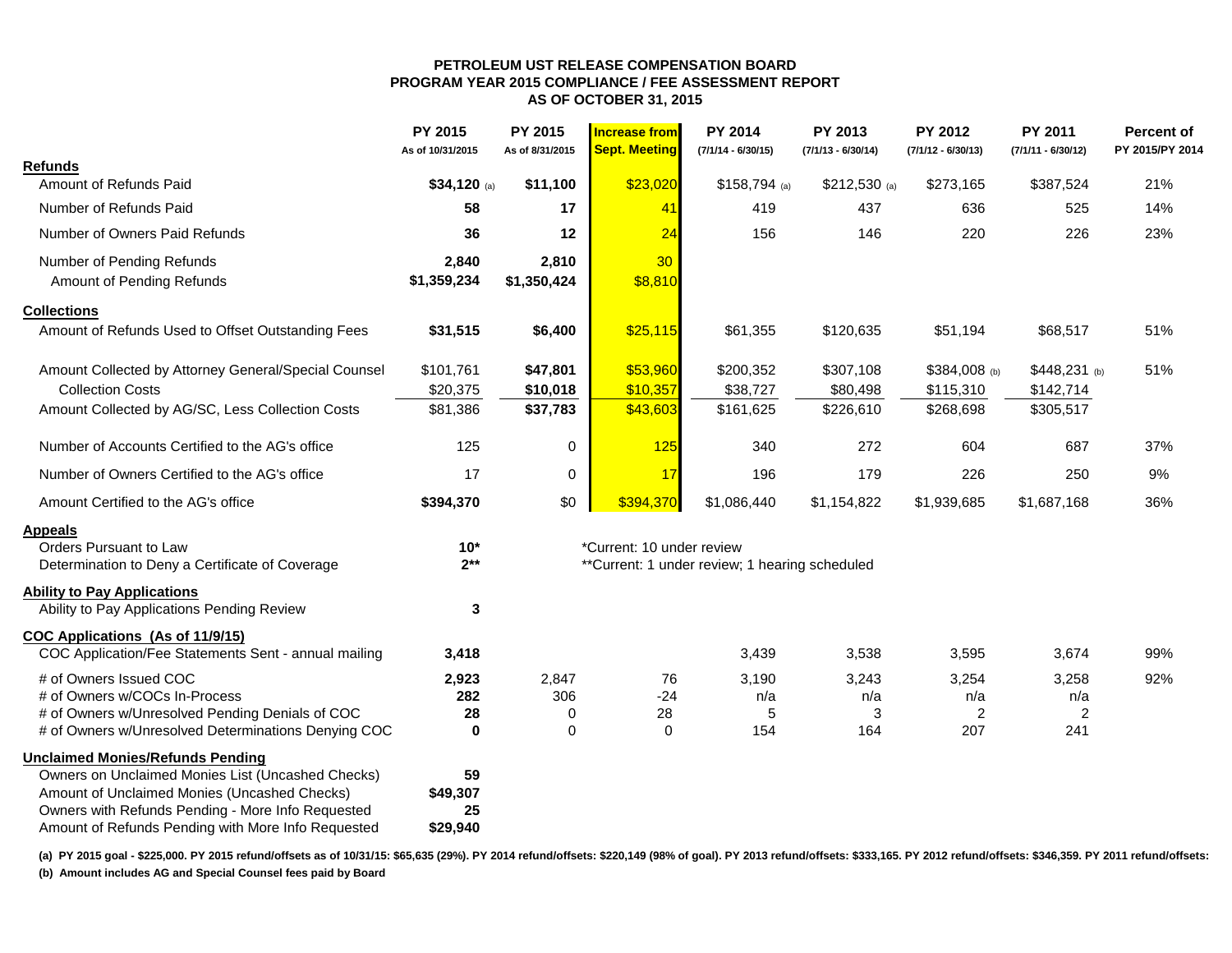## CLAIMS STATISTICS REPORT November 2, 2015

| <b>Total Number of all Sites</b>                                                                   | 3,028 |                 |
|----------------------------------------------------------------------------------------------------|-------|-----------------|
| Face Value of all Claims                                                                           |       | \$452,550,060   |
| <b>Total Deductible Used for Settled Claims</b>                                                    |       | (\$98,215,270)  |
| Deductible Remaining for Open Claims                                                               |       | (\$7,531,238)   |
| <b>Net Value</b>                                                                                   |       | \$346,803,552   |
| <b>Total Disallowed Costs</b>                                                                      |       | (\$81,833,588)  |
| <b>Total Payments &amp; Installments</b>                                                           |       | (\$234,739,841) |
| <b>Maximum Liability of Unpaid Claims</b>                                                          |       | \$30,230,123    |
| <b>Total Average Gross Value per Closed Site</b>                                                   |       | \$130,604       |
| Total Average Net Value per Closed Site                                                            |       | \$97,142        |
| Total Average Payout per Closed Site (2,337 sites)                                                 |       | \$70,521        |
|                                                                                                    |       |                 |
| Costs for Sites Cleaned Up Exclusively Under BUSTR's 1999, 2005 and/or 2012 Corrective Action Rule |       |                 |
| Above the Deductible (216 sites):                                                                  |       |                 |
| Average clean-up costs per site:                                                                   |       | \$117,641       |
| Average claim payout per site:                                                                     |       | \$46,361        |
|                                                                                                    |       |                 |
| Above and Below the Deductible (435 sites):                                                        |       |                 |
| Average clean-up costs per site:                                                                   |       | \$72,354        |
| Average claim payout per site:                                                                     |       | \$23,020        |
|                                                                                                    |       |                 |
| Breakdown of all claim packages                                                                    |       |                 |
| <b>Work in Progress: Open Claims</b>                                                               |       |                 |
| Number of Claims with More Information Requested                                                   | 26    |                 |
| Number of Claims with More Information Received                                                    | 12    |                 |
| Number of Pending Reviewable Claims                                                                | 1,519 |                 |
|                                                                                                    |       |                 |
| <b>Total Open Claims</b>                                                                           |       | 1,557           |
| <b>Settled/Closed Claims</b>                                                                       |       |                 |
| Number of Settled Claims                                                                           | 5,213 |                 |
| <b>Number of Closed Claims</b>                                                                     | 9,401 |                 |
| Below Deductible/NFA closed without review/Revoked                                                 | 761   |                 |
| Number of Claims on Waiting List                                                                   | 79    |                 |
| <b>Total Settled Claims</b>                                                                        |       | 15,454          |
| <b>Held Claims</b>                                                                                 |       |                 |
| Number of Claims with Appeals Outstanding                                                          | 13    |                 |
| Number of Claims Below the Deductible                                                              | 238   |                 |
|                                                                                                    |       |                 |
| <b>Total Held Claims</b>                                                                           |       | 251             |
| <b>Total Number of Claims</b>                                                                      |       | 17,262          |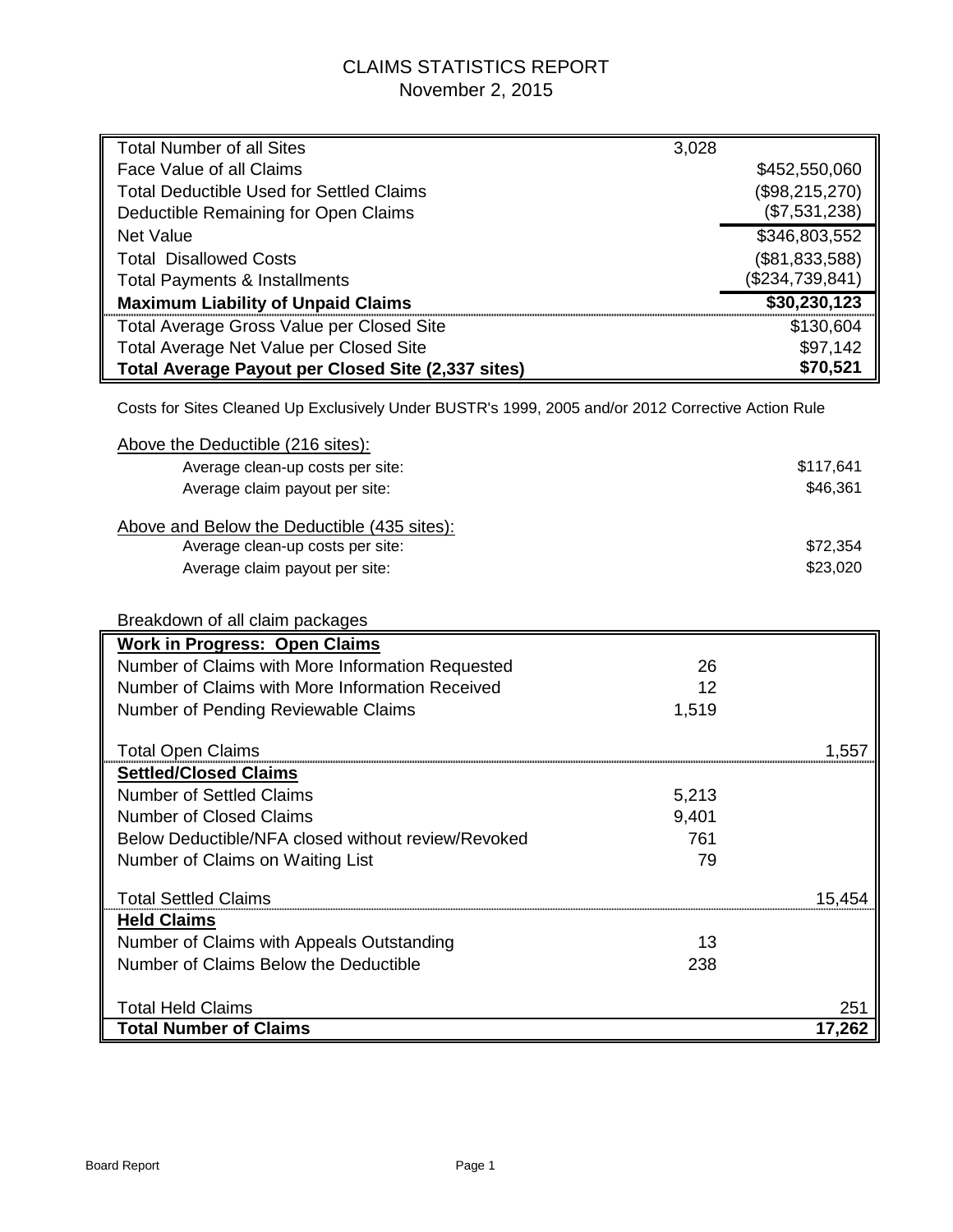#### **CLAIM SETTLEMENT SUMMARY**

|                                        | <b>CLAIMS REC'D</b> | <b>SETTLED</b> | RVK/BD-NFA+ | <b>FACE VALUE</b> | <b>DISALLOWED</b> | <b>DEDUCTIBLE USED</b>          | <b>SETTLEMENT</b>            |
|----------------------------------------|---------------------|----------------|-------------|-------------------|-------------------|---------------------------------|------------------------------|
| 2009                                   | 799 (\$11.078 M)    | 723            | 38          | \$14,606,030      | \$3,847,769       | \$3,082,306                     | \$<br>7,675,956 <sup>G</sup> |
| <b>AVG/MONTH</b>                       | 67 (\$0.923 M)      | 63             |             |                   |                   | <b>AVERAGE PAYOUT PER CLAIM</b> | \$<br>10,617                 |
| <b>PERCENTAGES</b>                     |                     |                |             |                   | 26.3%             |                                 | 66.6%                        |
| 2010                                   | 808 (\$11.406 M)    | 705            | 52          | \$12,639,804      | \$3,001,516       | \$2,583,509                     | \$<br>7,054,779              |
| <b>AVG/MONTH</b>                       | $67 (\$0.951 M)$    | 63             |             |                   |                   | <b>AVERAGE PAYOUT PER CLAIM</b> | \$<br>10,007                 |
| <b>PERCENTAGES</b>                     |                     |                |             |                   | 23.7%             |                                 | 70.2%                        |
| 2011                                   | 794 (\$10.536 M)    | 725            | 94          | \$13,320,431      | \$2,753,772       | \$3,537,439                     | \$<br>7,029,220              |
| <b>AVG/MONTH</b>                       | 66 (\$0.878 M)      | 68             |             |                   |                   | <b>AVERAGE PAYOUT PER CLAIM</b> | \$<br>9,695                  |
| <b>PERCENTAGES</b>                     |                     |                |             |                   | 20.7%             |                                 | 71.9%                        |
| 2012                                   | 731 (\$10.055 M)    | 697            | 53          | \$11,779,357      | \$2,405,669       | \$2,374,716                     | \$<br>6,740,405              |
| <b>AVG/MONTH</b>                       | 61 (\$0.84M)        | 63             |             |                   |                   | <b>AVERAGE PAYOUT PER CLAIM</b> | \$<br>9,671                  |
| <b>PERCENTAGES</b>                     |                     |                |             |                   | 20.4%             |                                 | 71.7%                        |
| 2013                                   | 928 (\$12.120 M)    | 891            | 55          | \$12,513,139      | \$2,334,057       | \$2,874,260                     | \$<br>7,304,822              |
| <b>AVG/MONTH</b><br><b>PERCENTAGES</b> | 77 (\$1.010 M)      | 79             |             |                   | 18.7%             | <b>AVERAGE PAYOUT PER CLAIM</b> | \$<br>8,198<br>75.8%         |
| 2014                                   | 764 (\$10.541 M)    | 898            | 58          | \$13,546,097      | \$2,468,721       | \$3,040,313                     | \$<br>8,037,064              |
| <b>AVG/MONTH</b><br><b>PERCENTAGES</b> | 64 (\$0.878 M)      | 80             |             |                   | 18.2%             | <b>AVERAGE PAYOUT PER CLAIM</b> | \$<br>8,950<br>76.5%         |
| <b>PROGRAM YEAR 2015</b>               |                     |                |             |                   |                   |                                 |                              |

| <b>MONTH</b>       | <b>CLAIMS REC'D</b>             | <b>SETTLED</b> | RVK/BD-NFA+    | <b>FACE VALUE</b> | <b>DISALLOWED</b> | <b>DEDUCTIBLE USED</b> | <b>SETTLEMENT</b> |
|--------------------|---------------------------------|----------------|----------------|-------------------|-------------------|------------------------|-------------------|
| $Jul-15$           | 72 (\$0.833 M)                  | 103            | $\overline{0}$ | \$1,226,888       | \$380,019         | \$167,121              | \$679,748         |
| Aug- $15$          | 83 (\$1.551 M)                  | 77             | 23             | \$985,062         | \$95,516          | \$379,286              | \$510,260         |
| $Sep-15$           | 66 (\$0.786 M)                  | 61             | $\overline{0}$ | \$925,604         | \$84,895          | \$212,810              | \$627,899         |
| $Oct-15$           | 69 (\$1.256 M)                  | 49             | $\mathbf{0}$   | \$748,525         | \$137,161         | \$118,394              | \$492,971         |
| $Nov-15$           |                                 |                |                |                   |                   |                        |                   |
| $Dec-15$           |                                 |                |                |                   |                   |                        |                   |
| Jan-16             |                                 |                |                |                   |                   |                        |                   |
| $Feb-16$           |                                 |                |                |                   |                   |                        |                   |
| Mar- $16$          |                                 |                |                |                   |                   |                        |                   |
| Apr-16             |                                 |                |                |                   |                   |                        |                   |
| $May-16$           |                                 |                |                |                   |                   |                        |                   |
| $Jun-16$           |                                 |                |                |                   |                   |                        |                   |
| <b>TOTAL</b>       | 290 (\$4.426 M)                 | <b>290</b>     | 23             | \$3,886,079       | \$697,590         | \$877,610              | \$2,310,879       |
| <b>AVG/MONTH</b>   | 73 (\$1.107 M)                  | 78             |                |                   |                   |                        |                   |
|                    | <b>AVERAGE PAYOUT PER CLAIM</b> |                |                |                   |                   |                        | \$7,969           |
| <b>PERCENTAGES</b> |                                 |                |                |                   | 18.0%             |                        | 76.8%             |

<sup>G</sup>Includes a settlement agreement in PY 2009 with a major oil company for 96 claims for \$1,215,000 (a payout percentage of 46.9%)

**†**Eligibility revoked and/or Below Deductible claims with an NFA are not included in the claims payout statistics.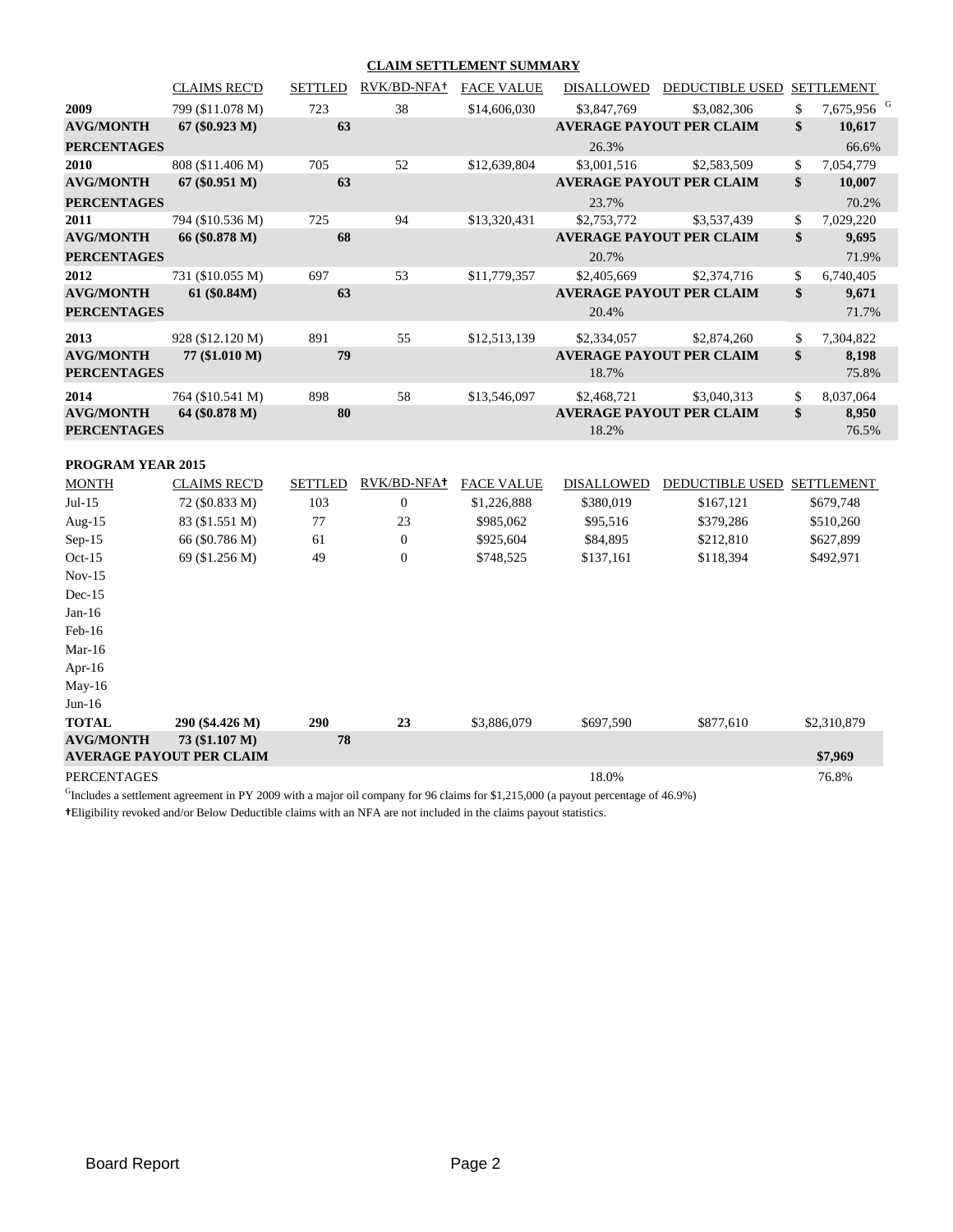#### **ELIGIBILITY STATISTICS REPORT**

November 2, 2015

## **Breakdown of Applications**

| More Info Requested            |   |
|--------------------------------|---|
| In Review                      | х |
| <b>Total Open Applications</b> | Q |

*Eligibility Determinations Under Appeal 3*

|                | <b>REC'D</b>            | <b>APP'D</b> | <b>DENIED</b> |
|----------------|-------------------------|--------------|---------------|
| <b>PY 2004</b> | 72                      | 81           | 47            |
| Average/mo.    | 6                       |              | 11            |
| <b>PY 2005</b> | 97                      | 72           | 33            |
| Average/mo.    | 8                       |              | 9             |
| <b>PY 2006</b> | 109                     | 73           | 32            |
| Average/mo.    | $\boldsymbol{9}$        |              | 9             |
| <b>PY 2007</b> | 108                     | 74           | 28            |
| Average/mo.    | $\boldsymbol{9}$        |              | 9             |
| <b>PY 2008</b> | 99                      | 68           | 26            |
| Average/mo.    | 8                       |              | 8             |
| <b>PY 2009</b> | 95                      | 84           | 19            |
| Average/mo.    | 8                       |              | 9             |
| <b>PY 2010</b> | 48                      | 51           | 16            |
| Average/mo.    | $\overline{\mathbf{4}}$ |              | 6             |
| <b>PY 2011</b> | 67                      | 47           | 15            |
| Average/mo.    | 6                       |              | 5             |
| <b>PY 2012</b> | 87                      | 54           | 17            |
| Average/mo.    | 7                       |              | 6             |
| <b>PY 2013</b> | 53                      | 65           | 7             |
| Average/mo.    | $\overline{\mathbf{4}}$ |              | 6             |
| <b>PY 2014</b> | 80                      | 64           | 15            |
| Average/mo.    | 7                       |              | 7             |

| Denial Reasons PY 2004-2014 |                | %     |
|-----------------------------|----------------|-------|
| No Release                  | 81             | 31.8% |
| Late Filing                 | 52             | 20.4% |
| No Valid COC                | 33             | 12.9% |
| Abandoned/OOC               | 25             | 9.8%  |
| No CA Required              | 16             | 6.3%  |
| <b>Pre-Fund Release</b>     | 7              | 2.7%  |
| Incomplete App              | 10             | 3.9%  |
| <b>Untimely Fees</b>        | 3              | 1.2%  |
| No Fee Payment              | 1              | 0.4%  |
| No Response                 | $\mathfrak{D}$ | 0.8%  |
| Other                       | 25             | 9.8%  |
| `otal                       | 255            |       |

#### **Program Year 2015**

| o            |              |              |               |                               |
|--------------|--------------|--------------|---------------|-------------------------------|
|              | <b>REC'D</b> | <b>APP'D</b> | <b>DENIED</b> | <b>Denial Reasons PY 2015</b> |
| $Jul-15$     | 3            | 6            | 2             | No Release<br>4               |
| Aug- $15$    | 14           |              | 0             | Late Filing                   |
| $Sep-15$     | 3            | 8            | 0             | No Valid COC                  |
| $Oct-15$     |              | 8            | 5             | Abandoned / OOC<br>2          |
| $Nov-15$     |              |              |               | No CA Required                |
| $Dec-15$     |              |              |               | Pre-Fund Release              |
| $Jan-16$     |              |              |               | Incomplete App                |
| $Feb-16$     |              |              |               | <b>Untimely Fees</b>          |
| Mar-16       |              |              |               | No Fee Payment                |
| Apr-16       |              |              |               | No Response                   |
| $May-16$     |              |              |               | Other                         |
| $Jun-16$     |              |              |               | Total                         |
| <b>TOTAL</b> | 21           | 23           | 7             |                               |
| Average/mo.  | 5            |              | 8             |                               |

| <b>Denial Reasons PY 2015</b> |   |
|-------------------------------|---|
| No Release                    | 4 |
| Late Filing                   |   |
| No Valid COC                  |   |
| Abandoned / OOC               | 2 |
| No CA Required                |   |
| Pre-Fund Release              |   |
| Incomplete App                |   |
| Untimely Fees                 |   |
| No Fee Payment                |   |
| No Response                   |   |
| <b>Other</b>                  |   |
|                               |   |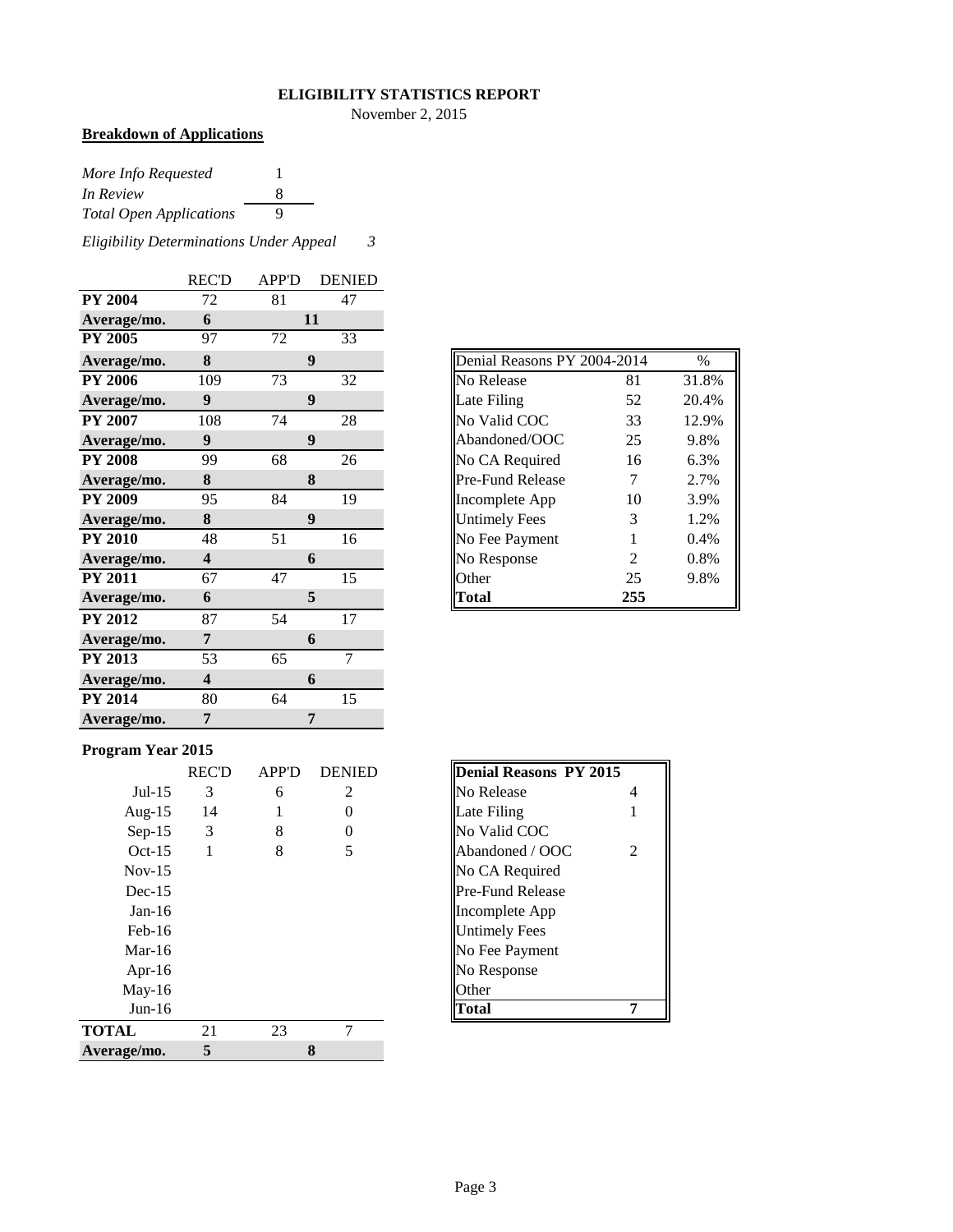## **COST PRE-APPROVAL STATISTICS REPORT**

October 1, 2015

**Mandatory Cost Pre-Approvals Voluntary Pre-Approvals** 

| Number Annual RAPs in Review                 |    |
|----------------------------------------------|----|
| Number Annual FPR in Review                  |    |
| All Other Mandatory Open Cost Pre-Approvals: |    |
| Total Open Mandatory Cost Pre-Approvals      | 30 |

**Number in Review 1 1 0 1 Number in Review 1 0 1 Number in Review 1 0 1 Number in Review 1 0 1 Number in Review 1 0 1 Number in Review 1 0 1 Number in Review 1 0 1 Number in Review 1 0 1 Number in Review 1 0 1 Number in Re** 

|                |                 |                 |                 |                            | <b>Annual FPR</b> |                 |                      |                          |                  |                 | Monitoring/        |                 |                 |                  |              |               |
|----------------|-----------------|-----------------|-----------------|----------------------------|-------------------|-----------------|----------------------|--------------------------|------------------|-----------------|--------------------|-----------------|-----------------|------------------|--------------|---------------|
|                |                 |                 |                 | <b>Annual RAP Cost</b>     | <b>Cost Pre-</b>  |                 |                      |                          |                  |                 | <b>Calibration</b> |                 |                 |                  |              |               |
|                |                 | <b>New RAPs</b> |                 | Pre-Approvals <sup>1</sup> | <b>Approvals</b>  |                 | <b>Mandatory IRA</b> |                          |                  | Tier 3          | Plan               |                 |                 | <b>Voluntary</b> |              | <b>TOTALS</b> |
|                | <b>REC'D</b>    | <b>DET'D</b>    | <b>REC'D</b>    | <b>DET'D</b>               | <b>REC'D</b>      | <b>DET'D</b>    | <b>REC'D</b>         | <b>DET'D</b>             | <b>REC'D</b>     | DET'D           | <b>REC'D</b>       | <b>DET'D</b>    | <b>REC'D</b>    | <b>DET'D</b>     | <b>REC'D</b> | <b>DET'D</b>  |
| PY 2010        | 22              | 22              | 21              | 24                         | 52                | 66              | 8                    | 9                        | 23               | 28              | 34                 | 38              | 31              | 30               | 191          | 217           |
| PY 2011        | 36              | 30              | 18              | 17                         | 56                | 55              | 5                    | $\overline{2}$           | 22               | 17              | 45                 | 43              | 41              | 46               | 223          | 210           |
| PY 2012        | $\overline{26}$ | $\overline{39}$ | 18              | 18                         | $\overline{57}$   | $\overline{68}$ | $\tau$               | $\overline{10}$          | $\overline{13}$  | $\overline{23}$ | $\overline{30}$    | 41              | $\overline{35}$ | 35               | 186          | 234           |
| PY 2013        | 30              | 29              | 36              | 38                         | 51                | $\overline{54}$ | 5                    | $\overline{\mathcal{A}}$ | $\overline{14}$  | 16              | 20                 | $\overline{21}$ | 18              | $\overline{22}$  | 174          | 184           |
| PY 2014        | $\overline{32}$ | $\overline{35}$ | $\overline{31}$ | $\overline{33}$            | 30                | $\overline{33}$ | 6                    | 5                        | $\overline{13}$  | 9               | 22                 | 20              | 21              | 20               | 155          | 155           |
|                |                 |                 |                 |                            | <b>Annual FPR</b> |                 |                      |                          |                  |                 | Monitoring/        |                 |                 |                  |              |               |
|                |                 |                 |                 | <b>Annual RAP Cost</b>     | <b>Cost Pre-</b>  |                 |                      |                          |                  |                 | <b>Calibration</b> |                 |                 |                  |              |               |
| <b>PY 2015</b> |                 | <b>New RAPs</b> |                 | Pre-Approvals <sup>1</sup> | <b>Approvals</b>  |                 | <b>Mandatory IRA</b> |                          |                  | Tier 3          | Plan               |                 |                 | <b>Voluntary</b> |              | <b>TOTALS</b> |
|                | <b>REC'D</b>    | <b>DET'D</b>    | <b>REC'D</b>    | <b>DET'D</b>               | <b>REC'D</b>      | <b>DET'D</b>    | <b>REC'D</b>         | <b>DET'D</b>             | <b>REC'D</b>     | <b>DET'D</b>    | <b>REC'D</b>       | <b>DET'D</b>    | <b>REC'D</b>    | <b>DET'D</b>     | <b>REC'D</b> | <b>DET'D</b>  |
| $Jul-15$       | $\overline{0}$  | $\mathfrak{2}$  | $\overline{4}$  |                            | 5                 | 4               |                      |                          | $\mathbf{0}$     | 2               | 2                  |                 | 3               | 2                | 15           | 13            |
| Aug-15         |                 |                 | $\mathbf{0}$    | 3                          | 5                 | 3               |                      |                          | $\mathbf{0}$     | $\mathbf{0}$    | $\overline{2}$     |                 |                 | 2                | 10           | 11            |
| Sep-15         | $\overline{2}$  | 3               | $\overline{2}$  | $\mathfrak{2}$             | 3                 | 6               | $\boldsymbol{0}$     | $\overline{2}$           | $\boldsymbol{0}$ | $\mathbf{0}$    | $\overline{2}$     | 4               | $\Omega$        |                  | 9            | 18            |
| Oct-15         | $\overline{c}$  | $\overline{2}$  |                 | 2                          | 3                 | $\overline{2}$  | $\Omega$             |                          | 3                | $\Omega$        | $\Omega$           |                 | $\Omega$        | $\Omega$         | 9            | 8             |
| $Nov-15$       |                 |                 |                 |                            |                   |                 |                      |                          |                  |                 |                    |                 |                 |                  |              |               |
| Dec-15         |                 |                 |                 |                            |                   |                 |                      |                          |                  |                 |                    |                 |                 |                  |              |               |
| $Jan-16$       |                 |                 |                 |                            |                   |                 |                      |                          |                  |                 |                    |                 |                 |                  |              |               |
| Feb-16         |                 |                 |                 |                            |                   |                 |                      |                          |                  |                 |                    |                 |                 |                  |              |               |
| $Mar-16$       |                 |                 |                 |                            |                   |                 |                      |                          |                  |                 |                    |                 |                 |                  |              |               |
| Apr-16         |                 |                 |                 |                            |                   |                 |                      |                          |                  |                 |                    |                 |                 |                  |              |               |
| May-16         |                 |                 |                 |                            |                   |                 |                      |                          |                  |                 |                    |                 |                 |                  |              |               |
| $Jun-16$       |                 |                 |                 |                            |                   |                 |                      |                          |                  |                 |                    |                 |                 |                  |              |               |
| <b>TOTALS</b>  | 5               | 8               | 7               | 8                          | 16                | 15              | 2                    | 5                        | 3                | 2               | 6                  | 7               | 4               | 5                | 43           | 50            |
| Avg./Mo        |                 |                 |                 |                            |                   |                 |                      |                          |                  |                 |                    |                 |                 |                  | 11           | 13            |

<sup>1</sup>Includes requests for additional RAP costs above the \$6,000/20% threshold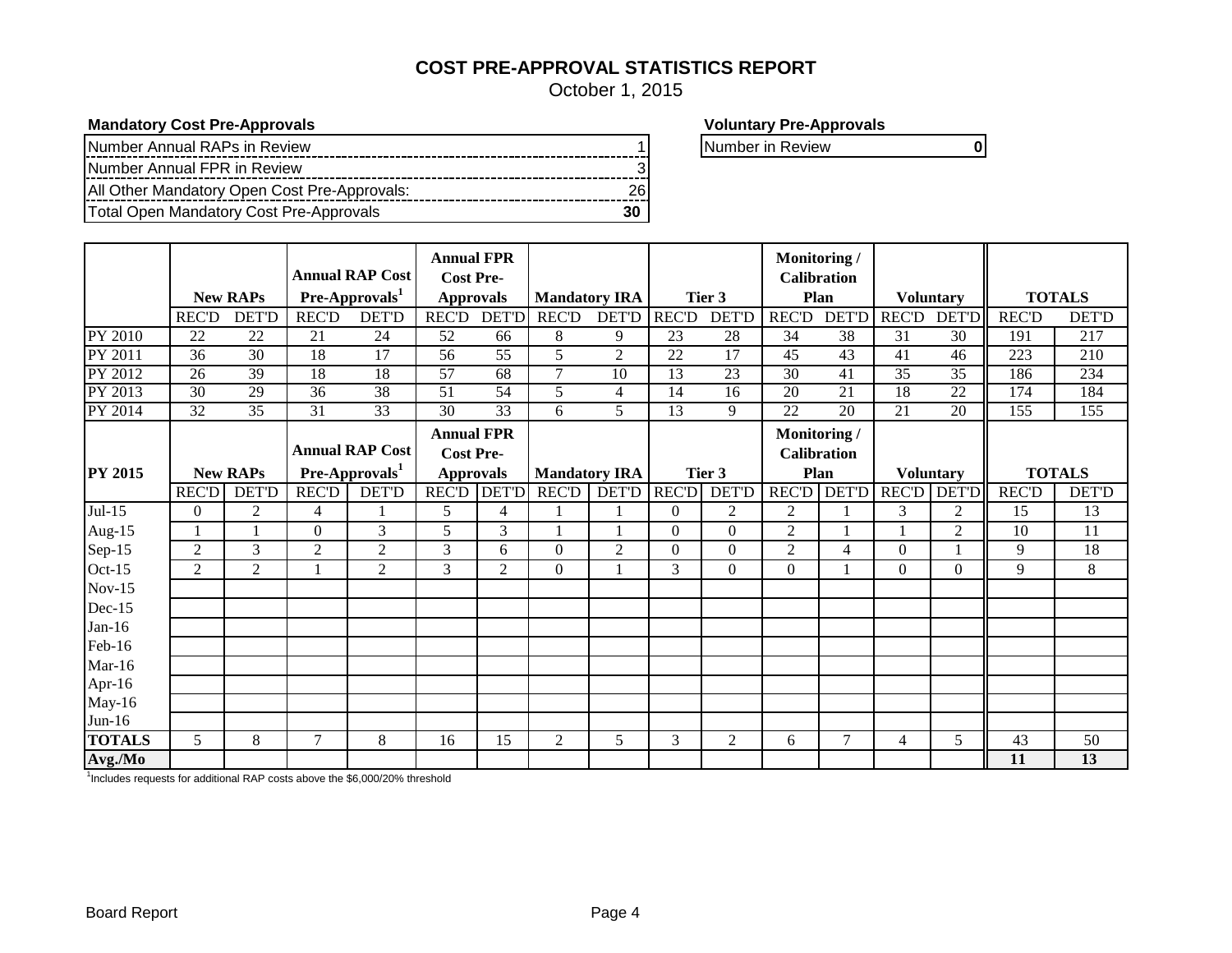## *Petroleum UST Release Compensation Board*

**Facility Certificate Listing**

**Program Year 2014**

**COC Eff Date: Yes COC Print Date: Yes** 

#### **Printed from 9/9/2015 to 11/17/2015**

| <b>Owner/Fac</b>        |    | UST Cnt Own / Fac Name        | <b>Own / Fac Address</b>              |            | <b>Print Date</b> | <b>Override Reason</b>          | <b>Denial Status</b> |
|-------------------------|----|-------------------------------|---------------------------------------|------------|-------------------|---------------------------------|----------------------|
| 6192-0021               | 4  | Union Market One              | 110 S Main Street, Union OH           | 07/01/2014 | 10/19/2015        | Not Required: Post 11-30-09 Pay | N/A                  |
| 21161-0001              | 3  | ATM Global International Inc. | 10125 Market Street, North Lima OH    | 05/13/2015 | 10/05/2015        | PD Response Accepted            | Accepted             |
| 21599-0001              | 2  | <b>Assad Tayeh Facility</b>   | 1930 E. 79th Street. Cleveland OH     | 10/10/2014 | 09/21/2015        | Not Required: Post 11-30-09 Pay | N/A                  |
| 22363-0002              | 4  | Parkash & Prashar, Inc.       | 9702 Hazelton Etna Road, Pataskala OH | 06/25/2015 | 10/30/2015        | PD Response Accepted            | Accepted             |
| 23155-0001              | 5  | Speed Check Food Mart         | 2847 Parkman Road NW, Warren OH       | 07/01/2014 | 10/30/2015        | PD Response Accepted            | Accepted             |
| 23372-0001              | 4  | 7030 Poe Inc.                 | 4170 North West Street, Lima OH       | 06/30/2015 | 10/19/2015        | PD Response Accepted            | Accepted             |
| 23372-0002              | 4  | Certified Oil #285            | 1257 Western Ave, Chillicothe OH      | 06/30/2015 | 10/19/2015        | PD Response Accepted            | Accepted             |
| 23372-0003              | 3  | Certified Oil #435            | 210 N Washington Street, Van Wert OH  | 06/30/2015 | 10/19/2015        | PD Response Accepted            | Accepted             |
|                         |    |                               |                                       |            |                   |                                 |                      |
| <b>Total Owners</b>     | 6  |                               |                                       |            |                   |                                 |                      |
| <b>Total Facilities</b> | 8  |                               |                                       |            |                   |                                 |                      |
| <b>Total USTs</b>       | 29 |                               |                                       |            |                   |                                 |                      |
|                         |    |                               |                                       |            |                   |                                 |                      |

**Total Determinations**

**7**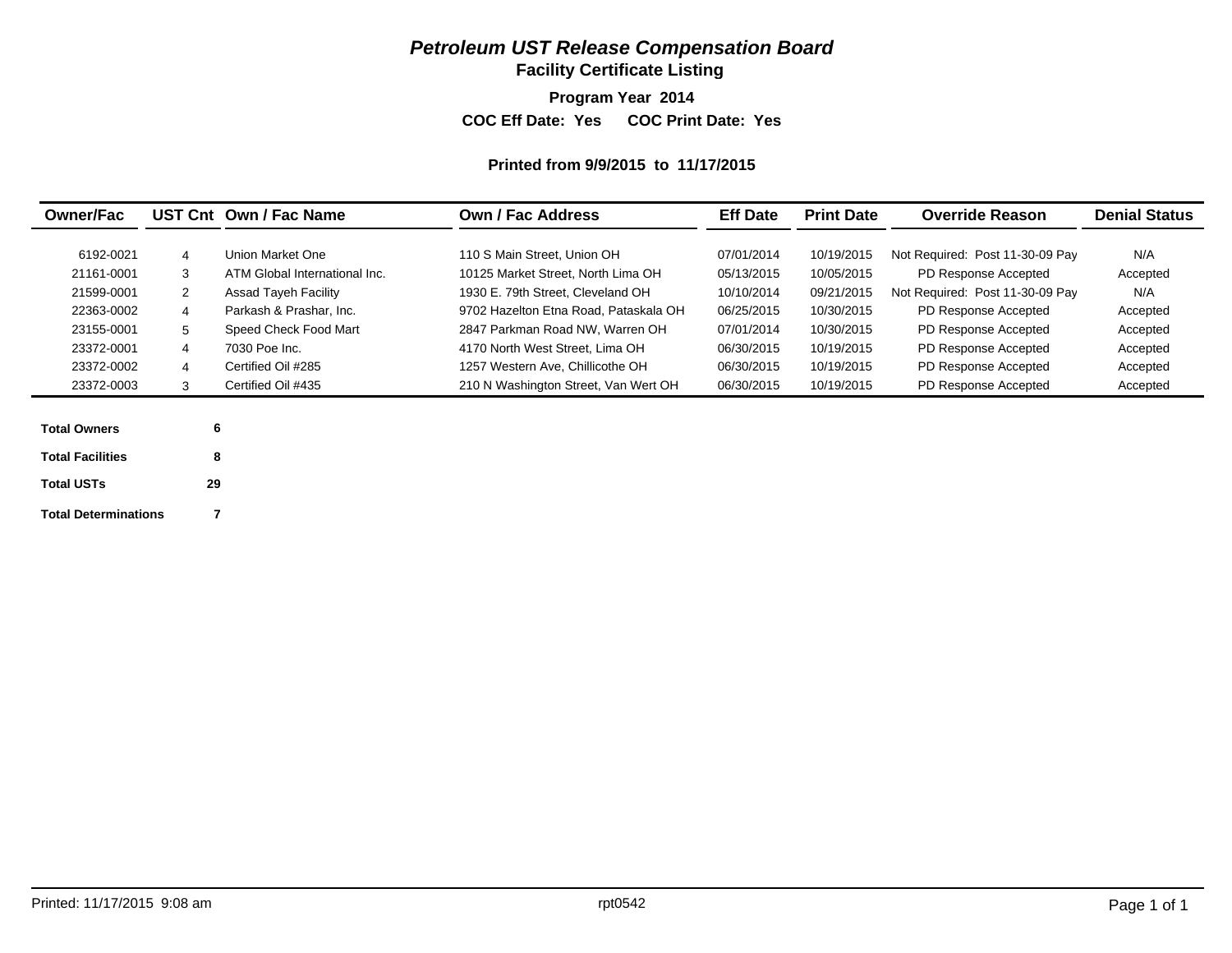## *Petroleum UST Release Compensation Board*  **Facility Certificate Listing**

**Program Year 2014 COC Eff Date: No COC Print Date: No Denial Status: DETERMINATION**

#### **Date of Determination from 9/9/2015 to 11/17/15**

| <b>Owner/Fac</b>        |    | UST Cnt Own / Fac Name          | <b>Own / Fac Address</b>                | <b>Eff Date</b> | <b>Print Date</b> | <b>Override Reason</b> | <b>Denial Status</b> |
|-------------------------|----|---------------------------------|-----------------------------------------|-----------------|-------------------|------------------------|----------------------|
|                         |    |                                 |                                         |                 |                   |                        |                      |
| 2386-0001               |    | Cols Lace Cleaning Co           | 49 Greenlawn Ave, Columbus OH           |                 |                   | N/A                    | Determination        |
| 12856-0001              |    | The Bait Store                  | 249 Beechwood Road, Wilmington OH       |                 |                   | N/A                    | Determination        |
| 16944-0001              | 2  | <b>Hilers Service Center</b>    | 126 S. Kibler Street, New Washington OH |                 |                   | N/A                    | Determination        |
| 18028-0001              | 2  | Joe's Country Market            | 490 State Route 124, Rutland OH         |                 |                   | N/A                    | Determination        |
| 18462-0001              |    | Quick Exchange                  | 7704 N. State Route 78, Caldwell OH     |                 |                   | N/A                    | Determination        |
| 19022-0001              | 5  | Former Uptown Detailing         | 310 W. Indianola Avenue, Youngstown OH  |                 |                   | N/A                    | Determination        |
| 20547-0001              | 4  | <b>Howard's Drive Thru</b>      | 1001 Nebraska Avenue, Toledo OH         |                 |                   | N/A                    | Determination        |
| 21290-0001              | 2  | CCS Trans. Inc.                 | 221 Court Street, Youngstown OH         |                 |                   | N/A                    | Determination        |
| 21485-0001              | 2  | StoneWater Golf Club            | 6019 Aberdeen Boulevard, Highland Heigh |                 |                   | N/A                    | Determination        |
| 22413-0001              | 2  | Richard J. Tulodzieski Property | 11883 State Route 43, Amsterdam OH      |                 |                   | N/A                    | Determination        |
| 22495-0001              | 4  | <b>Buckeye Convenience</b>      | 4235 Middlebranch Avenue NE, Canton O   |                 |                   | N/A                    | Determination        |
| 22688-0001              | 5  | Michelle R. Gleim Property      | 305 W. Emmit Avenue, Waverly OH         |                 |                   | N/A                    | Determination        |
| 23124-0001              | 2  | Nash Finch Company              | 6300 Creek Road, Blue Ash OH            |                 |                   | N/A                    | Determination        |
| 23124-0002              |    | Nash Finch Company              | 1100 Prosperity Road, Lima OH           |                 |                   | N/A                    | Determination        |
| 23299-0001              | 4  | American Mini Mart              | 323 Main Street, College Corner OH      |                 |                   | N/A                    | Determination        |
| 23567-0001              | 3  | Painesville One Stop            | 110 Liberty Street, Painesville OH      |                 |                   | N/A                    | Determination        |
|                         |    |                                 |                                         |                 |                   |                        |                      |
| <b>Total Owners</b>     | 15 |                                 |                                         |                 |                   |                        |                      |
| <b>Total Facilities</b> | 16 |                                 |                                         |                 |                   |                        |                      |

**Total Determinations16**

**41**

**Total USTs**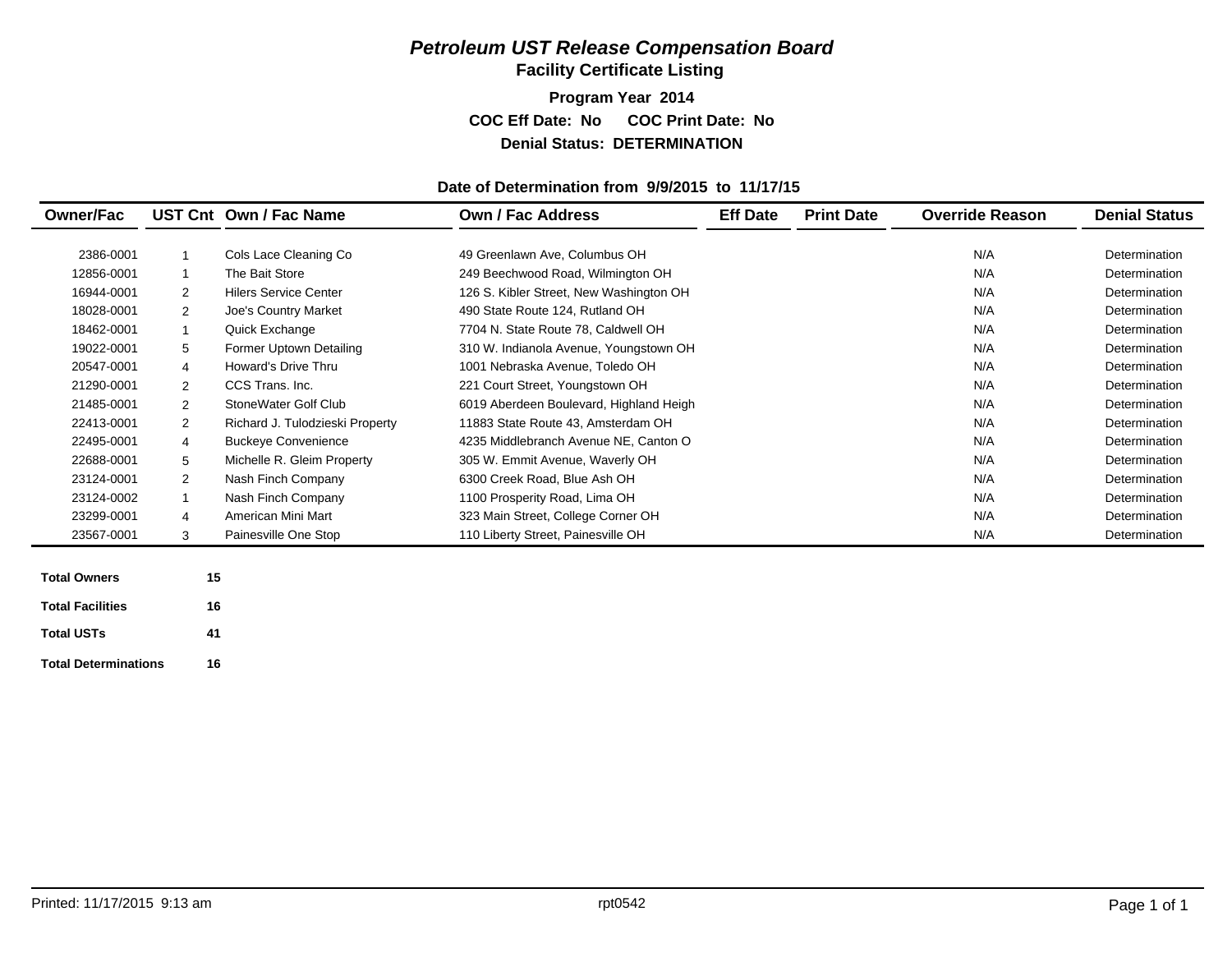## *Petroleum UST Release Compensation Board*

**Facility Certificate Listing**

**Program Year 2015**

**COC Eff Date: Yes COC Print Date: Yes** 

#### **Printed from 9/9/2015 to 11/17/2015**

| <b>Owner/Fac</b> |                | UST Cnt Own / Fac Name                  | <b>Own / Fac Address</b>                | <b>Eff Date</b> | <b>Print Date</b> | <b>Override Reason</b>          | <b>Denial Status</b> |
|------------------|----------------|-----------------------------------------|-----------------------------------------|-----------------|-------------------|---------------------------------|----------------------|
|                  |                |                                         |                                         |                 |                   |                                 |                      |
| 973-0001         | 3              | Bethesda North Hospital                 | 10500 Montgomery Road, Montgomery OH    | 07/01/2015      | 10/30/2015        | PD Response Accepted            | Accepted             |
| 973-0002         | $\mathbf{1}$   | Bethesda Oak Inc                        | 619 Oak Street, Cincinnati OH           | 07/01/2015      | 10/30/2015        | PD Response Accepted            | Accepted             |
| 973-0005         | $\mathbf{1}$   | Good Samaritan Hospital                 | 375 Dixmyth Avenue, Cincinnati OH       | 07/01/2015      | 10/30/2015        | PD Response Accepted            | Accepted             |
| 1532-0008        | 3              | Canal Fulton Bellstores #29             | 2111 Locust Street, Canal Fulton OH     | 07/01/2015      | 09/21/2015        | Not Required: Post 11-30-09 Pay | N/A                  |
| 1532-0023        | 5              | West Liberty Bellstores #25             | 516 W. Liberty Street, Wooster OH       | 07/01/2015      | 09/21/2015        | Not Required: Post 11-30-09 Pay | N/A                  |
| 1532-0029        | 3              | Six Nineteen Bellstores #24             | 2361 E. Turkeyfoot Lake Road, Akron OH  | 07/01/2015      | 09/21/2015        | Not Required: Post 11-30-09 Pay | N/A                  |
| 1532-0032        | 5              | Orrville Bellstores #51                 | 425 W. High Street, Orrville OH         | 07/01/2015      | 09/21/2015        | Not Required: Post 11-30-09 Pay | N/A                  |
| 1532-0033        | 5              | East Market Bellstores #49              | 1805 E. Market Street, Akron OH         | 07/01/2015      | 09/21/2015        | Not Required: Post 11-30-09 Pay | N/A                  |
| 1532-0036        | $\overline{4}$ | Midway Bellstores #35                   | 7170 E. Lincoln Way, Wooster OH         | 07/01/2015      | 09/21/2015        | Not Required: Post 11-30-09 Pay | N/A                  |
| 1532-0038        | 5              | Tuslaw Bellstores #31                   | 13172 Lincoln Way N.W., Massillon OH    | 07/01/2015      | 09/21/2015        | Not Required: Post 11-30-09 Pay | N/A                  |
| 1532-0039        | 5              | Southside Bellstores #65                | 110 Commercial Avenue SE, New Philad    | 07/01/2015      | 09/21/2015        | Not Required: Post 11-30-09 Pay | N/A                  |
| 1532-0040        | 6              | Strasburg Bellstores #66                | 7467 State Route 250 N.W., Strasburg OH | 07/01/2015      | 09/21/2015        | Not Required: Post 11-30-09 Pay | N/A                  |
| 1532-0042        | 3              | S. Market Bellstores #16                | 404 S. Market Street, Wooster OH        | 07/01/2015      | 09/21/2015        | Not Required: Post 11-30-09 Pay | N/A                  |
| 1532-0043        | 3              | Jackson Bellstores #27                  | 5508 Wales Road N.W., Massillon OH      | 07/01/2015      | 09/21/2015        | Not Required: Post 11-30-09 Pay | N/A                  |
| 1532-0044        | 5              | Wales Road Bellstores #22               | 3917 Wales Road N.W., Massillon OH      | 07/01/2015      | 09/21/2015        | Not Required: Post 11-30-09 Pay | N/A                  |
| 1532-0046        | $\overline{4}$ | Wadsworth Bellstores #33                | 835 High Street, Wadsworth OH           | 07/01/2015      | 09/21/2015        | Not Required: Post 11-30-09 Pay | N/A                  |
| 1532-0048        | $\overline{2}$ | Viaduct Bellstores #26                  | 519 Lincoln Way W., Massillon OH        | 07/01/2015      | 09/21/2015        | Not Required: Post 11-30-09 Pay | N/A                  |
| 1532-0051        | 3              | Waco Bellstores #28                     | 2540 Waynesburg Drive S.E., Canton OH   | 07/01/2015      | 09/21/2015        | Not Required: Post 11-30-09 Pay | N/A                  |
| 1532-0053        | $\overline{4}$ | First Street Bellstores #34             | 108 Lake Avenue, Massillon OH           | 07/01/2015      | 09/21/2015        | Not Required: Post 11-30-09 Pay | N/A                  |
| 1532-0056        | $\overline{4}$ | Navarre Fuel Stop / South Massillon #40 | 100 Navarre Road S.E., Massillon OH     | 07/01/2015      | 09/21/2015        | Not Required: Post 11-30-09 Pay | N/A                  |
| 1532-0057        | 3              | 585 Bellstores #17                      | 2424 Akron Road, Wooster OH             | 07/01/2015      | 09/21/2015        | Not Required: Post 11-30-09 Pay | N/A                  |
| 1532-0058        | $\overline{4}$ | Crossroads Bellstores #36               | 11089 State Route 800 N.E., Magnolia OH | 07/01/2015      | 09/21/2015        | Not Required: Post 11-30-09 Pay | N/A                  |
| 1532-0073        | 2              | Louisville Fuel Stop                    | 5085 Louisville Street, Louisville OH   | 07/01/2015      | 09/21/2015        | Not Required: Post 11-30-09 Pay | N/A                  |
| 1532-0075        | 3              | Belden Village Bellstores #45           | 3985 Everhard Road N.W., Canton OH      | 07/01/2015      | 09/21/2015        | Not Required: Post 11-30-09 Pay | N/A                  |
| 1532-0082        | 3              | North Market                            | 2820 Market Avenue N., Canton OH        | 07/01/2015      | 09/21/2015        | Not Required: Post 11-30-09 Pay | N/A                  |
| 1532-0089        | 6              | Millersburg Bulk Plant                  | 7257 County Road 623, Millersburg OH    | 07/01/2015      | 09/21/2015        | Not Required: Post 11-30-09 Pay | N/A                  |
| 1532-0090        | $\overline{4}$ | Alliance Bellstores #52                 | 2491 W. State Street, Alliance OH       | 07/01/2015      | 09/21/2015        | Not Required: Post 11-30-09 Pay | N/A                  |
| 1532-0091        | 4              | Canton South Bellstores #53             | 2612 Cleveland Avenue S.W., Canton OH   | 07/01/2015      | 09/21/2015        | Not Required: Post 11-30-09 Pay | N/A                  |
| 1532-0092        | $\overline{4}$ | Market & Easton Bellstores #21          | 6358 Market Avenue N., N Canton OH      | 07/01/2015      | 09/21/2015        | Not Required: Post 11-30-09 Pay | N/A                  |
| 1532-0093        | 8              | Campbell Oil Bulk Plant                 | 652 S. Erie Street, Massillon OH        | 07/01/2015      | 09/21/2015        | Not Required: Post 11-30-09 Pay | N/A                  |
| 1532-0096        | $\overline{4}$ | East Canton Bellstores #69              | 102 E. Nassau Street, East Canton OH    | 10/06/2015      | 10/19/2015        | Not Required: Post 11-30-09 Pay | N/A                  |
| 1532-0097        | 4              | Shreve Bellstores #30                   | 103 S. Market Street, Shreve OH         | 07/01/2015      | 09/21/2015        | Not Required: Post 11-30-09 Pay | N/A                  |
| 1532-0098        | 5              | Minerva Bulk Plant                      | 621 Valley Street, Minerva OH           | 07/01/2015      | 09/21/2015        | Not Required: Post 11-30-09 Pay | N/A                  |
| 1532-0099        | $\overline{4}$ | Northend Bellstores #111                | 132 W. Milltown Road, Wooster OH        | 07/01/2015      | 09/21/2015        | Not Required: Post 11-30-09 Pay | N/A                  |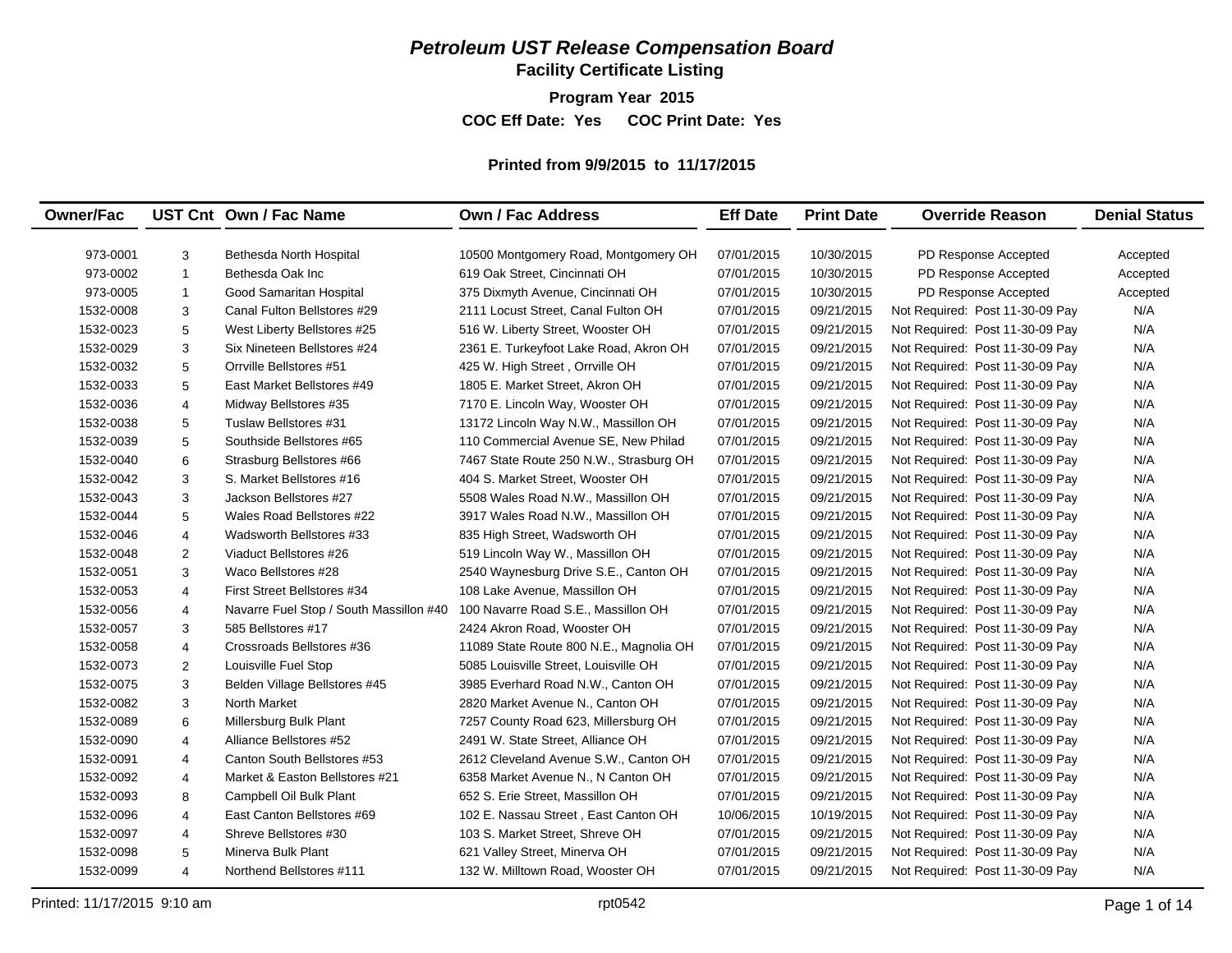| 5<br>N/A<br>1532-0101<br>Hartville Bellstores #15<br>1261 W. Maple Street, Hartville OH<br>07/01/2015<br>09/21/2015<br>Not Required: Post 11-30-09 Pay<br>4<br>Brewster Bellstores #32<br>07/01/2015<br>09/21/2015<br>N/A<br>1532-0103<br>120 Wabash Avenue S., Brewster OH<br>Not Required: Post 11-30-09 Pay<br>6<br>07/01/2015<br>09/21/2015<br>N/A<br>1532-0104<br>Dalton Bellstores #18<br>208 Mill Street S., Dalton OH<br>Not Required: Post 11-30-09 Pay<br>4<br>07/01/2015<br>09/21/2015<br>N/A<br>1532-0105<br>Ashland Bellstores #56<br>1011 Sugarbrush Drive, Ashland OH<br>Not Required: Post 11-30-09 Pay<br>6<br>South Wooster Bellstores #50<br>07/01/2015<br>09/21/2015<br>N/A<br>1532-0106<br>1337 Blachleyville Road, Wooster OH<br>Not Required: Post 11-30-09 Pay<br>4<br>Mount Eaton Bellstores #54<br>07/01/2015<br>09/21/2015<br>N/A<br>1532-0107<br>15927 E. Main Street, Mount Eaton OH<br>Not Required: Post 11-30-09 Pay<br>6<br>07/01/2015<br>09/21/2015<br>N/A<br>1532-0108<br>Dalton West Marathon #48<br>216 S. Mill Street, Dalton OH<br>Not Required: Post 11-30-09 Pay<br>2<br>07/01/2015<br>09/21/2015<br>N/A<br>1532-0109<br><b>Buehlers Milltown Store</b><br>3540 Burbank Road, Wooster OH<br>Not Required: Post 11-30-09 Pay<br>$\overline{2}$<br>07/01/2015<br>09/21/2015<br>N/A<br>1532-0110<br><b>Buehler's Parkside</b><br>3000 N. Wooster Avenue, Dover OH<br>Not Required: Post 11-30-09 Pay<br>3<br>07/01/2015<br>09/21/2015<br>N/A<br>1532-0112<br>Ashland West #59<br>2115 Baney Road, Ashland OH<br>Not Required: Post 11-30-09 Pay<br>4<br>Cherry Street Bellstores #64<br>07/01/2015<br>09/21/2015<br>N/A<br>1532-0113<br>146 E. Cherry Street, Canal Fulton OH<br>Not Required: Post 11-30-09 Pay<br>4<br>Holmesville Bellstores #110<br>07/01/2015<br>09/21/2015<br>N/A<br>1532-0114<br>160 Vermilion Street, Holmesville OH<br>Not Required: Post 11-30-09 Pay<br>4<br>Ontario Bellstores #112<br>07/01/2015<br>09/21/2015<br>N/A<br>1532-0115<br>1340 Lexington Springmill Road, Ontario O<br>Not Required: Post 11-30-09 Pay<br>4<br>Coshocton Bellstores #116<br>09/21/2015<br>N/A<br>1532-0117<br>501 S. Second Street, Coshocton OH<br>07/01/2015<br>Not Required: Post 11-30-09 Pay<br>4<br>07/01/2015<br>09/21/2015<br>N/A<br>1532-0118<br>New Lexington Bellstores #117<br>149 W. Broadway Street, New Lexington O<br>Not Required: Post 11-30-09 Pay<br>4<br>09/21/2015<br>N/A<br>1532-0119<br>Millersburg West Bellstores #114<br>8490 State Route 39, Millersburg OH<br>07/01/2015<br>Not Required: Post 11-30-09 Pay<br>5<br>07/01/2015<br>09/21/2015<br>N/A<br>1532-0120<br>Triway Bellstores #120<br>2240 Columbus Road, Wooster OH<br>Not Required: Post 11-30-09 Pay<br>4<br>07/01/2015<br>09/21/2015<br>N/A<br>1532-0121<br>Fredericktown Bellstores #121<br>300 Sandusky Street W., Fredericktown O<br>Not Required: Post 11-30-09 Pay<br>3<br>Fisher Road Bellstores #124<br>07/01/2015<br>09/21/2015<br>N/A<br>1532-0122<br>5501 Fisher Road, Columbus OH<br>Not Required: Post 11-30-09 Pay<br>3<br>Cleveland Ave Bellstores #122<br>07/01/2015<br>09/21/2015<br>N/A<br>1532-0123<br>3812 Cleveland Avenue N.W., Canton OH<br>Not Required: Post 11-30-09 Pay<br>4<br>Beal Avenue Bellstore #131<br>07/01/2015<br>09/21/2015<br>N/A<br>1532-0124<br>1530 Beall Avenue, Wooster OH<br>Not Required: Post 11-30-09 Pay<br>4<br>Sawmill Road Bellstores #123<br>07/01/2015<br>09/21/2015<br>N/A<br>1532-0125<br>7200 Sawmill Road, Columbus OH<br>Not Required: Post 11-30-09 Pay<br>4<br>Dover North Bellstores #133<br>07/01/2015<br>09/21/2015<br>N/A<br>1532-0126<br>201 W. Ohio Avenue, Dover OH<br>Not Required: Post 11-30-09 Pay<br>4<br>07/01/2015<br>09/21/2015<br>N/A<br>1532-0127<br>Hayesville Bellstores #132<br>1923 State Route 60, Ashland OH<br>Not Required: Post 11-30-09 Pay<br>5<br>07/01/2015<br>09/21/2015<br>N/A<br>1532-0128<br>Millersburg South Bellstores #136<br>1129 South Washington, Millersburg OH<br>Not Required: Post 11-30-09 Pay<br>4<br>Walnut Creek Bellstores #142<br>07/01/2015<br>09/21/2015<br>N/A<br>1532-0130<br>2894 State Route 39, Walnut Creek OH<br>Not Required: Post 11-30-09 Pay<br>2<br>Stone Creek Bellstores #141<br>09/21/2015<br>N/A<br>1532-0131<br>112 S. Bridge Street S.W., Stone Creek O<br>07/01/2015<br>Not Required: Post 11-30-09 Pay<br>4<br>09/21/2015<br>N/A<br>1532-0132<br>Bolivar Bellstores #140<br>450 Canal Street SE, Bolivar OH<br>07/01/2015<br>Not Required: Post 11-30-09 Pay<br>5<br>09/08/2015<br>09/21/2015<br>N/A<br>1532-0134<br>Berlin Bellstores #138<br>4716 State Route 39, Millersburg OH<br>Not Required: Post 11-30-09 Pay<br>3<br>07/01/2015<br>09/21/2015<br>N/A<br>2002-0002<br>Fleet Services/Msd Galbraith Road<br>225 W. Galbraith Road, Cincinnati OH<br>Not Required: Post 11-30-09 Pay<br>3<br>07/01/2015<br>09/21/2015<br>N/A<br>2002-0011<br><b>Fleet Services</b><br>4747 Spring Grove Ave, Cincinnati OH<br>Not Required: Post 11-30-09 Pay<br>3<br>07/01/2015<br>N/A<br>2002-0038<br><b>Fleet Services</b><br>4243 Airport Road, Cincinnati OH<br>09/21/2015<br>Not Required: Post 11-30-09 Pay<br>4<br>City of Cincinnati<br>07/01/2015<br>N/A<br>2002-0049<br>654 Wilmer Avenue, Cincinnati OH<br>09/21/2015<br>Not Required: Post 11-30-09 Pay<br>3<br>N/A<br>2002-0050<br><b>Fleet Services/Gest Street</b><br>1900 Gest Street, Cincinnati OH<br>07/01/2015<br>09/21/2015<br>Not Required: Post 11-30-09 Pay<br>$\overline{2}$<br>Kroger Co Corporate Hangar<br>N/A<br>2002-0053<br>640 Wilmer Avenue, Cincinnati OH<br>07/01/2015<br>09/21/2015<br>Not Required: Post 11-30-09 Pay<br>2015-0002<br>1<br>Village of Crestline<br>100 N. Seltzer St., Crestline OH<br>07/01/2015<br>10/30/2015<br>PD Response Accepted<br>Accepted<br>2019-0005<br>5<br>1010 Ottawa Street, Dayton OH<br>07/01/2015<br>10/19/2015<br>Not Required: Post 11-30-09 Pay<br>N/A<br><b>Fleet Management</b><br>2019-0012<br>3<br>Fire Station 11<br>145 Warren Street, Dayton OH<br>07/01/2015<br>10/19/2015<br>Not Required: Post 11-30-09 Pay<br>N/A<br>2019-0023<br>Water Supply and Treatment<br>2510 Wilmington Pike, Dayton OH<br>07/01/2015<br>10/19/2015<br>Not Required: Post 11-30-09 Pay<br>N/A<br>1<br>2019-0024<br>Water Supply and Treatment<br>2000 Carillon Boulevard, Dayton OH<br>07/01/2015<br>10/19/2015<br>Not Required: Post 11-30-09 Pay<br>N/A<br>1<br>2019-0036<br>6<br>Ottawa Yards<br>1830 E. Monument Avenue, Dayton OH<br>07/01/2015<br>10/19/2015<br>Not Required: Post 11-30-09 Pay<br>N/A<br>2019-0037<br>2<br>Dayton International Airport<br>3848 Wright Drive, Vandalia OH<br>07/01/2015<br>10/19/2015<br>Wrong Deductible<br>N/A<br>2019-0037<br>-2<br>Dayton International Airport<br>3848 Wright Drive, Vandalia OH<br>07/01/2015<br>10/19/2015<br>Wrong Deductible<br>N/A | Owner/Fac | UST Cnt Own / Fac Name | <b>Own / Fac Address</b> | <b>Eff Date</b> | <b>Print Date</b> | <b>Override Reason</b> | <b>Denial Status</b> |
|---------------------------------------------------------------------------------------------------------------------------------------------------------------------------------------------------------------------------------------------------------------------------------------------------------------------------------------------------------------------------------------------------------------------------------------------------------------------------------------------------------------------------------------------------------------------------------------------------------------------------------------------------------------------------------------------------------------------------------------------------------------------------------------------------------------------------------------------------------------------------------------------------------------------------------------------------------------------------------------------------------------------------------------------------------------------------------------------------------------------------------------------------------------------------------------------------------------------------------------------------------------------------------------------------------------------------------------------------------------------------------------------------------------------------------------------------------------------------------------------------------------------------------------------------------------------------------------------------------------------------------------------------------------------------------------------------------------------------------------------------------------------------------------------------------------------------------------------------------------------------------------------------------------------------------------------------------------------------------------------------------------------------------------------------------------------------------------------------------------------------------------------------------------------------------------------------------------------------------------------------------------------------------------------------------------------------------------------------------------------------------------------------------------------------------------------------------------------------------------------------------------------------------------------------------------------------------------------------------------------------------------------------------------------------------------------------------------------------------------------------------------------------------------------------------------------------------------------------------------------------------------------------------------------------------------------------------------------------------------------------------------------------------------------------------------------------------------------------------------------------------------------------------------------------------------------------------------------------------------------------------------------------------------------------------------------------------------------------------------------------------------------------------------------------------------------------------------------------------------------------------------------------------------------------------------------------------------------------------------------------------------------------------------------------------------------------------------------------------------------------------------------------------------------------------------------------------------------------------------------------------------------------------------------------------------------------------------------------------------------------------------------------------------------------------------------------------------------------------------------------------------------------------------------------------------------------------------------------------------------------------------------------------------------------------------------------------------------------------------------------------------------------------------------------------------------------------------------------------------------------------------------------------------------------------------------------------------------------------------------------------------------------------------------------------------------------------------------------------------------------------------------------------------------------------------------------------------------------------------------------------------------------------------------------------------------------------------------------------------------------------------------------------------------------------------------------------------------------------------------------------------------------------------------------------------------------------------------------------------------------------------------------------------------------------------------------------------------------------------------------------------------------------------------------------------------------------------------------------------------------------------------------------------------------------------------------------------------------------------------------------------------------------------------------------------------------------------------------------------------------------------------------------------------------------------------------------------------------------------------------------------------------------------------------------------------------------------------------------------------------------------------------------------------------------------------------------------------------------------------------------------------------------------------------------------------------------------------------------------------------------------------------------------------------------------------------------------------------------------------------------------------------------------------------------------------------------------------------------------------------------------------------------------------------------------------------------------------------------------------------------------------------------------------------------------------------------------------------------------------------------------------------------------------------------------------------------------------------------------------------------------|-----------|------------------------|--------------------------|-----------------|-------------------|------------------------|----------------------|
|                                                                                                                                                                                                                                                                                                                                                                                                                                                                                                                                                                                                                                                                                                                                                                                                                                                                                                                                                                                                                                                                                                                                                                                                                                                                                                                                                                                                                                                                                                                                                                                                                                                                                                                                                                                                                                                                                                                                                                                                                                                                                                                                                                                                                                                                                                                                                                                                                                                                                                                                                                                                                                                                                                                                                                                                                                                                                                                                                                                                                                                                                                                                                                                                                                                                                                                                                                                                                                                                                                                                                                                                                                                                                                                                                                                                                                                                                                                                                                                                                                                                                                                                                                                                                                                                                                                                                                                                                                                                                                                                                                                                                                                                                                                                                                                                                                                                                                                                                                                                                                                                                                                                                                                                                                                                                                                                                                                                                                                                                                                                                                                                                                                                                                                                                                                                                                                                                                                                                                                                                                                                                                                                                                                                                                                                                                                                                                                                                                                                                                                                                                                                                                                                                                                                                                                                                                                                                       |           |                        |                          |                 |                   |                        |                      |
|                                                                                                                                                                                                                                                                                                                                                                                                                                                                                                                                                                                                                                                                                                                                                                                                                                                                                                                                                                                                                                                                                                                                                                                                                                                                                                                                                                                                                                                                                                                                                                                                                                                                                                                                                                                                                                                                                                                                                                                                                                                                                                                                                                                                                                                                                                                                                                                                                                                                                                                                                                                                                                                                                                                                                                                                                                                                                                                                                                                                                                                                                                                                                                                                                                                                                                                                                                                                                                                                                                                                                                                                                                                                                                                                                                                                                                                                                                                                                                                                                                                                                                                                                                                                                                                                                                                                                                                                                                                                                                                                                                                                                                                                                                                                                                                                                                                                                                                                                                                                                                                                                                                                                                                                                                                                                                                                                                                                                                                                                                                                                                                                                                                                                                                                                                                                                                                                                                                                                                                                                                                                                                                                                                                                                                                                                                                                                                                                                                                                                                                                                                                                                                                                                                                                                                                                                                                                                       |           |                        |                          |                 |                   |                        |                      |
|                                                                                                                                                                                                                                                                                                                                                                                                                                                                                                                                                                                                                                                                                                                                                                                                                                                                                                                                                                                                                                                                                                                                                                                                                                                                                                                                                                                                                                                                                                                                                                                                                                                                                                                                                                                                                                                                                                                                                                                                                                                                                                                                                                                                                                                                                                                                                                                                                                                                                                                                                                                                                                                                                                                                                                                                                                                                                                                                                                                                                                                                                                                                                                                                                                                                                                                                                                                                                                                                                                                                                                                                                                                                                                                                                                                                                                                                                                                                                                                                                                                                                                                                                                                                                                                                                                                                                                                                                                                                                                                                                                                                                                                                                                                                                                                                                                                                                                                                                                                                                                                                                                                                                                                                                                                                                                                                                                                                                                                                                                                                                                                                                                                                                                                                                                                                                                                                                                                                                                                                                                                                                                                                                                                                                                                                                                                                                                                                                                                                                                                                                                                                                                                                                                                                                                                                                                                                                       |           |                        |                          |                 |                   |                        |                      |
|                                                                                                                                                                                                                                                                                                                                                                                                                                                                                                                                                                                                                                                                                                                                                                                                                                                                                                                                                                                                                                                                                                                                                                                                                                                                                                                                                                                                                                                                                                                                                                                                                                                                                                                                                                                                                                                                                                                                                                                                                                                                                                                                                                                                                                                                                                                                                                                                                                                                                                                                                                                                                                                                                                                                                                                                                                                                                                                                                                                                                                                                                                                                                                                                                                                                                                                                                                                                                                                                                                                                                                                                                                                                                                                                                                                                                                                                                                                                                                                                                                                                                                                                                                                                                                                                                                                                                                                                                                                                                                                                                                                                                                                                                                                                                                                                                                                                                                                                                                                                                                                                                                                                                                                                                                                                                                                                                                                                                                                                                                                                                                                                                                                                                                                                                                                                                                                                                                                                                                                                                                                                                                                                                                                                                                                                                                                                                                                                                                                                                                                                                                                                                                                                                                                                                                                                                                                                                       |           |                        |                          |                 |                   |                        |                      |
|                                                                                                                                                                                                                                                                                                                                                                                                                                                                                                                                                                                                                                                                                                                                                                                                                                                                                                                                                                                                                                                                                                                                                                                                                                                                                                                                                                                                                                                                                                                                                                                                                                                                                                                                                                                                                                                                                                                                                                                                                                                                                                                                                                                                                                                                                                                                                                                                                                                                                                                                                                                                                                                                                                                                                                                                                                                                                                                                                                                                                                                                                                                                                                                                                                                                                                                                                                                                                                                                                                                                                                                                                                                                                                                                                                                                                                                                                                                                                                                                                                                                                                                                                                                                                                                                                                                                                                                                                                                                                                                                                                                                                                                                                                                                                                                                                                                                                                                                                                                                                                                                                                                                                                                                                                                                                                                                                                                                                                                                                                                                                                                                                                                                                                                                                                                                                                                                                                                                                                                                                                                                                                                                                                                                                                                                                                                                                                                                                                                                                                                                                                                                                                                                                                                                                                                                                                                                                       |           |                        |                          |                 |                   |                        |                      |
|                                                                                                                                                                                                                                                                                                                                                                                                                                                                                                                                                                                                                                                                                                                                                                                                                                                                                                                                                                                                                                                                                                                                                                                                                                                                                                                                                                                                                                                                                                                                                                                                                                                                                                                                                                                                                                                                                                                                                                                                                                                                                                                                                                                                                                                                                                                                                                                                                                                                                                                                                                                                                                                                                                                                                                                                                                                                                                                                                                                                                                                                                                                                                                                                                                                                                                                                                                                                                                                                                                                                                                                                                                                                                                                                                                                                                                                                                                                                                                                                                                                                                                                                                                                                                                                                                                                                                                                                                                                                                                                                                                                                                                                                                                                                                                                                                                                                                                                                                                                                                                                                                                                                                                                                                                                                                                                                                                                                                                                                                                                                                                                                                                                                                                                                                                                                                                                                                                                                                                                                                                                                                                                                                                                                                                                                                                                                                                                                                                                                                                                                                                                                                                                                                                                                                                                                                                                                                       |           |                        |                          |                 |                   |                        |                      |
|                                                                                                                                                                                                                                                                                                                                                                                                                                                                                                                                                                                                                                                                                                                                                                                                                                                                                                                                                                                                                                                                                                                                                                                                                                                                                                                                                                                                                                                                                                                                                                                                                                                                                                                                                                                                                                                                                                                                                                                                                                                                                                                                                                                                                                                                                                                                                                                                                                                                                                                                                                                                                                                                                                                                                                                                                                                                                                                                                                                                                                                                                                                                                                                                                                                                                                                                                                                                                                                                                                                                                                                                                                                                                                                                                                                                                                                                                                                                                                                                                                                                                                                                                                                                                                                                                                                                                                                                                                                                                                                                                                                                                                                                                                                                                                                                                                                                                                                                                                                                                                                                                                                                                                                                                                                                                                                                                                                                                                                                                                                                                                                                                                                                                                                                                                                                                                                                                                                                                                                                                                                                                                                                                                                                                                                                                                                                                                                                                                                                                                                                                                                                                                                                                                                                                                                                                                                                                       |           |                        |                          |                 |                   |                        |                      |
|                                                                                                                                                                                                                                                                                                                                                                                                                                                                                                                                                                                                                                                                                                                                                                                                                                                                                                                                                                                                                                                                                                                                                                                                                                                                                                                                                                                                                                                                                                                                                                                                                                                                                                                                                                                                                                                                                                                                                                                                                                                                                                                                                                                                                                                                                                                                                                                                                                                                                                                                                                                                                                                                                                                                                                                                                                                                                                                                                                                                                                                                                                                                                                                                                                                                                                                                                                                                                                                                                                                                                                                                                                                                                                                                                                                                                                                                                                                                                                                                                                                                                                                                                                                                                                                                                                                                                                                                                                                                                                                                                                                                                                                                                                                                                                                                                                                                                                                                                                                                                                                                                                                                                                                                                                                                                                                                                                                                                                                                                                                                                                                                                                                                                                                                                                                                                                                                                                                                                                                                                                                                                                                                                                                                                                                                                                                                                                                                                                                                                                                                                                                                                                                                                                                                                                                                                                                                                       |           |                        |                          |                 |                   |                        |                      |
|                                                                                                                                                                                                                                                                                                                                                                                                                                                                                                                                                                                                                                                                                                                                                                                                                                                                                                                                                                                                                                                                                                                                                                                                                                                                                                                                                                                                                                                                                                                                                                                                                                                                                                                                                                                                                                                                                                                                                                                                                                                                                                                                                                                                                                                                                                                                                                                                                                                                                                                                                                                                                                                                                                                                                                                                                                                                                                                                                                                                                                                                                                                                                                                                                                                                                                                                                                                                                                                                                                                                                                                                                                                                                                                                                                                                                                                                                                                                                                                                                                                                                                                                                                                                                                                                                                                                                                                                                                                                                                                                                                                                                                                                                                                                                                                                                                                                                                                                                                                                                                                                                                                                                                                                                                                                                                                                                                                                                                                                                                                                                                                                                                                                                                                                                                                                                                                                                                                                                                                                                                                                                                                                                                                                                                                                                                                                                                                                                                                                                                                                                                                                                                                                                                                                                                                                                                                                                       |           |                        |                          |                 |                   |                        |                      |
|                                                                                                                                                                                                                                                                                                                                                                                                                                                                                                                                                                                                                                                                                                                                                                                                                                                                                                                                                                                                                                                                                                                                                                                                                                                                                                                                                                                                                                                                                                                                                                                                                                                                                                                                                                                                                                                                                                                                                                                                                                                                                                                                                                                                                                                                                                                                                                                                                                                                                                                                                                                                                                                                                                                                                                                                                                                                                                                                                                                                                                                                                                                                                                                                                                                                                                                                                                                                                                                                                                                                                                                                                                                                                                                                                                                                                                                                                                                                                                                                                                                                                                                                                                                                                                                                                                                                                                                                                                                                                                                                                                                                                                                                                                                                                                                                                                                                                                                                                                                                                                                                                                                                                                                                                                                                                                                                                                                                                                                                                                                                                                                                                                                                                                                                                                                                                                                                                                                                                                                                                                                                                                                                                                                                                                                                                                                                                                                                                                                                                                                                                                                                                                                                                                                                                                                                                                                                                       |           |                        |                          |                 |                   |                        |                      |
|                                                                                                                                                                                                                                                                                                                                                                                                                                                                                                                                                                                                                                                                                                                                                                                                                                                                                                                                                                                                                                                                                                                                                                                                                                                                                                                                                                                                                                                                                                                                                                                                                                                                                                                                                                                                                                                                                                                                                                                                                                                                                                                                                                                                                                                                                                                                                                                                                                                                                                                                                                                                                                                                                                                                                                                                                                                                                                                                                                                                                                                                                                                                                                                                                                                                                                                                                                                                                                                                                                                                                                                                                                                                                                                                                                                                                                                                                                                                                                                                                                                                                                                                                                                                                                                                                                                                                                                                                                                                                                                                                                                                                                                                                                                                                                                                                                                                                                                                                                                                                                                                                                                                                                                                                                                                                                                                                                                                                                                                                                                                                                                                                                                                                                                                                                                                                                                                                                                                                                                                                                                                                                                                                                                                                                                                                                                                                                                                                                                                                                                                                                                                                                                                                                                                                                                                                                                                                       |           |                        |                          |                 |                   |                        |                      |
|                                                                                                                                                                                                                                                                                                                                                                                                                                                                                                                                                                                                                                                                                                                                                                                                                                                                                                                                                                                                                                                                                                                                                                                                                                                                                                                                                                                                                                                                                                                                                                                                                                                                                                                                                                                                                                                                                                                                                                                                                                                                                                                                                                                                                                                                                                                                                                                                                                                                                                                                                                                                                                                                                                                                                                                                                                                                                                                                                                                                                                                                                                                                                                                                                                                                                                                                                                                                                                                                                                                                                                                                                                                                                                                                                                                                                                                                                                                                                                                                                                                                                                                                                                                                                                                                                                                                                                                                                                                                                                                                                                                                                                                                                                                                                                                                                                                                                                                                                                                                                                                                                                                                                                                                                                                                                                                                                                                                                                                                                                                                                                                                                                                                                                                                                                                                                                                                                                                                                                                                                                                                                                                                                                                                                                                                                                                                                                                                                                                                                                                                                                                                                                                                                                                                                                                                                                                                                       |           |                        |                          |                 |                   |                        |                      |
|                                                                                                                                                                                                                                                                                                                                                                                                                                                                                                                                                                                                                                                                                                                                                                                                                                                                                                                                                                                                                                                                                                                                                                                                                                                                                                                                                                                                                                                                                                                                                                                                                                                                                                                                                                                                                                                                                                                                                                                                                                                                                                                                                                                                                                                                                                                                                                                                                                                                                                                                                                                                                                                                                                                                                                                                                                                                                                                                                                                                                                                                                                                                                                                                                                                                                                                                                                                                                                                                                                                                                                                                                                                                                                                                                                                                                                                                                                                                                                                                                                                                                                                                                                                                                                                                                                                                                                                                                                                                                                                                                                                                                                                                                                                                                                                                                                                                                                                                                                                                                                                                                                                                                                                                                                                                                                                                                                                                                                                                                                                                                                                                                                                                                                                                                                                                                                                                                                                                                                                                                                                                                                                                                                                                                                                                                                                                                                                                                                                                                                                                                                                                                                                                                                                                                                                                                                                                                       |           |                        |                          |                 |                   |                        |                      |
|                                                                                                                                                                                                                                                                                                                                                                                                                                                                                                                                                                                                                                                                                                                                                                                                                                                                                                                                                                                                                                                                                                                                                                                                                                                                                                                                                                                                                                                                                                                                                                                                                                                                                                                                                                                                                                                                                                                                                                                                                                                                                                                                                                                                                                                                                                                                                                                                                                                                                                                                                                                                                                                                                                                                                                                                                                                                                                                                                                                                                                                                                                                                                                                                                                                                                                                                                                                                                                                                                                                                                                                                                                                                                                                                                                                                                                                                                                                                                                                                                                                                                                                                                                                                                                                                                                                                                                                                                                                                                                                                                                                                                                                                                                                                                                                                                                                                                                                                                                                                                                                                                                                                                                                                                                                                                                                                                                                                                                                                                                                                                                                                                                                                                                                                                                                                                                                                                                                                                                                                                                                                                                                                                                                                                                                                                                                                                                                                                                                                                                                                                                                                                                                                                                                                                                                                                                                                                       |           |                        |                          |                 |                   |                        |                      |
|                                                                                                                                                                                                                                                                                                                                                                                                                                                                                                                                                                                                                                                                                                                                                                                                                                                                                                                                                                                                                                                                                                                                                                                                                                                                                                                                                                                                                                                                                                                                                                                                                                                                                                                                                                                                                                                                                                                                                                                                                                                                                                                                                                                                                                                                                                                                                                                                                                                                                                                                                                                                                                                                                                                                                                                                                                                                                                                                                                                                                                                                                                                                                                                                                                                                                                                                                                                                                                                                                                                                                                                                                                                                                                                                                                                                                                                                                                                                                                                                                                                                                                                                                                                                                                                                                                                                                                                                                                                                                                                                                                                                                                                                                                                                                                                                                                                                                                                                                                                                                                                                                                                                                                                                                                                                                                                                                                                                                                                                                                                                                                                                                                                                                                                                                                                                                                                                                                                                                                                                                                                                                                                                                                                                                                                                                                                                                                                                                                                                                                                                                                                                                                                                                                                                                                                                                                                                                       |           |                        |                          |                 |                   |                        |                      |
|                                                                                                                                                                                                                                                                                                                                                                                                                                                                                                                                                                                                                                                                                                                                                                                                                                                                                                                                                                                                                                                                                                                                                                                                                                                                                                                                                                                                                                                                                                                                                                                                                                                                                                                                                                                                                                                                                                                                                                                                                                                                                                                                                                                                                                                                                                                                                                                                                                                                                                                                                                                                                                                                                                                                                                                                                                                                                                                                                                                                                                                                                                                                                                                                                                                                                                                                                                                                                                                                                                                                                                                                                                                                                                                                                                                                                                                                                                                                                                                                                                                                                                                                                                                                                                                                                                                                                                                                                                                                                                                                                                                                                                                                                                                                                                                                                                                                                                                                                                                                                                                                                                                                                                                                                                                                                                                                                                                                                                                                                                                                                                                                                                                                                                                                                                                                                                                                                                                                                                                                                                                                                                                                                                                                                                                                                                                                                                                                                                                                                                                                                                                                                                                                                                                                                                                                                                                                                       |           |                        |                          |                 |                   |                        |                      |
|                                                                                                                                                                                                                                                                                                                                                                                                                                                                                                                                                                                                                                                                                                                                                                                                                                                                                                                                                                                                                                                                                                                                                                                                                                                                                                                                                                                                                                                                                                                                                                                                                                                                                                                                                                                                                                                                                                                                                                                                                                                                                                                                                                                                                                                                                                                                                                                                                                                                                                                                                                                                                                                                                                                                                                                                                                                                                                                                                                                                                                                                                                                                                                                                                                                                                                                                                                                                                                                                                                                                                                                                                                                                                                                                                                                                                                                                                                                                                                                                                                                                                                                                                                                                                                                                                                                                                                                                                                                                                                                                                                                                                                                                                                                                                                                                                                                                                                                                                                                                                                                                                                                                                                                                                                                                                                                                                                                                                                                                                                                                                                                                                                                                                                                                                                                                                                                                                                                                                                                                                                                                                                                                                                                                                                                                                                                                                                                                                                                                                                                                                                                                                                                                                                                                                                                                                                                                                       |           |                        |                          |                 |                   |                        |                      |
|                                                                                                                                                                                                                                                                                                                                                                                                                                                                                                                                                                                                                                                                                                                                                                                                                                                                                                                                                                                                                                                                                                                                                                                                                                                                                                                                                                                                                                                                                                                                                                                                                                                                                                                                                                                                                                                                                                                                                                                                                                                                                                                                                                                                                                                                                                                                                                                                                                                                                                                                                                                                                                                                                                                                                                                                                                                                                                                                                                                                                                                                                                                                                                                                                                                                                                                                                                                                                                                                                                                                                                                                                                                                                                                                                                                                                                                                                                                                                                                                                                                                                                                                                                                                                                                                                                                                                                                                                                                                                                                                                                                                                                                                                                                                                                                                                                                                                                                                                                                                                                                                                                                                                                                                                                                                                                                                                                                                                                                                                                                                                                                                                                                                                                                                                                                                                                                                                                                                                                                                                                                                                                                                                                                                                                                                                                                                                                                                                                                                                                                                                                                                                                                                                                                                                                                                                                                                                       |           |                        |                          |                 |                   |                        |                      |
|                                                                                                                                                                                                                                                                                                                                                                                                                                                                                                                                                                                                                                                                                                                                                                                                                                                                                                                                                                                                                                                                                                                                                                                                                                                                                                                                                                                                                                                                                                                                                                                                                                                                                                                                                                                                                                                                                                                                                                                                                                                                                                                                                                                                                                                                                                                                                                                                                                                                                                                                                                                                                                                                                                                                                                                                                                                                                                                                                                                                                                                                                                                                                                                                                                                                                                                                                                                                                                                                                                                                                                                                                                                                                                                                                                                                                                                                                                                                                                                                                                                                                                                                                                                                                                                                                                                                                                                                                                                                                                                                                                                                                                                                                                                                                                                                                                                                                                                                                                                                                                                                                                                                                                                                                                                                                                                                                                                                                                                                                                                                                                                                                                                                                                                                                                                                                                                                                                                                                                                                                                                                                                                                                                                                                                                                                                                                                                                                                                                                                                                                                                                                                                                                                                                                                                                                                                                                                       |           |                        |                          |                 |                   |                        |                      |
|                                                                                                                                                                                                                                                                                                                                                                                                                                                                                                                                                                                                                                                                                                                                                                                                                                                                                                                                                                                                                                                                                                                                                                                                                                                                                                                                                                                                                                                                                                                                                                                                                                                                                                                                                                                                                                                                                                                                                                                                                                                                                                                                                                                                                                                                                                                                                                                                                                                                                                                                                                                                                                                                                                                                                                                                                                                                                                                                                                                                                                                                                                                                                                                                                                                                                                                                                                                                                                                                                                                                                                                                                                                                                                                                                                                                                                                                                                                                                                                                                                                                                                                                                                                                                                                                                                                                                                                                                                                                                                                                                                                                                                                                                                                                                                                                                                                                                                                                                                                                                                                                                                                                                                                                                                                                                                                                                                                                                                                                                                                                                                                                                                                                                                                                                                                                                                                                                                                                                                                                                                                                                                                                                                                                                                                                                                                                                                                                                                                                                                                                                                                                                                                                                                                                                                                                                                                                                       |           |                        |                          |                 |                   |                        |                      |
|                                                                                                                                                                                                                                                                                                                                                                                                                                                                                                                                                                                                                                                                                                                                                                                                                                                                                                                                                                                                                                                                                                                                                                                                                                                                                                                                                                                                                                                                                                                                                                                                                                                                                                                                                                                                                                                                                                                                                                                                                                                                                                                                                                                                                                                                                                                                                                                                                                                                                                                                                                                                                                                                                                                                                                                                                                                                                                                                                                                                                                                                                                                                                                                                                                                                                                                                                                                                                                                                                                                                                                                                                                                                                                                                                                                                                                                                                                                                                                                                                                                                                                                                                                                                                                                                                                                                                                                                                                                                                                                                                                                                                                                                                                                                                                                                                                                                                                                                                                                                                                                                                                                                                                                                                                                                                                                                                                                                                                                                                                                                                                                                                                                                                                                                                                                                                                                                                                                                                                                                                                                                                                                                                                                                                                                                                                                                                                                                                                                                                                                                                                                                                                                                                                                                                                                                                                                                                       |           |                        |                          |                 |                   |                        |                      |
|                                                                                                                                                                                                                                                                                                                                                                                                                                                                                                                                                                                                                                                                                                                                                                                                                                                                                                                                                                                                                                                                                                                                                                                                                                                                                                                                                                                                                                                                                                                                                                                                                                                                                                                                                                                                                                                                                                                                                                                                                                                                                                                                                                                                                                                                                                                                                                                                                                                                                                                                                                                                                                                                                                                                                                                                                                                                                                                                                                                                                                                                                                                                                                                                                                                                                                                                                                                                                                                                                                                                                                                                                                                                                                                                                                                                                                                                                                                                                                                                                                                                                                                                                                                                                                                                                                                                                                                                                                                                                                                                                                                                                                                                                                                                                                                                                                                                                                                                                                                                                                                                                                                                                                                                                                                                                                                                                                                                                                                                                                                                                                                                                                                                                                                                                                                                                                                                                                                                                                                                                                                                                                                                                                                                                                                                                                                                                                                                                                                                                                                                                                                                                                                                                                                                                                                                                                                                                       |           |                        |                          |                 |                   |                        |                      |
|                                                                                                                                                                                                                                                                                                                                                                                                                                                                                                                                                                                                                                                                                                                                                                                                                                                                                                                                                                                                                                                                                                                                                                                                                                                                                                                                                                                                                                                                                                                                                                                                                                                                                                                                                                                                                                                                                                                                                                                                                                                                                                                                                                                                                                                                                                                                                                                                                                                                                                                                                                                                                                                                                                                                                                                                                                                                                                                                                                                                                                                                                                                                                                                                                                                                                                                                                                                                                                                                                                                                                                                                                                                                                                                                                                                                                                                                                                                                                                                                                                                                                                                                                                                                                                                                                                                                                                                                                                                                                                                                                                                                                                                                                                                                                                                                                                                                                                                                                                                                                                                                                                                                                                                                                                                                                                                                                                                                                                                                                                                                                                                                                                                                                                                                                                                                                                                                                                                                                                                                                                                                                                                                                                                                                                                                                                                                                                                                                                                                                                                                                                                                                                                                                                                                                                                                                                                                                       |           |                        |                          |                 |                   |                        |                      |
|                                                                                                                                                                                                                                                                                                                                                                                                                                                                                                                                                                                                                                                                                                                                                                                                                                                                                                                                                                                                                                                                                                                                                                                                                                                                                                                                                                                                                                                                                                                                                                                                                                                                                                                                                                                                                                                                                                                                                                                                                                                                                                                                                                                                                                                                                                                                                                                                                                                                                                                                                                                                                                                                                                                                                                                                                                                                                                                                                                                                                                                                                                                                                                                                                                                                                                                                                                                                                                                                                                                                                                                                                                                                                                                                                                                                                                                                                                                                                                                                                                                                                                                                                                                                                                                                                                                                                                                                                                                                                                                                                                                                                                                                                                                                                                                                                                                                                                                                                                                                                                                                                                                                                                                                                                                                                                                                                                                                                                                                                                                                                                                                                                                                                                                                                                                                                                                                                                                                                                                                                                                                                                                                                                                                                                                                                                                                                                                                                                                                                                                                                                                                                                                                                                                                                                                                                                                                                       |           |                        |                          |                 |                   |                        |                      |
|                                                                                                                                                                                                                                                                                                                                                                                                                                                                                                                                                                                                                                                                                                                                                                                                                                                                                                                                                                                                                                                                                                                                                                                                                                                                                                                                                                                                                                                                                                                                                                                                                                                                                                                                                                                                                                                                                                                                                                                                                                                                                                                                                                                                                                                                                                                                                                                                                                                                                                                                                                                                                                                                                                                                                                                                                                                                                                                                                                                                                                                                                                                                                                                                                                                                                                                                                                                                                                                                                                                                                                                                                                                                                                                                                                                                                                                                                                                                                                                                                                                                                                                                                                                                                                                                                                                                                                                                                                                                                                                                                                                                                                                                                                                                                                                                                                                                                                                                                                                                                                                                                                                                                                                                                                                                                                                                                                                                                                                                                                                                                                                                                                                                                                                                                                                                                                                                                                                                                                                                                                                                                                                                                                                                                                                                                                                                                                                                                                                                                                                                                                                                                                                                                                                                                                                                                                                                                       |           |                        |                          |                 |                   |                        |                      |
|                                                                                                                                                                                                                                                                                                                                                                                                                                                                                                                                                                                                                                                                                                                                                                                                                                                                                                                                                                                                                                                                                                                                                                                                                                                                                                                                                                                                                                                                                                                                                                                                                                                                                                                                                                                                                                                                                                                                                                                                                                                                                                                                                                                                                                                                                                                                                                                                                                                                                                                                                                                                                                                                                                                                                                                                                                                                                                                                                                                                                                                                                                                                                                                                                                                                                                                                                                                                                                                                                                                                                                                                                                                                                                                                                                                                                                                                                                                                                                                                                                                                                                                                                                                                                                                                                                                                                                                                                                                                                                                                                                                                                                                                                                                                                                                                                                                                                                                                                                                                                                                                                                                                                                                                                                                                                                                                                                                                                                                                                                                                                                                                                                                                                                                                                                                                                                                                                                                                                                                                                                                                                                                                                                                                                                                                                                                                                                                                                                                                                                                                                                                                                                                                                                                                                                                                                                                                                       |           |                        |                          |                 |                   |                        |                      |
|                                                                                                                                                                                                                                                                                                                                                                                                                                                                                                                                                                                                                                                                                                                                                                                                                                                                                                                                                                                                                                                                                                                                                                                                                                                                                                                                                                                                                                                                                                                                                                                                                                                                                                                                                                                                                                                                                                                                                                                                                                                                                                                                                                                                                                                                                                                                                                                                                                                                                                                                                                                                                                                                                                                                                                                                                                                                                                                                                                                                                                                                                                                                                                                                                                                                                                                                                                                                                                                                                                                                                                                                                                                                                                                                                                                                                                                                                                                                                                                                                                                                                                                                                                                                                                                                                                                                                                                                                                                                                                                                                                                                                                                                                                                                                                                                                                                                                                                                                                                                                                                                                                                                                                                                                                                                                                                                                                                                                                                                                                                                                                                                                                                                                                                                                                                                                                                                                                                                                                                                                                                                                                                                                                                                                                                                                                                                                                                                                                                                                                                                                                                                                                                                                                                                                                                                                                                                                       |           |                        |                          |                 |                   |                        |                      |
|                                                                                                                                                                                                                                                                                                                                                                                                                                                                                                                                                                                                                                                                                                                                                                                                                                                                                                                                                                                                                                                                                                                                                                                                                                                                                                                                                                                                                                                                                                                                                                                                                                                                                                                                                                                                                                                                                                                                                                                                                                                                                                                                                                                                                                                                                                                                                                                                                                                                                                                                                                                                                                                                                                                                                                                                                                                                                                                                                                                                                                                                                                                                                                                                                                                                                                                                                                                                                                                                                                                                                                                                                                                                                                                                                                                                                                                                                                                                                                                                                                                                                                                                                                                                                                                                                                                                                                                                                                                                                                                                                                                                                                                                                                                                                                                                                                                                                                                                                                                                                                                                                                                                                                                                                                                                                                                                                                                                                                                                                                                                                                                                                                                                                                                                                                                                                                                                                                                                                                                                                                                                                                                                                                                                                                                                                                                                                                                                                                                                                                                                                                                                                                                                                                                                                                                                                                                                                       |           |                        |                          |                 |                   |                        |                      |
|                                                                                                                                                                                                                                                                                                                                                                                                                                                                                                                                                                                                                                                                                                                                                                                                                                                                                                                                                                                                                                                                                                                                                                                                                                                                                                                                                                                                                                                                                                                                                                                                                                                                                                                                                                                                                                                                                                                                                                                                                                                                                                                                                                                                                                                                                                                                                                                                                                                                                                                                                                                                                                                                                                                                                                                                                                                                                                                                                                                                                                                                                                                                                                                                                                                                                                                                                                                                                                                                                                                                                                                                                                                                                                                                                                                                                                                                                                                                                                                                                                                                                                                                                                                                                                                                                                                                                                                                                                                                                                                                                                                                                                                                                                                                                                                                                                                                                                                                                                                                                                                                                                                                                                                                                                                                                                                                                                                                                                                                                                                                                                                                                                                                                                                                                                                                                                                                                                                                                                                                                                                                                                                                                                                                                                                                                                                                                                                                                                                                                                                                                                                                                                                                                                                                                                                                                                                                                       |           |                        |                          |                 |                   |                        |                      |
|                                                                                                                                                                                                                                                                                                                                                                                                                                                                                                                                                                                                                                                                                                                                                                                                                                                                                                                                                                                                                                                                                                                                                                                                                                                                                                                                                                                                                                                                                                                                                                                                                                                                                                                                                                                                                                                                                                                                                                                                                                                                                                                                                                                                                                                                                                                                                                                                                                                                                                                                                                                                                                                                                                                                                                                                                                                                                                                                                                                                                                                                                                                                                                                                                                                                                                                                                                                                                                                                                                                                                                                                                                                                                                                                                                                                                                                                                                                                                                                                                                                                                                                                                                                                                                                                                                                                                                                                                                                                                                                                                                                                                                                                                                                                                                                                                                                                                                                                                                                                                                                                                                                                                                                                                                                                                                                                                                                                                                                                                                                                                                                                                                                                                                                                                                                                                                                                                                                                                                                                                                                                                                                                                                                                                                                                                                                                                                                                                                                                                                                                                                                                                                                                                                                                                                                                                                                                                       |           |                        |                          |                 |                   |                        |                      |
|                                                                                                                                                                                                                                                                                                                                                                                                                                                                                                                                                                                                                                                                                                                                                                                                                                                                                                                                                                                                                                                                                                                                                                                                                                                                                                                                                                                                                                                                                                                                                                                                                                                                                                                                                                                                                                                                                                                                                                                                                                                                                                                                                                                                                                                                                                                                                                                                                                                                                                                                                                                                                                                                                                                                                                                                                                                                                                                                                                                                                                                                                                                                                                                                                                                                                                                                                                                                                                                                                                                                                                                                                                                                                                                                                                                                                                                                                                                                                                                                                                                                                                                                                                                                                                                                                                                                                                                                                                                                                                                                                                                                                                                                                                                                                                                                                                                                                                                                                                                                                                                                                                                                                                                                                                                                                                                                                                                                                                                                                                                                                                                                                                                                                                                                                                                                                                                                                                                                                                                                                                                                                                                                                                                                                                                                                                                                                                                                                                                                                                                                                                                                                                                                                                                                                                                                                                                                                       |           |                        |                          |                 |                   |                        |                      |
|                                                                                                                                                                                                                                                                                                                                                                                                                                                                                                                                                                                                                                                                                                                                                                                                                                                                                                                                                                                                                                                                                                                                                                                                                                                                                                                                                                                                                                                                                                                                                                                                                                                                                                                                                                                                                                                                                                                                                                                                                                                                                                                                                                                                                                                                                                                                                                                                                                                                                                                                                                                                                                                                                                                                                                                                                                                                                                                                                                                                                                                                                                                                                                                                                                                                                                                                                                                                                                                                                                                                                                                                                                                                                                                                                                                                                                                                                                                                                                                                                                                                                                                                                                                                                                                                                                                                                                                                                                                                                                                                                                                                                                                                                                                                                                                                                                                                                                                                                                                                                                                                                                                                                                                                                                                                                                                                                                                                                                                                                                                                                                                                                                                                                                                                                                                                                                                                                                                                                                                                                                                                                                                                                                                                                                                                                                                                                                                                                                                                                                                                                                                                                                                                                                                                                                                                                                                                                       |           |                        |                          |                 |                   |                        |                      |
|                                                                                                                                                                                                                                                                                                                                                                                                                                                                                                                                                                                                                                                                                                                                                                                                                                                                                                                                                                                                                                                                                                                                                                                                                                                                                                                                                                                                                                                                                                                                                                                                                                                                                                                                                                                                                                                                                                                                                                                                                                                                                                                                                                                                                                                                                                                                                                                                                                                                                                                                                                                                                                                                                                                                                                                                                                                                                                                                                                                                                                                                                                                                                                                                                                                                                                                                                                                                                                                                                                                                                                                                                                                                                                                                                                                                                                                                                                                                                                                                                                                                                                                                                                                                                                                                                                                                                                                                                                                                                                                                                                                                                                                                                                                                                                                                                                                                                                                                                                                                                                                                                                                                                                                                                                                                                                                                                                                                                                                                                                                                                                                                                                                                                                                                                                                                                                                                                                                                                                                                                                                                                                                                                                                                                                                                                                                                                                                                                                                                                                                                                                                                                                                                                                                                                                                                                                                                                       |           |                        |                          |                 |                   |                        |                      |
|                                                                                                                                                                                                                                                                                                                                                                                                                                                                                                                                                                                                                                                                                                                                                                                                                                                                                                                                                                                                                                                                                                                                                                                                                                                                                                                                                                                                                                                                                                                                                                                                                                                                                                                                                                                                                                                                                                                                                                                                                                                                                                                                                                                                                                                                                                                                                                                                                                                                                                                                                                                                                                                                                                                                                                                                                                                                                                                                                                                                                                                                                                                                                                                                                                                                                                                                                                                                                                                                                                                                                                                                                                                                                                                                                                                                                                                                                                                                                                                                                                                                                                                                                                                                                                                                                                                                                                                                                                                                                                                                                                                                                                                                                                                                                                                                                                                                                                                                                                                                                                                                                                                                                                                                                                                                                                                                                                                                                                                                                                                                                                                                                                                                                                                                                                                                                                                                                                                                                                                                                                                                                                                                                                                                                                                                                                                                                                                                                                                                                                                                                                                                                                                                                                                                                                                                                                                                                       |           |                        |                          |                 |                   |                        |                      |
|                                                                                                                                                                                                                                                                                                                                                                                                                                                                                                                                                                                                                                                                                                                                                                                                                                                                                                                                                                                                                                                                                                                                                                                                                                                                                                                                                                                                                                                                                                                                                                                                                                                                                                                                                                                                                                                                                                                                                                                                                                                                                                                                                                                                                                                                                                                                                                                                                                                                                                                                                                                                                                                                                                                                                                                                                                                                                                                                                                                                                                                                                                                                                                                                                                                                                                                                                                                                                                                                                                                                                                                                                                                                                                                                                                                                                                                                                                                                                                                                                                                                                                                                                                                                                                                                                                                                                                                                                                                                                                                                                                                                                                                                                                                                                                                                                                                                                                                                                                                                                                                                                                                                                                                                                                                                                                                                                                                                                                                                                                                                                                                                                                                                                                                                                                                                                                                                                                                                                                                                                                                                                                                                                                                                                                                                                                                                                                                                                                                                                                                                                                                                                                                                                                                                                                                                                                                                                       |           |                        |                          |                 |                   |                        |                      |
|                                                                                                                                                                                                                                                                                                                                                                                                                                                                                                                                                                                                                                                                                                                                                                                                                                                                                                                                                                                                                                                                                                                                                                                                                                                                                                                                                                                                                                                                                                                                                                                                                                                                                                                                                                                                                                                                                                                                                                                                                                                                                                                                                                                                                                                                                                                                                                                                                                                                                                                                                                                                                                                                                                                                                                                                                                                                                                                                                                                                                                                                                                                                                                                                                                                                                                                                                                                                                                                                                                                                                                                                                                                                                                                                                                                                                                                                                                                                                                                                                                                                                                                                                                                                                                                                                                                                                                                                                                                                                                                                                                                                                                                                                                                                                                                                                                                                                                                                                                                                                                                                                                                                                                                                                                                                                                                                                                                                                                                                                                                                                                                                                                                                                                                                                                                                                                                                                                                                                                                                                                                                                                                                                                                                                                                                                                                                                                                                                                                                                                                                                                                                                                                                                                                                                                                                                                                                                       |           |                        |                          |                 |                   |                        |                      |
|                                                                                                                                                                                                                                                                                                                                                                                                                                                                                                                                                                                                                                                                                                                                                                                                                                                                                                                                                                                                                                                                                                                                                                                                                                                                                                                                                                                                                                                                                                                                                                                                                                                                                                                                                                                                                                                                                                                                                                                                                                                                                                                                                                                                                                                                                                                                                                                                                                                                                                                                                                                                                                                                                                                                                                                                                                                                                                                                                                                                                                                                                                                                                                                                                                                                                                                                                                                                                                                                                                                                                                                                                                                                                                                                                                                                                                                                                                                                                                                                                                                                                                                                                                                                                                                                                                                                                                                                                                                                                                                                                                                                                                                                                                                                                                                                                                                                                                                                                                                                                                                                                                                                                                                                                                                                                                                                                                                                                                                                                                                                                                                                                                                                                                                                                                                                                                                                                                                                                                                                                                                                                                                                                                                                                                                                                                                                                                                                                                                                                                                                                                                                                                                                                                                                                                                                                                                                                       |           |                        |                          |                 |                   |                        |                      |
|                                                                                                                                                                                                                                                                                                                                                                                                                                                                                                                                                                                                                                                                                                                                                                                                                                                                                                                                                                                                                                                                                                                                                                                                                                                                                                                                                                                                                                                                                                                                                                                                                                                                                                                                                                                                                                                                                                                                                                                                                                                                                                                                                                                                                                                                                                                                                                                                                                                                                                                                                                                                                                                                                                                                                                                                                                                                                                                                                                                                                                                                                                                                                                                                                                                                                                                                                                                                                                                                                                                                                                                                                                                                                                                                                                                                                                                                                                                                                                                                                                                                                                                                                                                                                                                                                                                                                                                                                                                                                                                                                                                                                                                                                                                                                                                                                                                                                                                                                                                                                                                                                                                                                                                                                                                                                                                                                                                                                                                                                                                                                                                                                                                                                                                                                                                                                                                                                                                                                                                                                                                                                                                                                                                                                                                                                                                                                                                                                                                                                                                                                                                                                                                                                                                                                                                                                                                                                       |           |                        |                          |                 |                   |                        |                      |
|                                                                                                                                                                                                                                                                                                                                                                                                                                                                                                                                                                                                                                                                                                                                                                                                                                                                                                                                                                                                                                                                                                                                                                                                                                                                                                                                                                                                                                                                                                                                                                                                                                                                                                                                                                                                                                                                                                                                                                                                                                                                                                                                                                                                                                                                                                                                                                                                                                                                                                                                                                                                                                                                                                                                                                                                                                                                                                                                                                                                                                                                                                                                                                                                                                                                                                                                                                                                                                                                                                                                                                                                                                                                                                                                                                                                                                                                                                                                                                                                                                                                                                                                                                                                                                                                                                                                                                                                                                                                                                                                                                                                                                                                                                                                                                                                                                                                                                                                                                                                                                                                                                                                                                                                                                                                                                                                                                                                                                                                                                                                                                                                                                                                                                                                                                                                                                                                                                                                                                                                                                                                                                                                                                                                                                                                                                                                                                                                                                                                                                                                                                                                                                                                                                                                                                                                                                                                                       |           |                        |                          |                 |                   |                        |                      |
|                                                                                                                                                                                                                                                                                                                                                                                                                                                                                                                                                                                                                                                                                                                                                                                                                                                                                                                                                                                                                                                                                                                                                                                                                                                                                                                                                                                                                                                                                                                                                                                                                                                                                                                                                                                                                                                                                                                                                                                                                                                                                                                                                                                                                                                                                                                                                                                                                                                                                                                                                                                                                                                                                                                                                                                                                                                                                                                                                                                                                                                                                                                                                                                                                                                                                                                                                                                                                                                                                                                                                                                                                                                                                                                                                                                                                                                                                                                                                                                                                                                                                                                                                                                                                                                                                                                                                                                                                                                                                                                                                                                                                                                                                                                                                                                                                                                                                                                                                                                                                                                                                                                                                                                                                                                                                                                                                                                                                                                                                                                                                                                                                                                                                                                                                                                                                                                                                                                                                                                                                                                                                                                                                                                                                                                                                                                                                                                                                                                                                                                                                                                                                                                                                                                                                                                                                                                                                       |           |                        |                          |                 |                   |                        |                      |
|                                                                                                                                                                                                                                                                                                                                                                                                                                                                                                                                                                                                                                                                                                                                                                                                                                                                                                                                                                                                                                                                                                                                                                                                                                                                                                                                                                                                                                                                                                                                                                                                                                                                                                                                                                                                                                                                                                                                                                                                                                                                                                                                                                                                                                                                                                                                                                                                                                                                                                                                                                                                                                                                                                                                                                                                                                                                                                                                                                                                                                                                                                                                                                                                                                                                                                                                                                                                                                                                                                                                                                                                                                                                                                                                                                                                                                                                                                                                                                                                                                                                                                                                                                                                                                                                                                                                                                                                                                                                                                                                                                                                                                                                                                                                                                                                                                                                                                                                                                                                                                                                                                                                                                                                                                                                                                                                                                                                                                                                                                                                                                                                                                                                                                                                                                                                                                                                                                                                                                                                                                                                                                                                                                                                                                                                                                                                                                                                                                                                                                                                                                                                                                                                                                                                                                                                                                                                                       |           |                        |                          |                 |                   |                        |                      |
|                                                                                                                                                                                                                                                                                                                                                                                                                                                                                                                                                                                                                                                                                                                                                                                                                                                                                                                                                                                                                                                                                                                                                                                                                                                                                                                                                                                                                                                                                                                                                                                                                                                                                                                                                                                                                                                                                                                                                                                                                                                                                                                                                                                                                                                                                                                                                                                                                                                                                                                                                                                                                                                                                                                                                                                                                                                                                                                                                                                                                                                                                                                                                                                                                                                                                                                                                                                                                                                                                                                                                                                                                                                                                                                                                                                                                                                                                                                                                                                                                                                                                                                                                                                                                                                                                                                                                                                                                                                                                                                                                                                                                                                                                                                                                                                                                                                                                                                                                                                                                                                                                                                                                                                                                                                                                                                                                                                                                                                                                                                                                                                                                                                                                                                                                                                                                                                                                                                                                                                                                                                                                                                                                                                                                                                                                                                                                                                                                                                                                                                                                                                                                                                                                                                                                                                                                                                                                       |           |                        |                          |                 |                   |                        |                      |
|                                                                                                                                                                                                                                                                                                                                                                                                                                                                                                                                                                                                                                                                                                                                                                                                                                                                                                                                                                                                                                                                                                                                                                                                                                                                                                                                                                                                                                                                                                                                                                                                                                                                                                                                                                                                                                                                                                                                                                                                                                                                                                                                                                                                                                                                                                                                                                                                                                                                                                                                                                                                                                                                                                                                                                                                                                                                                                                                                                                                                                                                                                                                                                                                                                                                                                                                                                                                                                                                                                                                                                                                                                                                                                                                                                                                                                                                                                                                                                                                                                                                                                                                                                                                                                                                                                                                                                                                                                                                                                                                                                                                                                                                                                                                                                                                                                                                                                                                                                                                                                                                                                                                                                                                                                                                                                                                                                                                                                                                                                                                                                                                                                                                                                                                                                                                                                                                                                                                                                                                                                                                                                                                                                                                                                                                                                                                                                                                                                                                                                                                                                                                                                                                                                                                                                                                                                                                                       |           |                        |                          |                 |                   |                        |                      |

—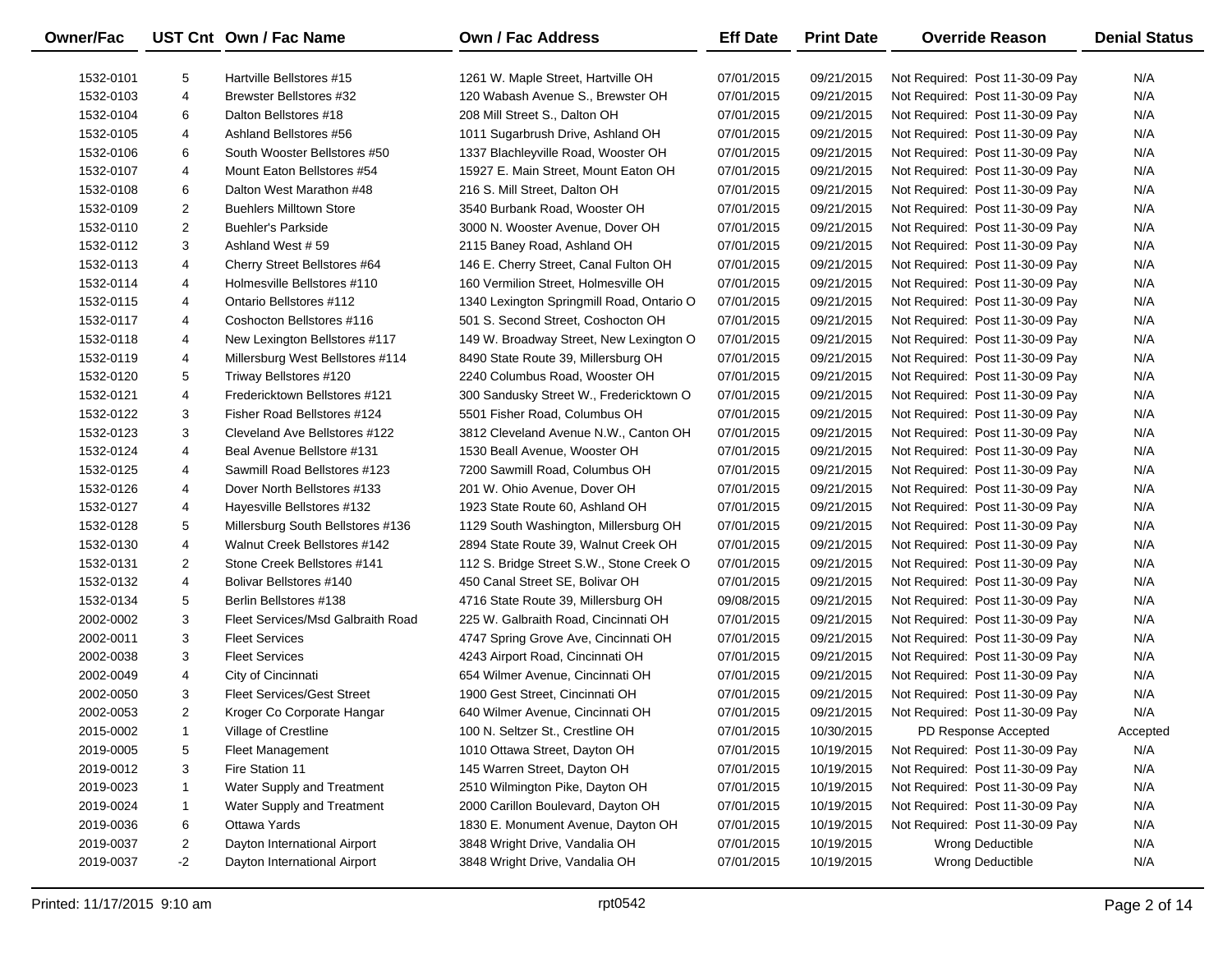| Owner/Fac |                | UST Cnt Own / Fac Name        | Own / Fac Address                          | <b>Eff Date</b> | <b>Print Date</b> | <b>Override Reason</b>          | <b>Denial Status</b> |
|-----------|----------------|-------------------------------|--------------------------------------------|-----------------|-------------------|---------------------------------|----------------------|
| 2019-0037 | $\overline{2}$ | Dayton International Airport  | 3848 Wright Drive, Vandalia OH             | 07/01/2015      | 10/19/2015        | Not Required: Post 11-30-09 Pay | N/A                  |
| 2019-0039 | $\mathbf{1}$   | <b>Enterprise Rent A Car</b>  | 3320 Valet Dr/Dayton Airport, Dayton OH    | 07/01/2015      | 10/19/2015        | Wrong Deductible                | N/A                  |
| 2019-0039 | $-1$           | <b>Enterprise Rent A Car</b>  | 3320 Valet Dr/Dayton Airport, Dayton OH    | 07/01/2015      | 10/19/2015        | Wrong Deductible                | N/A                  |
| 2019-0039 | $\mathbf{1}$   | Enterprise Rent A Car         | 3320 Valet Dr/Dayton Airport, Dayton OH    | 07/01/2015      | 10/19/2015        | Not Required: Post 11-30-09 Pay | N/A                  |
| 2083-0003 | 3              | Harry Clever Airport          | 1834 East High Avenue Ext, New Philade     | 07/01/2015      | 11/13/2015        | PD Response Accepted            | Accepted             |
| 2085-0001 | $\overline{2}$ | <b>Newark Service Complex</b> | 1195 E. Main Street, Newark OH             | 07/01/2015      | 11/13/2015        | PD Response Accepted            | Accepted             |
| 2085-0003 | $\mathbf{1}$   | Newark Waste Water Treatment  | 1003 East Main Street, Newark OH           | 07/01/2015      | 11/13/2015        | PD Response Accepted            | Accepted             |
| 2087-0001 | $\overline{2}$ | City Of Niles                 | 15 East State Street, Niles OH             | 07/01/2015      | 10/30/2015        | PD Response Accepted            | Accepted             |
| 2115-0001 | $\overline{2}$ | City Of Richmond Heights      | 26260 Chardonview Road, Richmond Heig      | 09/21/2015      | 10/05/2015        | Not Required: Post 11-30-09 Pay | N/A                  |
| 2132-0001 | $\overline{2}$ | <b>Street Department</b>      | 3850 City Center Blvd., Stow OH            | 09/14/2015      | 09/21/2015        | Not Required: Post 11-30-09 Pay | N/A                  |
| 2132-0002 | $\mathbf{1}$   | City of Stow                  | 2770 Call Road, Stow OH                    | 09/14/2015      | 09/21/2015        | Not Required: Post 11-30-09 Pay | N/A                  |
| 2158-0002 | $\overline{2}$ | Service Department Yard       | 311 Broad Street, Wadsworth OH             | 07/01/2015      | 10/30/2015        | Not Required: Post 11-30-09 Pay | N/A                  |
| 2158-0003 | 3              | Wadsworth Municipal Airport   | 840 Airport Drive, Wadsworth OH            | 07/01/2015      | 10/30/2015        | Not Required: Post 11-30-09 Pay | N/A                  |
| 2284-0001 | $\overline{2}$ | Clinton County Highway Dept   | 1326 Fife Avenue, Wilmington OH            | 07/01/2015      | 11/13/2015        | PD Response Accepted            | Accepted             |
| 4120-0005 | $\overline{2}$ | Pepsi Cola Botlng Co.         | 1241 Gibbard Avenue, Columbus OH           | 07/01/2015      | 09/21/2015        | Not Required: Post 11-30-09 Pay | N/A                  |
| 4120-0007 | 3              | Pepsi Cola Botting Co         | 4587 Gallia Pike, Franklin Furnace OH      | 07/01/2015      | 09/21/2015        | Not Required: Post 11-30-09 Pay | N/A                  |
| 4751-0002 | $\overline{2}$ | Hancock-Wood Electric         | 1399 Business Park Drive S., North Baltim  | 07/01/2015      | 11/13/2015        | PD Response Accepted            | Accepted             |
| 5936-0001 | $\mathbf{1}$   | Joseph Toyota Inc.            | 1180 W. National Road, Vandalia OH         | 07/01/2015      | 11/13/2015        | PD Response Accepted            | Accepted             |
| 6173-0001 | 3              | Klug School Bus Service       | 1053 Ebenezer Road, Cincinnati OH          | 09/08/2015      | 09/21/2015        | Not Required: Post 11-30-09 Pay | N/A                  |
| 7623-0001 | $\mathbf{1}$   | NCR Corp.                     | 1560 S. Patterson Boulevard, Dayton OH     | 07/01/2015      | 10/19/2015        | Not Required: Post 11-30-09 Pay | N/A                  |
| 7698-0001 | 3              | Ney Supermart                 | 110 E. Main Street, Ney OH                 | 07/01/2015      | 11/13/2015        | Not Required: Post 11-30-09 Pay | N/A                  |
| 7698-0002 | 4              | Village Food                  | 14023 State Route 18, Sherwood OH          | 07/01/2015      | 11/13/2015        | Not Required: Post 11-30-09 Pay | N/A                  |
| 7698-0003 | 3              | <b>Sailers</b>                | 625 W. Main Street, Hicksville OH          | 07/01/2015      | 11/13/2015        | Not Required: Post 11-30-09 Pay | N/A                  |
| 7698-0004 | 3              | Porterhouse                   | 711 W. Lima Street, Kenton OH              | 07/01/2015      | 11/13/2015        | Not Required: Post 11-30-09 Pay | N/A                  |
| 7698-0005 | 5              | Kenton Marathon               | 960 Fontaine Street, Kenton OH             | 07/01/2015      | 11/13/2015        | Not Required: Post 11-30-09 Pay | N/A                  |
| 7698-0007 | 3              | <b>Country Times Market</b>   | 1002 S. Erie Street, Antwerp OH            | 07/01/2015      | 11/13/2015        | Not Required: Post 11-30-09 Pay | N/A                  |
| 7698-0008 | 3              | <b>Tyler's Short Stop</b>     | 714 E. Main Street, Van Wert OH            | 07/01/2015      | 11/13/2015        | Not Required: Post 11-30-09 Pay | N/A                  |
| 7698-0011 | 3              | Exit 2 Stop and Go            | 13441 State Route 15, Montpelier OH        | 07/01/2015      | 11/13/2015        | Not Required: Post 11-30-09 Pay | N/A                  |
| 7698-0016 | $\overline{2}$ | <b>Bil Jax Rental</b>         | 5144 County Road 15, Bryan OH              | 07/01/2015      | 11/13/2015        | Not Required: Post 11-30-09 Pay | N/A                  |
| 7698-0017 | 3              | Barbs Party Shop              | 143 W. Tully Street, Convoy OH             | 07/01/2015      | 11/13/2015        | Not Required: Post 11-30-09 Pay | N/A                  |
| 7698-0027 | 4              | Newmans Carry Out             | 1421 Ralston Avenue, Defiance OH           | 07/01/2015      | 11/13/2015        | Not Required: Post 11-30-09 Pay | N/A                  |
| 7698-0028 | 5              | <b>Bryan Fuel Stop</b>        | 2042 County Road 15, Bryan OH              | 07/01/2015      | 11/13/2015        | Not Required: Post 11-30-09 Pay | N/A                  |
| 7698-0029 | 3              | Repp Oil                      | 418 E Main St, Fayette OH                  | 07/01/2015      | 11/13/2015        | Not Required: Post 11-30-09 Pay | N/A                  |
| 7698-0030 | 3              | <b>Wallys Filling Station</b> | 2295 N. Cole Street, Lima OH               | 07/01/2015      | 11/13/2015        | Not Required: Post 11-30-09 Pay | N/A                  |
| 7698-0031 | 3              | Keck's Market                 | 1970 S. Jefferson Avenue, Defiance OH      | 07/01/2015      | 11/13/2015        | Not Required: Post 11-30-09 Pay | N/A                  |
| 7698-0032 | 3              | Dunkirk South Side Six        | 441 S. Main Street, Dunkirk OH             | 07/01/2015      | 11/13/2015        | Not Required: Post 11-30-09 Pay | N/A                  |
| 7698-0033 | 4              | Ayersville Carry Out          | 27986 Ayersville Pleasant Bend, Defiance ( | 07/01/2015      | 11/13/2015        | Not Required: Post 11-30-09 Pay | N/A                  |
| 7698-0034 | 4              | <b>Farmers Edge</b>           | 157 E. Morrison Street, Edgerton OH        | 07/01/2015      | 11/13/2015        | Not Required: Post 11-30-09 Pay | N/A                  |
| 7698-0036 | 3              | M and W Carry Out             | 718 N. Michigan Avenue, Edgerton OH        | 07/01/2015      | 11/13/2015        | Not Required: Post 11-30-09 Pay | N/A                  |
| 7698-0037 | 4              | McClure Carry Out             | 137 S. East Street, McClure OH             | 07/01/2015      | 11/13/2015        | Not Required: Post 11-30-09 Pay | N/A                  |
| 7698-0038 | 3              | McComb Carry Out              | 305 E. Main Street, McComb OH              | 07/01/2015      | 11/13/2015        | Not Required: Post 11-30-09 Pay | N/A                  |
| 7698-0039 | 4              | Waynesfield Carryout          | 324 E. Wapakoneta Street, Waynesfield O    | 07/01/2015      | 11/13/2015        | Not Required: Post 11-30-09 Pay | N/A                  |
| 9354-0001 | $\overline{2}$ | S Euclid-Lyndhurst Board Of   | 5044 Mayfield Rd, Lyndhurst OH             | 07/01/2015      | 11/13/2015        | PD Response Accepted            | Accepted             |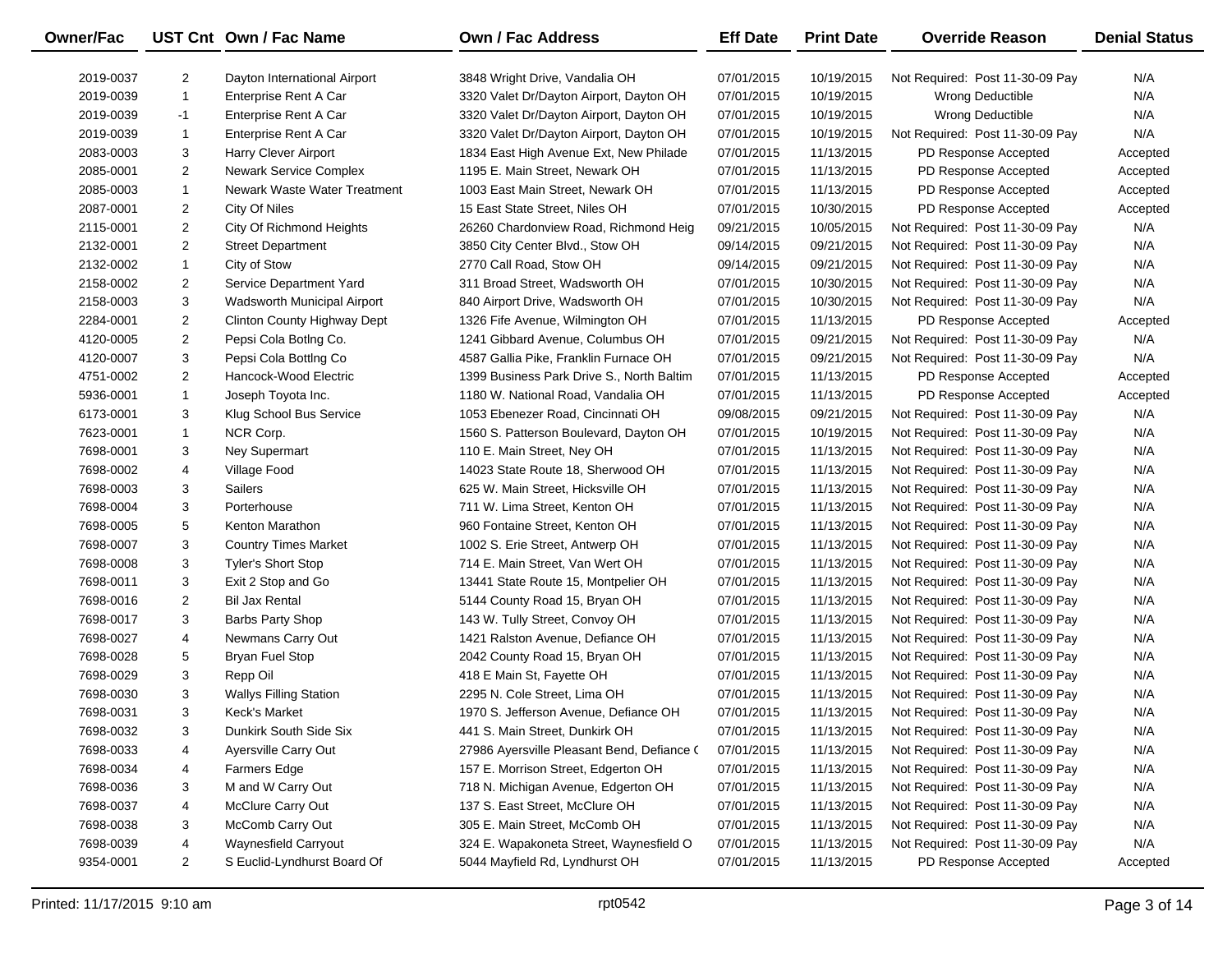| <b>Owner/Fac</b> |                | UST Cnt Own / Fac Name            | Own / Fac Address                          | <b>Eff Date</b> | <b>Print Date</b> | <b>Override Reason</b>          | <b>Denial Status</b> |
|------------------|----------------|-----------------------------------|--------------------------------------------|-----------------|-------------------|---------------------------------|----------------------|
| 9472-0002        | 4              | Cooks Super Duper                 | 2323 Greenville Rd, Mecca OH               | 07/01/2015      | 09/21/2015        | Not Required: Post 11-30-09 Pay | N/A                  |
| 9472-0003        | 3              | <b>Cooks Market</b>               | 6144 St Rt 45, Bristolville OH             | 07/01/2015      | 09/21/2015        | Not Required: Post 11-30-09 Pay | N/A                  |
| 9472-0005        | 3              | Convenient Food Mart 3814         | 288 Highway 7, Powhatan Point OH           | 07/01/2015      | 09/21/2015        | Not Required: Post 11-30-09 Pay | N/A                  |
| 9472-0010        | 3              | Orwell Golden Dawn                | 23 South Maple, Orwell OH                  | 07/01/2015      | 09/21/2015        | Not Required: Post 11-30-09 Pay | N/A                  |
| 9472-0012        | $\overline{2}$ | Castalia Markets                  | 507 North Washington Street, Castalia OH   | 07/01/2015      | 09/21/2015        | Not Required: Post 11-30-09 Pay | N/A                  |
| 9472-0013        | 3              | Scheck's IGA                      | 405 W South St, Shreve OH                  | 07/01/2015      | 09/21/2015        | Not Required: Post 11-30-09 Pay | N/A                  |
| 9472-0016        | $\overline{2}$ | <b>Convenient Food Mart</b>       | 215 E Main St, Richmond OH                 | 07/01/2015      | 09/21/2015        | Not Required: Post 11-30-09 Pay | N/A                  |
| 9472-0019        | $\overline{2}$ | <b>Convenient Food Mart</b>       | 113 High St, Flushing OH                   | 07/01/2015      | 09/21/2015        | Not Required: Post 11-30-09 Pay | N/A                  |
| 9472-0020        | 3              | Frankford IGA                     | 617 Frankfort Clarksburg Pike, Frankford C | 07/01/2015      | 09/21/2015        | Not Required: Post 11-30-09 Pay | N/A                  |
| 9472-0022        | 3              | Amherst IGA Foodliner             | 1190 Milan Ave, Amherst OH                 | 07/01/2015      | 09/21/2015        | Not Required: Post 11-30-09 Pay | N/A                  |
| 9472-0024        | $\overline{2}$ | Shadyside BP                      | 4131 Central Avenue, Shadyside OH          | 07/01/2015      | 09/21/2015        | Not Required: Post 11-30-09 Pay | N/A                  |
| 9472-0025        | 4              | Valley Fresh IGA                  | 570 E. Main Street, Bainbridge OH          | 07/01/2015      | 09/21/2015        | Not Required: Post 11-30-09 Pay | N/A                  |
| 9472-0026        | 3              | Village Market                    | 816 N. Main Street, Wellington OH          | 07/01/2015      | 09/21/2015        | Not Required: Post 11-30-09 Pay | N/A                  |
| 9472-0027        | 3              | <b>Convenient Food Mart</b>       | 43032 Ohio Avenue, Beallsville OH          | 07/01/2015      | 09/21/2015        | Not Required: Post 11-30-09 Pay | N/A                  |
| 9626-0001        | $\overline{2}$ | Shawnee Local School District     | 3255 Zurmehly Rd, Lima OH                  | 07/01/2015      | 10/30/2015        | PD Response Accepted            | Accepted             |
| 10197-0001       | 5              | Super Quik 5                      | US 23 & Clough St, Waverly OH              | 07/01/2015      | 10/30/2015        | PD Response Accepted            | Accepted             |
| 10197-0002       | 5              | Super Quik 7                      | 2926 Scioto Trail, Portsmouth OH           | 07/01/2015      | 10/30/2015        | PD Response Accepted            | Accepted             |
| 10197-0003       | 5              | Super Quik 10                     | 1051 Galena Pike, West Portsmouth OH       | 07/01/2015      | 10/30/2015        | PD Response Accepted            | Accepted             |
| 10197-0004       | 4              | Super Quik                        | 700 W. Emmitt Avenue, Waverly OH           | 07/01/2015      | 10/30/2015        | PD Response Accepted            | Accepted             |
| 10610-0027       | 4              | Thornton's #559                   | 1550 Grand Boulevard, Hamilton OH          | 11/02/2015      | 11/13/2015        | Not Required: Post 11-30-09 Pay | N/A                  |
| 10610-0029       | 4              | Thornton's #558                   | 3196 W. Galbraith Road, Cincinnati OH      | 11/02/2015      | 11/13/2015        | Not Required: Post 11-30-09 Pay | N/A                  |
| 10673-0001       | $\overline{2}$ | <b>Rbt S Pearson Maint Center</b> | 130 S. Hawley Street, Toledo OH            | 07/01/2015      | 10/19/2015        | Not Required: Post 11-30-09 Pay | N/A                  |
| 10673-0002       | $\overline{2}$ | <b>Transportation Center</b>      | 5600 Hill Avenue, Toledo OH                | 07/01/2015      | 10/19/2015        | Not Required: Post 11-30-09 Pay | N/A                  |
| 10673-0010       | $\mathbf{1}$   | YMCA of Greater Toledo            | 306 Bush Street, Toledo OH                 | 07/01/2015      | 10/19/2015        | Not Required: Post 11-30-09 Pay | N/A                  |
| 14218-0003       | 3              | United Dairy Farmers #003         | 7043 Montgomery Road, Cincinnati OH        | 07/01/2015      | 09/21/2015        | Not Required: Post 11-30-09 Pay | N/A                  |
| 14218-0004       | 3              | United Dairy Farmers #PLT         | 3955 Montgomery Road, Cincinnati OH        | 07/01/2015      | 09/21/2015        | Not Required: Post 11-30-09 Pay | N/A                  |
| 14218-0005       | 3              | United Dairy Farmers 005          | 4269 Plainville Road, Cincinnati OH        | 07/01/2015      | 09/21/2015        | Not Required: Post 11-30-09 Pay | N/A                  |
| 14218-0006       | 4              | United Dairy Farmers 006          | 2023 State Route 131, Batavia OH           | 07/01/2015      | 09/21/2015        | Not Required: Post 11-30-09 Pay | N/A                  |
| 14218-0010       | $\overline{c}$ | United Dairy Farmers 010          | 2151 Losantiville Road, Cincinnati OH      | 07/01/2015      | 09/21/2015        | Not Required: Post 11-30-09 Pay | N/A                  |
| 14218-0016       | $\overline{2}$ | United Dairy Farmers 016          | 9759 Montgomery Road, Cincinnati OH        | 07/01/2015      | 09/21/2015        | Not Required: Post 11-30-09 Pay | N/A                  |
| 14218-0020       | 3              | United Dairy Farmers 020          | 702 Main Street, Milford OH                | 07/01/2015      | 09/21/2015        | Not Required: Post 11-30-09 Pay | N/A                  |
| 14218-0022       | 3              | United Dairy Farmers 022          | 5275 Beechmont Avenue, Cincinnati OH       | 07/01/2015      | 09/21/2015        | Not Required: Post 11-30-09 Pay | N/A                  |
| 14218-0025       | $\overline{2}$ | United Dairy Farmers 025          | 3350 Erie Avenue, Cincinnati OH            | 07/01/2015      | 09/21/2015        | Not Required: Post 11-30-09 Pay | N/A                  |
| 14218-0029       | $\overline{2}$ | United Dairy Farmers 029          | 3139 Madison Road, Cincinnati OH           | 07/01/2015      | 09/21/2015        | Not Required: Post 11-30-09 Pay | N/A                  |
| 14218-0030       | 3              | United Dairy Farmers 030          | 11620 Springfield Pike, Cincinnati OH      | 07/01/2015      | 09/21/2015        | Not Required: Post 11-30-09 Pay | N/A                  |
| 14218-0033       | 4              | United Dairy Farmers 033          | 5615 Wolfpen Pleasant Hill, Milford OH     | 07/01/2015      | 09/21/2015        | Not Required: Post 11-30-09 Pay | N/A                  |
| 14218-0036       | 3              | United Dairy Farmers 036          | 9167 Winton Road, Cincinnati OH            | 07/01/2015      | 09/21/2015        | Not Required: Post 11-30-09 Pay | N/A                  |
| 14218-0038       | 3              | United Dairy Farmers 038          | 11 Brookwood Avenue, Hamilton OH           | 07/01/2015      | 09/21/2015        | Not Required: Post 11-30-09 Pay | N/A                  |
| 14218-0048       | 2              | United Dairy Farmers 048          | 320 Loveland-Madeira Road, Loveland OH     | 07/01/2015      | 09/21/2015        | Not Required: Post 11-30-09 Pay | N/A                  |
| 14218-0051       | $\overline{2}$ | United Dairy Farmers 051          | 3190 Woodford Road, Cincinnati OH          | 07/01/2015      | 09/21/2015        | Not Required: Post 11-30-09 Pay | N/A                  |
| 14218-0052       | 3              | United Dairy Farmers 052          | 7545 Bridgetown Road, Cincinnati OH        | 07/01/2015      | 09/21/2015        | Not Required: Post 11-30-09 Pay | N/A                  |
| 14218-0061       | 4              | United Dairy Farmers 061          | 3650 Tylersville Road, Mason OH            | 07/01/2015      | 09/21/2015        | Not Required: Post 11-30-09 Pay | N/A                  |
| 14218-0064       | $\overline{2}$ | United Dairy Farmers 064          | 9476 Kenwood Rd, Cincinnati OH             | 07/01/2015      | 09/21/2015        | Not Required: Post 11-30-09 Pay | N/A                  |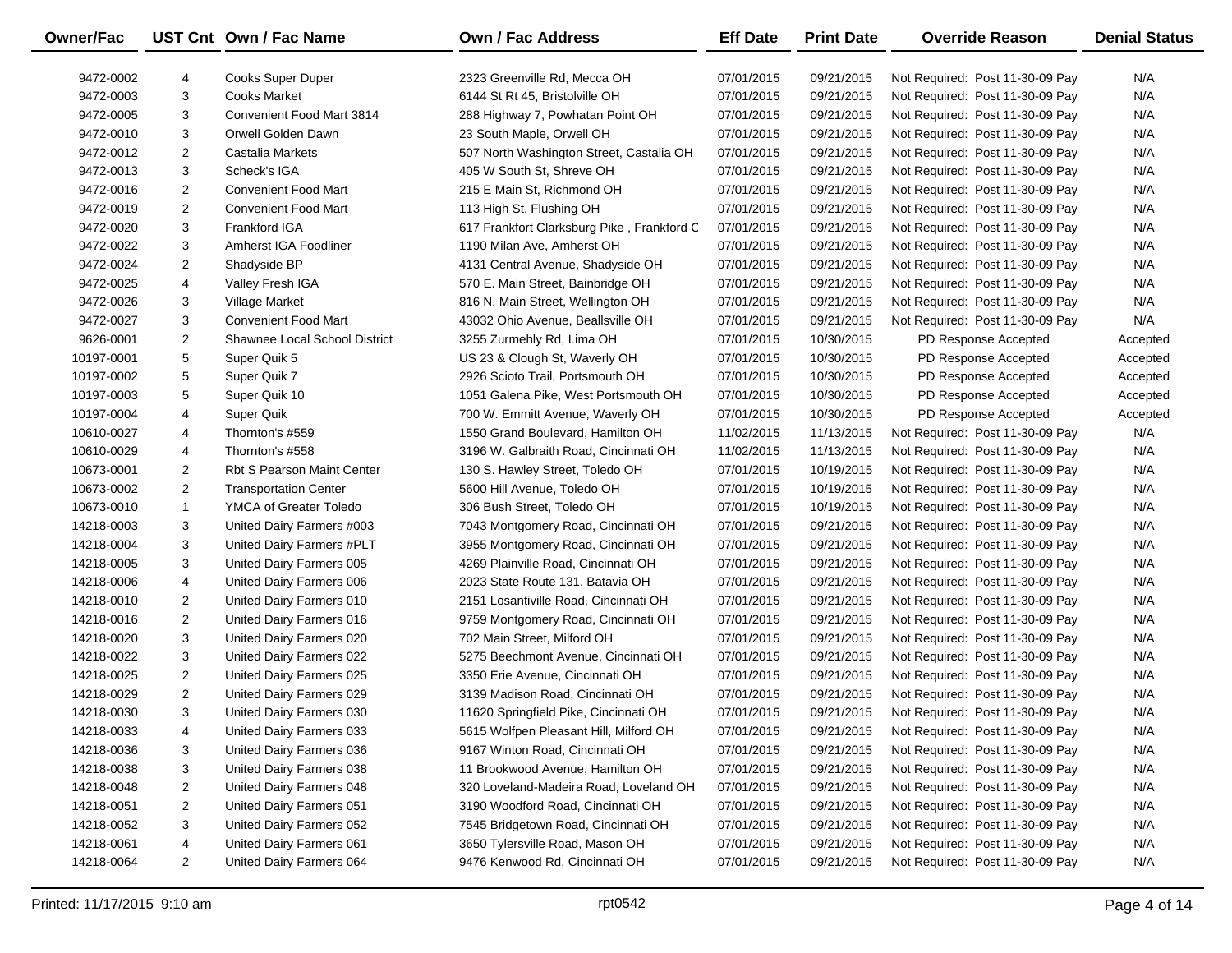| <b>Owner/Fac</b> |                | UST Cnt Own / Fac Name    | <b>Own / Fac Address</b>                  | <b>Eff Date</b> | <b>Print Date</b> | <b>Override Reason</b>          | <b>Denial Status</b> |
|------------------|----------------|---------------------------|-------------------------------------------|-----------------|-------------------|---------------------------------|----------------------|
| 14218-0071       | 3              | United Dairy Farmers 071  | 2059 Dale Road, Cincinnati OH             | 07/01/2015      | 09/21/2015        | Not Required: Post 11-30-09 Pay | N/A                  |
| 14218-0075       | $\overline{2}$ | United Dairy Farmers #075 | 4344 Smith Road, Cincinnati OH            | 07/01/2015      | 09/21/2015        | Not Required: Post 11-30-09 Pay | N/A                  |
| 14218-0076       | 3              | United Dairy Farmers 076  | 10811 Hamilton Avenue, Cincinnati OH      | 07/01/2015      | 09/21/2015        | Not Required: Post 11-30-09 Pay | N/A                  |
| 14218-0077       | 3              | United Dairy Farmers 077  | 2010 8 Mile Road, Cincinnati OH           | 07/01/2015      | 09/21/2015        | Not Required: Post 11-30-09 Pay | N/A                  |
| 14218-0079       | 3              | United Dairy Farmers 079  | 608 S State Avenue, Harrison OH           | 07/01/2015      | 09/21/2015        | Not Required: Post 11-30-09 Pay | N/A                  |
| 14218-0080       | 4              | United Dairy Farmers 080  | 8295 Cincinnati Dayton Road, West Chest ( | 07/01/2015      | 09/21/2015        | Not Required: Post 11-30-09 Pay | N/A                  |
| 14218-0083       | 4              | United Dairy Farmers 083  | 3502 Main And Church Streets, Newtown C   | 07/01/2015      | 09/21/2015        | Not Required: Post 11-30-09 Pay | N/A                  |
| 14218-0086       | 3              | United Dairy Farmers 086  | 4109 North Bend Road, Cincinnati OH       | 07/01/2015      | 09/21/2015        | Not Required: Post 11-30-09 Pay | N/A                  |
| 14218-0087       | 3              | United Dairy Farmers 087  | 3172-74 Linwood, Cincinnati OH            | 07/01/2015      | 09/21/2015        | Not Required: Post 11-30-09 Pay | N/A                  |
| 14218-0092       | 4              | United Dairy Farmers 092  | 2669 W. US 22 3, Maineville OH            | 07/01/2015      | 09/21/2015        | Not Required: Post 11-30-09 Pay | N/A                  |
| 14218-0093       | 3              | United Dairy Farmers 093  | 2203 Queen City Avenue, Cincinnati OH     | 07/01/2015      | 09/21/2015        | Not Required: Post 11-30-09 Pay | N/A                  |
| 14218-0094       | 4              | United Dairy Farmers 094  | 9536 Cincinnati-Columbus Road, Pisgah O   | 07/01/2015      | 09/21/2015        | Not Required: Post 11-30-09 Pay | N/A                  |
| 14218-0095       | 2              | United Dairy Farmers 095  | 233 N High Street, Hillsboro OH           | 07/01/2015      | 09/21/2015        | Not Required: Post 11-30-09 Pay | N/A                  |
| 14218-0096       | 2              | United Dairy Farmers 096  | 10565 Harrison Pike, Harrison OH          | 07/01/2015      | 09/21/2015        | Not Required: Post 11-30-09 Pay | N/A                  |
| 14218-0098       | 3              | United Dairy Farmers 098  | 2913 Boudinot Avenue, Cincinnati OH       | 07/01/2015      | 09/21/2015        | Not Required: Post 11-30-09 Pay | N/A                  |
| 14218-0100       | 2              | United Dairy Farmers #100 | 2607 Victory Parkway, Cincinnati OH       | 07/01/2015      | 09/21/2015        | Not Required: Post 11-30-09 Pay | N/A                  |
| 14218-0101       | $\overline{2}$ | United Dairy Farmers 101  | 6701 Beechmont Avenue, Cincinnati OH      | 07/01/2015      | 09/21/2015        | Not Required: Post 11-30-09 Pay | N/A                  |
| 14218-0102       | 4              | United Dairy Farmers 102  | 1873 Highway 28, Goshen OH                | 07/01/2015      | 09/21/2015        | Not Required: Post 11-30-09 Pay | N/A                  |
| 14218-0106       | 2              | United Dairy Farmers 106  | 101 West High Street, Oxford OH           | 07/01/2015      | 09/21/2015        | Not Required: Post 11-30-09 Pay | N/A                  |
| 14218-0107       | 3              | United Dairy Farmers #107 | 3600 Banning Road, Cincinnati OH          | 07/01/2015      | 09/21/2015        | Not Required: Post 11-30-09 Pay | N/A                  |
| 14218-0108       | 3              | United Dairy Farmers 108  | 395 East Main, Wilmington OH              | 07/01/2015      | 09/21/2015        | Not Required: Post 11-30-09 Pay | N/A                  |
| 14218-0109       | 3              | United Dairy Farmers 109  | 7111 Vine Street, Cincinnati OH           | 07/01/2015      | 09/21/2015        | Not Required: Post 11-30-09 Pay | N/A                  |
| 14218-0111       | 4              | United Dairy Farmers 111  | 11610 Lebanon Road, Cincinnati OH         | 07/01/2015      | 09/21/2015        | Not Required: Post 11-30-09 Pay | N/A                  |
| 14218-0112       | 3              | United Dairy Farmers 112  | 11886 Hamilton Avenue, Cincinnati OH      | 07/01/2015      | 09/21/2015        | Not Required: Post 11-30-09 Pay | N/A                  |
| 14218-0113       | 4              | United Dairy Farmers 113  | 861 Eastgate South Drive, Cincinnati OH   | 07/01/2015      | 09/21/2015        | Not Required: Post 11-30-09 Pay | N/A                  |
| 14218-0114       | 3              | United Dairy Farmers 114  | 7900 Hamilton Avenue, Cincinnati OH       | 07/01/2015      | 09/21/2015        | Not Required: Post 11-30-09 Pay | N/A                  |
| 14218-0115       | 3              | United Dairy Farmers #115 | 6813 Hamilton Avenue, Cincinnati OH       | 07/01/2015      | 09/21/2015        | Not Required: Post 11-30-09 Pay | N/A                  |
| 14218-0116       | 4              | United Dairy Farmers 116  | 130 Main Street, Batavia OH               | 07/01/2015      | 09/21/2015        | Not Required: Post 11-30-09 Pay | N/A                  |
| 14218-0117       | 4              | United Dairy Farmers 117  | 211 W Main Street, Blancheste OH          | 07/01/2015      | 09/21/2015        | Not Required: Post 11-30-09 Pay | N/A                  |
| 14218-0120       | 3              | United Dairy Farmers 120  | 101 W State Street, Georgetown OH         | 07/01/2015      | 09/21/2015        | Not Required: Post 11-30-09 Pay | N/A                  |
| 14218-0122       | 3              | United Dairy Farmers 122  | 711 Ohio Pike, Cincinnati OH              | 07/01/2015      | 09/21/2015        | Not Required: Post 11-30-09 Pay | N/A                  |
| 14218-0123       | 3              | United Dairy Farmers 123  | 9420 Loveland-Madeira Road, Cincinnati O  | 07/01/2015      | 09/21/2015        | Not Required: Post 11-30-09 Pay | N/A                  |
| 14218-0124       | 3              | United Dairy Farmers 124  | 1865 Queen City, Cincinnati OH            | 07/01/2015      | 09/21/2015        | Not Required: Post 11-30-09 Pay | N/A                  |
| 14218-0126       | 3              | United Dairy Farmers 126  | 1788 State Route 125, Amelia OH           | 07/01/2015      | 09/21/2015        | Not Required: Post 11-30-09 Pay | N/A                  |
| 14218-0127       | 3              | United Dairy Farmers 127  | 6643 State Route 48, Maineville OH        | 07/01/2015      | 09/21/2015        | Not Required: Post 11-30-09 Pay | N/A                  |
| 14218-0128       | 3              | United Dairy Farmers 128  | 12147 Montgomery Road, Cincinnati OH      | 07/01/2015      | 09/21/2015        | Not Required: Post 11-30-09 Pay | N/A                  |
| 14218-0129       | 3              | United Dairy Farmers 129  | 5311 Madison Road, Cincinnati OH          | 07/01/2015      | 09/21/2015        | Not Required: Post 11-30-09 Pay | N/A                  |
| 14218-0130       | 3              | United Dairy Farmers 130  | 2200 Winemiller Lane, Batavia OH          | 07/01/2015      | 09/21/2015        | Not Required: Post 11-30-09 Pay | N/A                  |
| 14218-0131       | 3              | United Dairy Farmers 131  | 12191 Mosteller Road, Cincinnati OH       | 07/01/2015      | 09/21/2015        | Not Required: Post 11-30-09 Pay | N/A                  |
| 14218-0133       | 3              | United Dairy Farmers 133  | 1239 US Route 50, Milford OH              | 07/01/2015      | 09/21/2015        | Not Required: Post 11-30-09 Pay | N/A                  |
| 14218-0135       | 3              | United Dairy Farmers 135  | 1170 Kemper Meadows, Cincinnati OH        | 07/01/2015      | 09/21/2015        | Not Required: Post 11-30-09 Pay | N/A                  |
| 14218-0136       | 3              | United Dairy Farmers 136  | 469 Wards Corner Road, Loveland OH        | 07/01/2015      | 09/21/2015        | Not Required: Post 11-30-09 Pay | N/A                  |
| 14218-0138       | 4              | <b>Udf 138</b>            | 5540 Dixie Hwy, Fairfield OH              | 07/01/2015      | 09/21/2015        | Not Required: Post 11-30-09 Pay | N/A                  |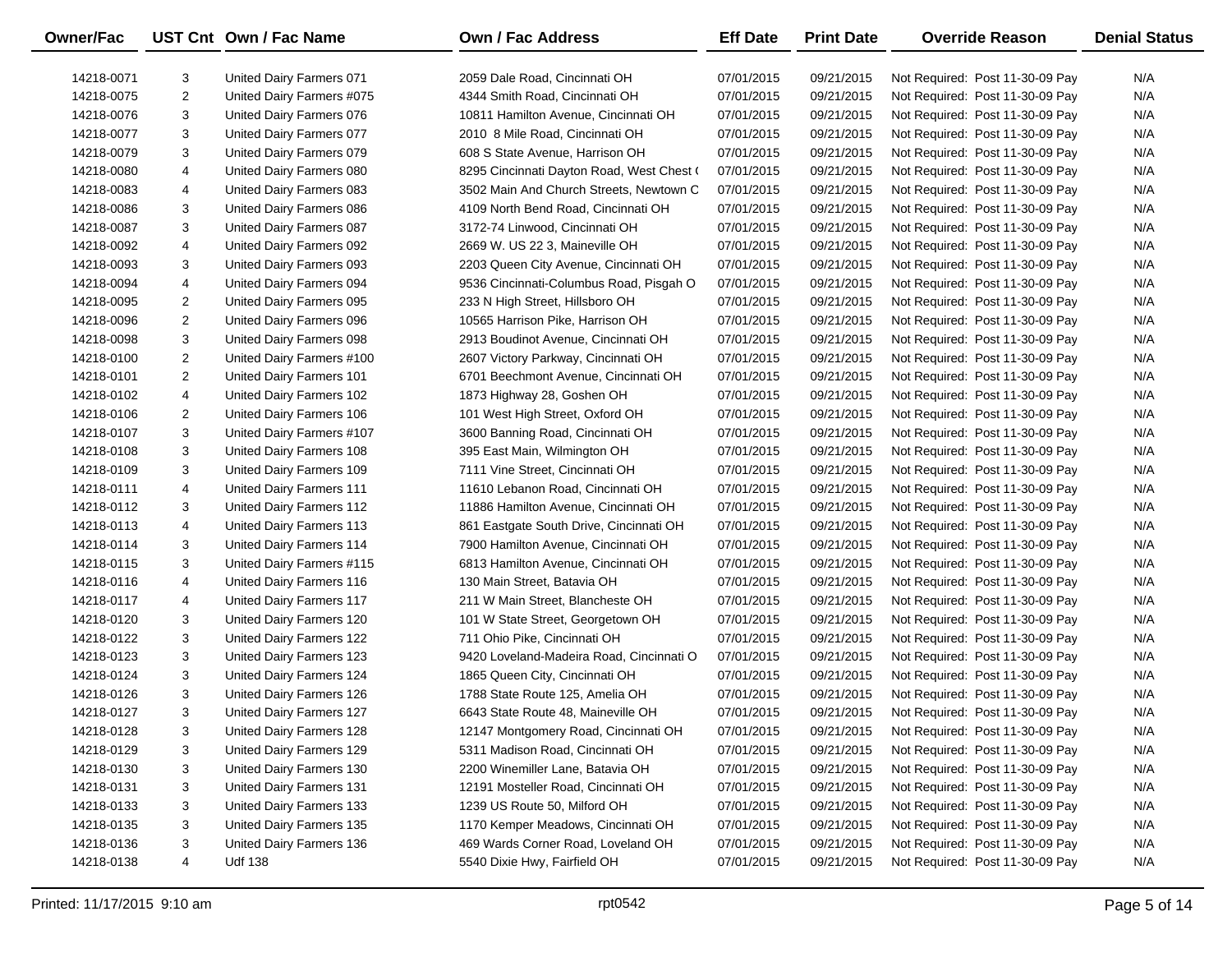| <b>Owner/Fac</b> |                         | UST Cnt Own / Fac Name    | <b>Own / Fac Address</b>                  | <b>Eff Date</b> | <b>Print Date</b> | <b>Override Reason</b>          | <b>Denial Status</b> |
|------------------|-------------------------|---------------------------|-------------------------------------------|-----------------|-------------------|---------------------------------|----------------------|
| 14218-0139       | 3                       | United Dairy Farmers 139  | 957-961 Cincinnati-batavia Pik, Batavia O | 07/01/2015      | 09/21/2015        | Not Required: Post 11-30-09 Pay | N/A                  |
| 14218-0140       | 3                       | <b>Udf 140</b>            | 920 N Bend Rd, Cincinnati OH              | 07/01/2015      | 09/21/2015        | Not Required: Post 11-30-09 Pay | N/A                  |
| 14218-0141       | 3                       | <b>Udf 141</b>            | 6075 Harrison Pike, Cincinnati OH         | 07/01/2015      | 09/21/2015        | Not Required: Post 11-30-09 Pay | N/A                  |
| 14218-0146       | 3                       | United Dairy Farmers 146  | 5692 Rapid Run Road, Cincinnati OH        | 07/01/2015      | 09/21/2015        | Not Required: Post 11-30-09 Pay | N/A                  |
| 14218-0151       | 3                       | United Dairy Farmers 151  | 5023 Montgomery Road, Norwood OH          | 07/01/2015      | 09/21/2015        | Not Required: Post 11-30-09 Pay | N/A                  |
| 14218-0154       | 3                       | United Dairy Farmers 154  | 5654 Vine Street, Cincinnati OH           | 07/01/2015      | 09/21/2015        | Not Required: Post 11-30-09 Pay | N/A                  |
| 14218-0158       | 3                       | United Dairy Farmers 158  | 4899 Cleves-Warsaw, Cincinnati OH         | 07/01/2015      | 09/21/2015        | Not Required: Post 11-30-09 Pay | N/A                  |
| 14218-0213       | 4                       | United Dairy Farmers 213  | 1666 Woodman Drive, Dayton OH             | 07/01/2015      | 09/21/2015        | Not Required: Post 11-30-09 Pay | N/A                  |
| 14218-0215       | 4                       | United Dairy Farmers 215  | 485 W National Road, Englewood OH         | 07/01/2015      | 09/21/2015        | Not Required: Post 11-30-09 Pay | N/A                  |
| 14218-0216       | 3                       | United Dairy Farmers #216 | 2200 E. Dorothy Lane, Kettering OH        | 07/01/2015      | 09/21/2015        | Not Required: Post 11-30-09 Pay | N/A                  |
| 14218-0218       | 3                       | United Dairy Farmers 218  | 8733 N Dixie Drive, Dayton OH             | 07/01/2015      | 09/21/2015        | Not Required: Post 11-30-09 Pay | N/A                  |
| 14218-0220       | 2                       | United Dairy Farmers 220  | 3905 N Main Street, Dayton OH             | 07/01/2015      | 09/21/2015        | Not Required: Post 11-30-09 Pay | N/A                  |
| 14218-0237       | 3                       | United Dairy Farmers 237  | 340 West 2nd Street, Xenia OH             | 07/01/2015      | 09/21/2015        | Not Required: Post 11-30-09 Pay | N/A                  |
| 14218-0238       | 4                       | United Dairy Farmers 238  | 6691 Salem Pike, Clayton OH               | 07/01/2015      | 09/21/2015        | Not Required: Post 11-30-09 Pay | N/A                  |
| 14218-0239       | 3                       | United Dairy Farmers 239  | 301 W Central Avenue, Springboro OH       | 07/01/2015      | 09/21/2015        | Not Required: Post 11-30-09 Pay | N/A                  |
| 14218-0241       | 3                       | United Dairy Farmers 241  | 210 Miami Street, Urbana OH               | 07/01/2015      | 09/21/2015        | Not Required: Post 11-30-09 Pay | N/A                  |
| 14218-0325       | 3                       | United Dairy Farmers 325  | 24662 Lorain Road, North Olms OH          | 07/01/2015      | 09/21/2015        | Not Required: Post 11-30-09 Pay | N/A                  |
| 14218-0608       | 3                       | United Dairy Farmers 608  | 2660 Noe Bixby, Columbus OH               | 07/01/2015      | 09/21/2015        | Not Required: Post 11-30-09 Pay | N/A                  |
| 14218-0610       | 3                       | United Dairy Farmers 610  | 4640 Cemetery Road, Hilliard OH           | 07/01/2015      | 09/21/2015        | Not Required: Post 11-30-09 Pay | N/A                  |
| 14218-0612       | 3                       | United Dairy Farmers #612 | 3535 Clime Road, Columbus OH              | 07/01/2015      | 09/21/2015        | Not Required: Post 11-30-09 Pay | N/A                  |
| 14218-0613       | 3                       | United Dairy Farmers 613  | 2204 W Dublin-Granville, Worthington OH   | 07/01/2015      | 09/21/2015        | Not Required: Post 11-30-09 Pay | N/A                  |
| 14218-0614       | 3                       | United Dairy Farmers 614  | 3555 Broadway, Grove City OH              | 07/01/2015      | 09/21/2015        | Not Required: Post 11-30-09 Pay | N/A                  |
| 14218-0615       | 2                       | United Dairy Farmers 615  | 5370 North High, Columbus OH              | 07/01/2015      | 09/21/2015        | Not Required: Post 11-30-09 Pay | N/A                  |
| 14218-0616       | 3                       | United Dairy Farmers 616  | 6686 E Main, Reynoldsburg OH              | 07/01/2015      | 09/21/2015        | Not Required: Post 11-30-09 Pay | N/A                  |
| 14218-0622       | 4                       | United Dairy Farmers 622  | 1930 Hard Road, Columbus OH               | 07/01/2015      | 09/21/2015        | Not Required: Post 11-30-09 Pay | N/A                  |
| 14218-0624       | 3                       | <b>UDF 624</b>            | 5025 Tuttle Crossing Boulevard, Columbus  | 07/01/2015      | 09/21/2015        | Not Required: Post 11-30-09 Pay | N/A                  |
| 14218-0627       | 3                       | United Dairy Farmers 627  | 10 North Sandusky, Mt Vernon OH           | 07/01/2015      | 09/21/2015        | Not Required: Post 11-30-09 Pay | N/A                  |
| 14218-0631       | 3                       | United Dairy Farmers #631 | 2516 Southwest Boulevard, Grove City OH   | 07/01/2015      | 09/21/2015        | Not Required: Post 11-30-09 Pay | N/A                  |
| 14218-0633       | 3                       | United Dairy Farmers 633  | 701 S Sandusky Avenue, Bucyrus OH         | 07/01/2015      | 09/21/2015        | Not Required: Post 11-30-09 Pay | N/A                  |
| 14218-0635       | 2                       | United Dairy Farmers 635  | 3388 Indianola Avenue, Columbus OH        | 07/01/2015      | 09/21/2015        | Not Required: Post 11-30-09 Pay | N/A                  |
| 14218-0638       | 3                       | United Dairy Farmers 638  | 4374 E Broad & Yearling, Whitehall OH     | 07/01/2015      | 09/21/2015        | Not Required: Post 11-30-09 Pay | N/A                  |
| 14218-0639       | 2                       | United Dairy Farmers 639  | 123 W Williams Street, Delaware OH        | 07/01/2015      | 09/21/2015        | Not Required: Post 11-30-09 Pay | N/A                  |
| 14218-0644       | 3                       | United Dairy Farmers 644  | 3728 Karl Road, Columbus OH               | 07/01/2015      | 09/21/2015        | Not Required: Post 11-30-09 Pay | N/A                  |
| 14218-0645       | 3                       | United Dairy Farmers 645  | 993 King Ave, Columbus OH                 | 07/01/2015      | 09/21/2015        | Not Required: Post 11-30-09 Pay | N/A                  |
| 14218-0649       | 3                       | United Dairy Farmers 649  | 530 S. Hague Avenue, Columbus OH          | 07/01/2015      | 09/21/2015        | Not Required: Post 11-30-09 Pay | N/A                  |
| 14218-0652       | 3                       | United Dairy Farmers 652  | 7580 Worthington Galena Road, Columbus    | 07/01/2015      | 09/21/2015        | Not Required: Post 11-30-09 Pay | N/A                  |
| 14218-0653       | 4                       | United Dairy Farmers 653  | 8480 North High, Worthingto OH            | 07/01/2015      | 09/21/2015        | Not Required: Post 11-30-09 Pay | N/A                  |
| 14218-0654       | 4                       | United Dairy Farmers 654  | 6525 Tussing Road, Reynoldsbu OH          | 07/01/2015      | 09/21/2015        | Not Required: Post 11-30-09 Pay | N/A                  |
| 14218-0655       | 4                       | United Dairy Farmers 655  | 1710 Columbus Avenue, Washington OH       | 07/01/2015      | 09/21/2015        | Not Required: Post 11-30-09 Pay | N/A                  |
| 14218-0656       | $\overline{\mathbf{c}}$ | United Dairy Farmers 656  | 327 Hudson Ave, Columbus OH               | 07/01/2015      | 09/21/2015        | Not Required: Post 11-30-09 Pay | N/A                  |
| 14218-0657       | 3                       | United Dairy Farmers 657  | 77 North 4th Street, Newark OH            | 07/01/2015      | 09/21/2015        | Not Required: Post 11-30-09 Pay | N/A                  |
| 14218-0660       | 3                       | United Dairy Farmers 660  | 7085 State Route 3, Westervill OH         | 07/01/2015      | 09/21/2015        | Not Required: Post 11-30-09 Pay | N/A                  |
| 14218-0661       | 3                       | United Dairy Farmers 661  | 101 N Cherry Street, Marysville OH        | 07/01/2015      | 09/21/2015        | Not Required: Post 11-30-09 Pay | N/A                  |

 $\overline{\phantom{0}}$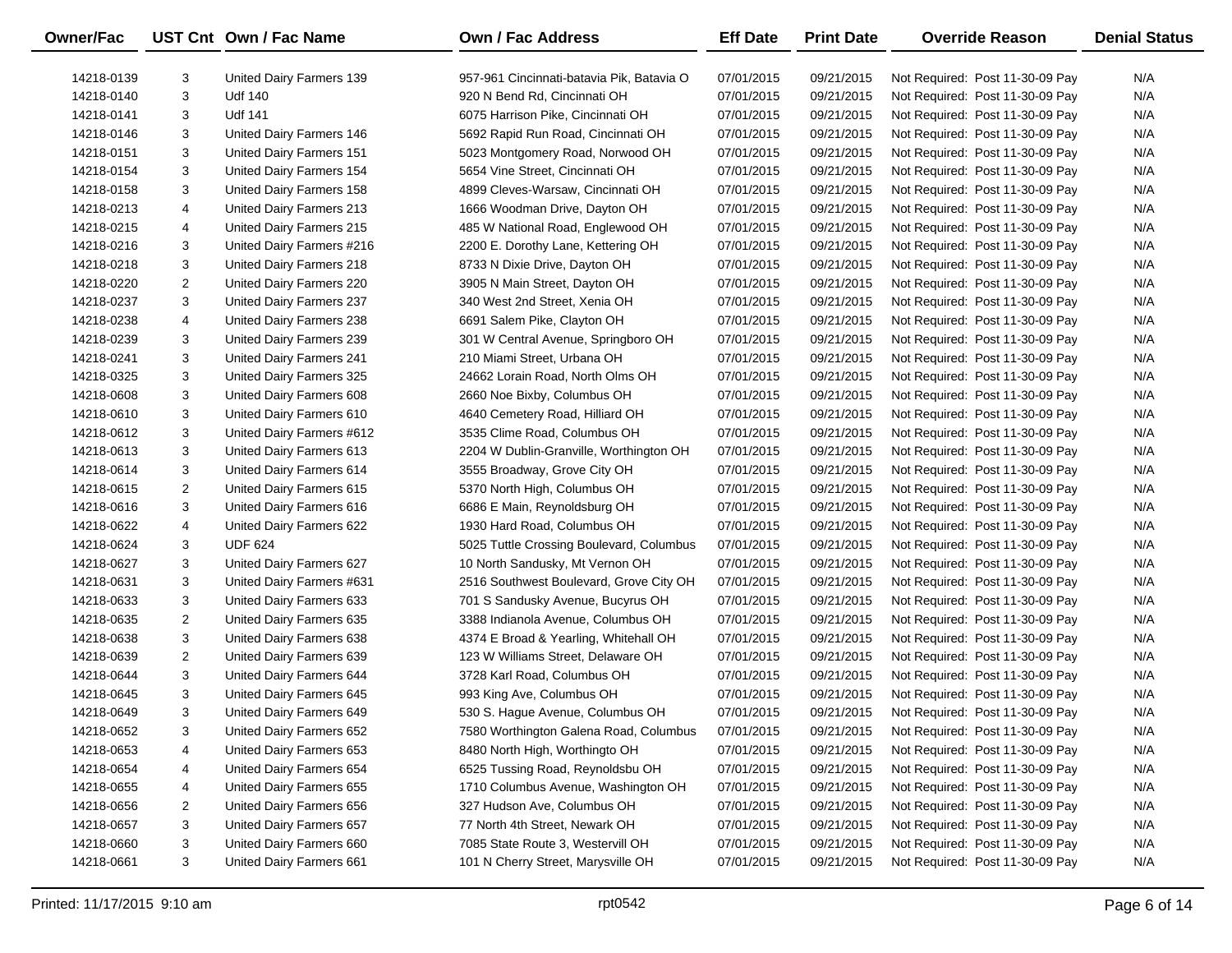| Owner/Fac  |                | UST Cnt Own / Fac Name             | <b>Own / Fac Address</b>                  | <b>Eff Date</b> | <b>Print Date</b> | <b>Override Reason</b>          | <b>Denial Status</b> |
|------------|----------------|------------------------------------|-------------------------------------------|-----------------|-------------------|---------------------------------|----------------------|
| 14218-0662 | 3              | United Dairy Farmers 662           | 9028 Center Columbus Pike, Westerville O  | 07/01/2015      | 09/21/2015        | Not Required: Post 11-30-09 Pay | N/A                  |
| 14218-0663 | 3              | United Dairy Farmers 663           | 4890 E Main St, Columbus OH               | 07/01/2015      | 09/21/2015        | Not Required: Post 11-30-09 Pay | N/A                  |
| 14218-0667 | 4              | United Dairy Farmers 667           | 4775 Sunbury Road, Columbus OH            | 07/01/2015      | 09/21/2015        | Not Required: Post 11-30-09 Pay | N/A                  |
| 14218-0668 | 3              | United Dairy Farmers 668           | 95 W Broad Street, Pataskala OH           | 07/01/2015      | 09/21/2015        | Not Required: Post 11-30-09 Pay | N/A                  |
| 14218-0669 | 3              | United Dairy Farmers 669           | 901 Norton Rd, Columbus OH                | 07/01/2015      | 09/21/2015        | Not Required: Post 11-30-09 Pay | N/A                  |
| 14218-0670 | 3              | United Dairy Farmers 670           | 1188 Wilson Road, Columbus OH             | 07/01/2015      | 09/21/2015        | Not Required: Post 11-30-09 Pay | N/A                  |
| 14218-0671 | 3              | United Dairy Farmers 671           | 1400 Cherry Bottom Road, Gahanna OH       | 07/01/2015      | 09/21/2015        | Not Required: Post 11-30-09 Pay | N/A                  |
| 14218-0672 | 3              | Udf 672                            | 520 E Main St, Circleville OH             | 07/01/2015      | 09/21/2015        | Not Required: Post 11-30-09 Pay | N/A                  |
| 14218-0674 | 3              | United Dairy Farmers #015          | 9100 Cincinnati-Dayton Road, West Chest   | 07/01/2015      | 09/21/2015        | Not Required: Post 11-30-09 Pay | N/A                  |
| 14218-0675 | 3              | United Dairy Farmers 035           | 735 E Main Street, West Union OH          | 07/01/2015      | 09/21/2015        | Not Required: Post 11-30-09 Pay | N/A                  |
| 14218-0676 | 4              | Unitedd Dairy Farmers 046          | 4308 Kellogg Ave, Cincinnati OH           | 07/01/2015      | 09/21/2015        | Not Required: Post 11-30-09 Pay | N/A                  |
| 14218-0677 | 3              | United Dairy Farmers 023           | 3360 Glenmore Ave, Cincinnati OH          | 07/01/2015      | 09/21/2015        | Not Required: Post 11-30-09 Pay | N/A                  |
| 14218-0678 | 4              | United Dairy Farmers 031           | 4255 Hamilton-Middleton Rd, Hamilton OH   | 07/01/2015      | 09/21/2015        | Not Required: Post 11-30-09 Pay | N/A                  |
| 14218-0679 | 3              | United Dairy Farmers 625           | 9665 Sawmill Road, Powell OH              | 07/01/2015      | 09/21/2015        | Not Required: Post 11-30-09 Pay | N/A                  |
| 14218-0680 | 4              | United Dairy Farmers 024           | 7175 Hamilton - Mason Rd, West Chester C  | 07/01/2015      | 09/21/2015        | Not Required: Post 11-30-09 Pay | N/A                  |
| 14218-0681 | 4              | United Dairy Farmers 058           | 5237 Cincinnati-Hamilton Rd, Fairfield OH | 07/01/2015      | 09/21/2015        | Not Required: Post 11-30-09 Pay | N/A                  |
| 14218-0682 | 4              | United Dairy Farmers #143          | 7956 Mason Montgomery Road, Mason O       | 07/01/2015      | 09/21/2015        | Not Required: Post 11-30-09 Pay | N/A                  |
| 14218-0683 | $\overline{2}$ | Undited Dairy Farmers 224          | 1217 Brown Street, Dayton OH              | 07/01/2015      | 09/21/2015        | Not Required: Post 11-30-09 Pay | N/A                  |
| 14218-0684 | 4              | United Dairy Farmers 673           | 303 W Granville Street, Sunbury OH        | 07/01/2015      | 09/21/2015        | Not Required: Post 11-30-09 Pay | N/A                  |
| 14218-0685 | 3              | United Dairy Farmers 674           | 2191 Polaris Pkwy, Columbus OH            | 07/01/2015      | 09/21/2015        | Not Required: Post 11-30-09 Pay | N/A                  |
| 14218-0686 | 3              | United Dairy Farmers #145          | 4332 River Road, Cincinnati OH            | 07/01/2015      | 09/21/2015        | Not Required: Post 11-30-09 Pay | N/A                  |
| 14218-0687 | 3              | United Dairy Farmers #159          | 100 Chamber Drive, Milford OH             | 07/01/2015      | 09/21/2015        | Not Required: Post 11-30-09 Pay | N/A                  |
| 14218-0688 | $\overline{2}$ | United Dairy Farmers #225          | 1943 Siebenthaler, Dayton OH              | 07/01/2015      | 09/21/2015        | Not Required: Post 11-30-09 Pay | N/A                  |
| 14218-0689 | 3              | United Dairy Farmers #242          | 7910 Dayton Road, Enon OH                 | 07/01/2015      | 09/21/2015        | Not Required: Post 11-30-09 Pay | N/A                  |
| 14218-0690 | 3              | United Dairy Farmers #243          | 3026 Harshman Road, Dayton OH             | 07/01/2015      | 09/21/2015        | Not Required: Post 11-30-09 Pay | N/A                  |
| 14218-0691 | 3              | United Dairy Farmers #161          | 9203 Reading Road, Reading OH             | 07/01/2015      | 09/21/2015        | Not Required: Post 11-30-09 Pay | N/A                  |
| 14218-0692 | 3              | United Dairy Farmers #137          | 6401 Branch Hill Guinea Pike, Loveland O  | 07/01/2015      | 09/21/2015        | Not Required: Post 11-30-09 Pay | N/A                  |
| 14218-0693 | 4              | United Dairy Farmers #245          | 950 West State Street, Trenton OH         | 07/01/2015      | 09/21/2015        | Not Required: Post 11-30-09 Pay | N/A                  |
| 14218-0694 | 3              | United Dairy Farmers # 162         | 5000 Princeton Road, Liberty Township O   | 07/01/2015      | 09/21/2015        | Not Required: Post 11-30-09 Pay | N/A                  |
| 14218-0695 | 3              | United Dairy Farmer # 676          | 1341 Georgesville Road, Columbus OH       | 07/01/2015      | 09/21/2015        | Not Required: Post 11-30-09 Pay | N/A                  |
| 14218-0696 | 3              | United Dairy Farmers # 646         | 1043 W. Broad Street, Columbus OH         | 07/01/2015      | 09/21/2015        | Not Required: Post 11-30-09 Pay | N/A                  |
| 14218-0697 | 3              | United Dairy Farmers #677          | 5208 Warner Road, Westerville OH          | 07/01/2015      | 09/21/2015        | Not Required: Post 11-30-09 Pay | N/A                  |
| 14218-0698 | 3              | United Dairy Farmers # 219         | 7224 Taylorsville Road, Dayton OH         | 07/01/2015      | 09/21/2015        | Not Required: Post 11-30-09 Pay | N/A                  |
| 14218-0699 | 3              | United Dairy Farmers 166           | 4101 E. Galbraith Road, Cincinnati OH     | 07/01/2015      | 09/21/2015        | Not Required: Post 11-30-09 Pay | N/A                  |
| 14218-0700 | 3              | United Dairy Farmers #164          | 6300 Cincinnati-Dayton Road, Middletown ( | 07/01/2015      | 09/21/2015        | Not Required: Post 11-30-09 Pay | N/A                  |
| 14218-0701 | 3              | United Dairy Farmers #163          | 3911 Tylersville Road, West Chester OH    | 07/01/2015      | 09/21/2015        | Not Required: Post 11-30-09 Pay | N/A                  |
| 14218-0702 | 3              | United Dairy Farmers #171          | 101 N. Verity Parkway, Middletown OH      | 07/01/2015      | 09/21/2015        | Not Required: Post 11-30-09 Pay | N/A                  |
| 14218-0703 | 3              | United Dairy Farmers #170          | 4905 Delhi Pike, Cincinnati OH            | 07/01/2015      | 09/21/2015        | Not Required: Post 11-30-09 Pay | N/A                  |
| 14218-0704 | 3              | United Dairy Farmers #168          | 5800 Glenway Avenue, Cincinnati OH        | 07/01/2015      | 09/21/2015        | Not Required: Post 11-30-09 Pay | N/A                  |
| 14218-0705 | 3              | United Dairy Farmers #172          | 9022 Princeton Glendale Road, West Ches   | 07/01/2015      | 09/21/2015        | Not Required: Post 11-30-09 Pay | N/A                  |
| 14218-0706 | 3              | United Dairy Farmers #678          | 180 W. Johnstown Road, Gahanna OH         | 07/01/2015      | 09/21/2015        | Not Required: Post 11-30-09 Pay | N/A                  |
| 14218-0707 | 3              | United Dairy Farmers #174          | 106 E. Main St., Owensville OH            | 07/01/2015      | 09/21/2015        | Not Required: Post 11-30-09 Pay | N/A                  |
| 14296-0001 | $\overline{2}$ | Mogadore Street Service Department | 3450 Gilchrist Road, Mogadore OH          | 07/27/2015      | 09/21/2015        | Not Required: Post 11-30-09 Pay | N/A                  |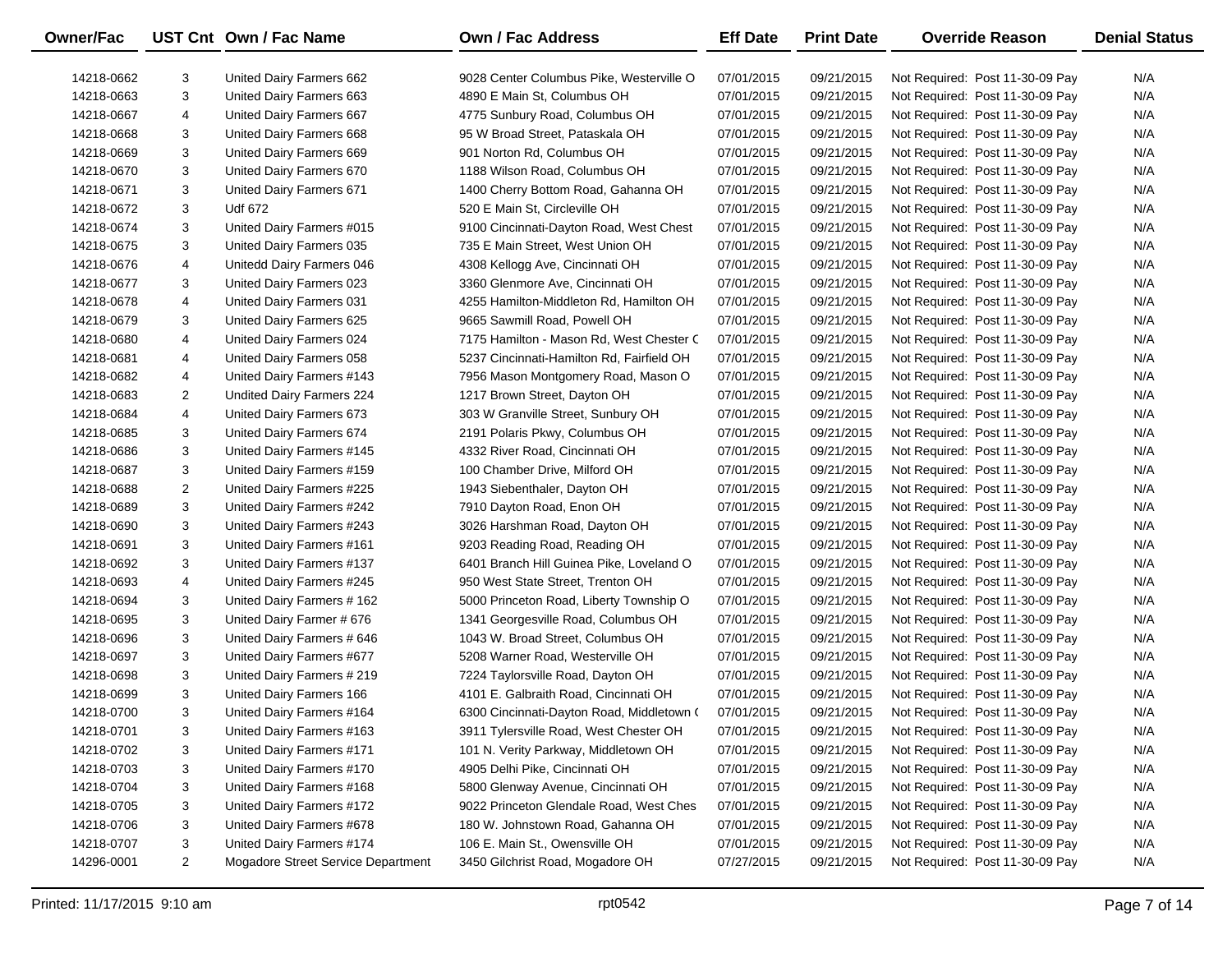| Owner/Fac  |                | UST Cnt Own / Fac Name                  | <b>Own / Fac Address</b>                 | <b>Eff Date</b> | <b>Print Date</b> | <b>Override Reason</b>          | <b>Denial Status</b> |
|------------|----------------|-----------------------------------------|------------------------------------------|-----------------|-------------------|---------------------------------|----------------------|
| 15205-0001 | -1             | Carr Bros Inc                           | 7177 Northfield Road, Bedford OH         | 10/21/2015      | 10/30/2015        | PD Response Accepted            | Accepted             |
| 15308-0001 | $\mathbf{1}$   | Sirron II                               | 8505 Mentor Avenue, Mentor OH            | 08/25/2015      | 10/30/2015        | Not Required: Post 11-30-09 Pay | N/A                  |
| 16077-0001 | $\overline{2}$ | The Brewer Company                      | 30060 Lakeland Blvd, Wickliffe OH        | 09/08/2015      | 09/21/2015        | Not Required: Post 11-30-09 Pay | N/A                  |
| 16497-0001 | 1              | <b>Childrens Hospital</b>               | 700 Childrens Drive, Columbus OH         | 07/01/2015      | 10/19/2015        | Not Required: Post 11-30-09 Pay | N/A                  |
| 16497-0003 | 4              | Children's Hospital Mechanical Building | 757 Mooberry Street, Columbus OH         | 07/01/2015      | 10/19/2015        | Not Required: Post 11-30-09 Pay | N/A                  |
| 16850-0001 | 3              | <b>Aichholz Service Station</b>         | 302 W. Jefferson Street, Republic OH     | 09/17/2015      | 09/21/2015        | Not Required: Post 11-30-09 Pay | N/A                  |
| 16936-0001 | $\overline{2}$ | <b>Truck Terminal Motor Carrier</b>     | 815 Lemoyne Rd, Northwood OH             | 07/01/2015      | 11/13/2015        | PD Response Accepted            | Accepted             |
| 18026-0001 | $\overline{2}$ | <b>Hubbard Sunoco</b>                   | 175 Youngstown-Hubbard Road, Hubbard (   | 07/01/2015      | 11/13/2015        | PD Response Accepted            | Accepted             |
| 18026-0002 | 3              | <b>Big Apple Super Market</b>           | 1108 McGuffey Road, Youngstown OH        | 07/01/2015      | 11/13/2015        | PD Response Accepted            | Accepted             |
| 18360-0002 | $\mathbf{1}$   | <b>Sheriff Patrol Headquarters</b>      | 11021 Hamilton Avenue, Cincinnati OH     | 07/01/2015      | 10/30/2015        | Not Required: Post 11-30-09 Pay | N/A                  |
| 18360-0003 | 1              | Hamilton County Justice Center          | 1000 Sycamore Street, Cincinnati OH      | 07/01/2015      | 10/30/2015        | Not Required: Post 11-30-09 Pay | N/A                  |
| 18360-0004 | 1              | Hamilton County Communications          | 2377 Civic Center Drive, Cincinnati OH   | 07/01/2015      | 10/30/2015        | Not Required: Post 11-30-09 Pay | N/A                  |
| 18360-0005 | 1              | <b>Hillcrest Training School</b>        | 246 Bonham Road, Cincinnati OH           | 07/01/2015      | 10/30/2015        | Not Required: Post 11-30-09 Pay | N/A                  |
| 18451-0526 | 4              | Speedway #9175                          | 4162 Lynn Road, Ravenna OH               | 10/02/2015      | 10/05/2015        | Not Required: Post 11-30-09 Pay | N/A                  |
| 18451-0598 | 5              | Speedway #5282                          | 752 Trenton Avenue, Findlay OH           | 09/10/2015      | 09/21/2015        | Not Required: Post 11-30-09 Pay | N/A                  |
| 18451-0611 | 5              | 5402                                    | 9369 Mentor Ave, Mentor OH               | 10/14/2015      | 10/19/2015        | Not Required: Post 11-30-09 Pay | N/A                  |
| 18451-5638 | 4              | Speedway #4527                          | 522 N. Erie Street, Massillon OH         | 07/05/2015      | 10/30/2015        | Not Required: Post 11-30-09 Pay | N/A                  |
| 18451-5701 | $\overline{2}$ | Speedway #9110                          | 4332 Hills And Dales Road NW, Canton O   | 07/01/2015      | 10/30/2015        | Not Required: Post 11-30-09 Pay | N/A                  |
| 18451-5704 | 4              | Speedway #9706                          | 3304 East Broad Street, Columbus OH      | 09/16/2015      | 09/21/2015        | Not Required: Post 11-30-09 Pay | N/A                  |
| 18481-0005 | 4              | <b>Bfs Petroleum</b>                    | Route 550 East W Union St, Athens OH     | 07/01/2015      | 11/13/2015        | PD Response Accepted            | Accepted             |
| 18481-0008 | 4              | <b>BFS</b>                              | 224 Center St, Woodsfield OH             | 07/01/2015      | 11/13/2015        | PD Response Accepted            | Accepted             |
| 18481-0009 | 6              | BFS Petroleum Products Inc.             | 506 China St, Crooksville OH             | 07/01/2015      | 11/13/2015        | PD Response Accepted            | Accepted             |
| 18481-0010 | 3              | <b>BFS</b>                              | 218 Lisbon Street, Wellsville OH         | 07/01/2015      | 11/13/2015        | PD Response Accepted            | Accepted             |
| 18481-0011 | 4              | <b>BFS / Marietta</b>                   | 18088 St Rt 7, Marietta OH               | 07/01/2015      | 11/13/2015        | PD Response Accepted            | Accepted             |
| 18481-0012 | 3              | BFS Petroleum Products Inc.             | 383 W Riverside Dr, Mcconnelsville OH    | 07/01/2015      | 11/13/2015        | PD Response Accepted            | Accepted             |
| 18556-0001 | $\overline{2}$ | <b>Buckeye Lake Shell</b>               | 10820 Hebron Road SE, Buckeye Lake O     | 07/01/2015      | 11/13/2015        | Not Required: Post 11-30-09 Pay | N/A                  |
| 18648-0001 | 1              | Greene Oaks Healthcare Facility         | 164 Office Park Drive, Xenia OH          | 07/01/2015      | 10/19/2015        | Not Required: Post 11-30-09 Pay | N/A                  |
| 18785-0001 | 3              | Martys Coaches Corner                   | 323 E High Avenue, New Philadelphia OH   | 09/11/2015      | 09/21/2015        | Not Required: Post 11-30-09 Pay | N/A                  |
| 18877-0001 | 3              | True North Location 101                 | 5135 Market Street, Boardman OH          | 07/15/2015      | 10/19/2015        | Not Required: Post 11-30-09 Pay | N/A                  |
| 18877-0002 | 3              | True North Location 102                 | 504 East Midlothian Blvd., Youngstown OH | 07/01/2015      | 10/05/2015        | Not Required: Post 11-30-09 Pay | N/A                  |
| 18877-0011 | 3              | True North Location 111                 | 204 W Liberty, Hubbard OH                | 07/01/2015      | 10/05/2015        | Not Required: Post 11-30-09 Pay | N/A                  |
| 18877-0012 | 3              | True North Location 112                 | 4230 E Market Street, Warren OH          | 07/01/2015      | 10/05/2015        | Not Required: Post 11-30-09 Pay | N/A                  |
| 18877-0015 | 3              | True North Location 115                 | 15 E Main St, Orwell OH                  | 07/01/2015      | 10/05/2015        | Not Required: Post 11-30-09 Pay | N/A                  |
| 18877-0016 | $\overline{2}$ | True North Location 116                 | 104 South Chestnut St, Jefferson OH      | 07/01/2015      | 10/05/2015        | Not Required: Post 11-30-09 Pay | N/A                  |
| 18877-0017 | 3              | True North Location 117                 | 150 South Main, Andover OH               | 07/01/2015      | 10/05/2015        | Not Required: Post 11-30-09 Pay | N/A                  |
| 18877-0019 | 3              | True North Location 119                 | 381 State Street, Conneaut OH            | 07/01/2015      | 10/05/2015        | Not Required: Post 11-30-09 Pay | N/A                  |
| 18877-0020 | 4              | True North Location 120                 | 9354 SR 14, Streetsboro OH               | 07/01/2015      | 10/05/2015        | Not Required: Post 11-30-09 Pay | N/A                  |
| 18877-0021 | 3              | True North Location 121                 | 45 West Streetsboro Road, Hudson OH      | 07/01/2015      | 10/05/2015        | Not Required: Post 11-30-09 Pay | N/A                  |
| 18877-0022 | 3              | True North Location 122                 | 2916 Oakwood, Cuyahoga Falls OH          | 07/01/2015      | 10/05/2015        | Not Required: Post 11-30-09 Pay | N/A                  |
| 18877-0024 | 3              | True North Location 124                 | 1510 Boardman-Canfield, Boardman OH      | 07/01/2015      | 10/05/2015        | Not Required: Post 11-30-09 Pay | N/A                  |
| 18877-0025 | $\overline{2}$ | True North Location 125                 | 13 N Aurora Rd, Aurora OH                | 07/01/2015      | 10/05/2015        | Not Required: Post 11-30-09 Pay | N/A                  |
| 18877-0026 | 3              | True North Location 201                 | 950 Boardman-Poland Road, Boardman O     | 07/01/2015      | 10/05/2015        | Not Required: Post 11-30-09 Pay | N/A                  |
| 18877-0029 | 3              | True North Location 204                 | 2203 East State St, Salem OH             | 07/01/2015      | 10/05/2015        | Not Required: Post 11-30-09 Pay | N/A                  |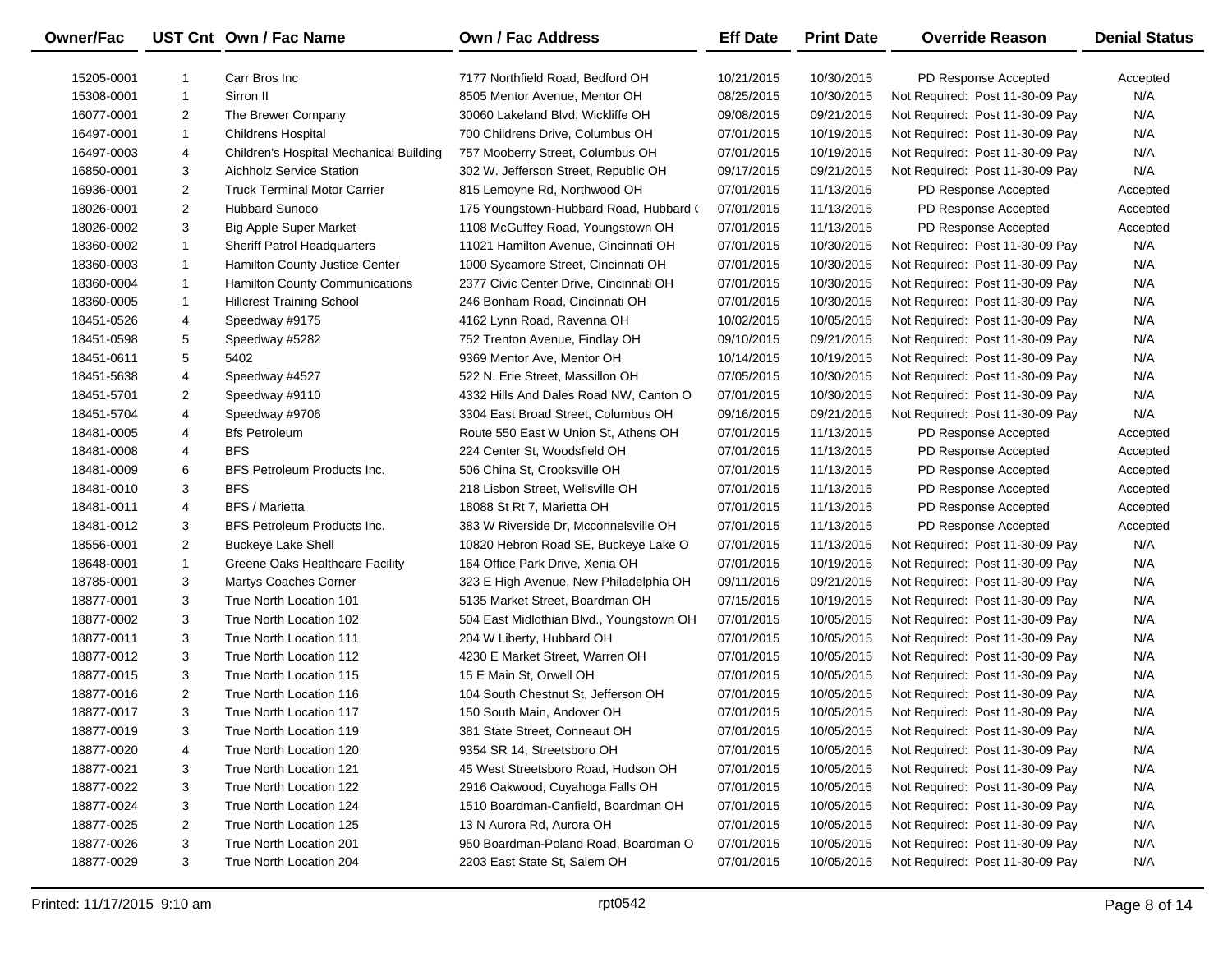| Owner/Fac  |                | UST Cnt Own / Fac Name   | <b>Own / Fac Address</b>                   | <b>Eff Date</b> | <b>Print Date</b> | <b>Override Reason</b>          | <b>Denial Status</b> |
|------------|----------------|--------------------------|--------------------------------------------|-----------------|-------------------|---------------------------------|----------------------|
| 18877-0030 | 3              | True North Location 205  | 8600 Glenwood Ave, Boardman OH             | 07/01/2015      | 10/05/2015        | Not Required: Post 11-30-09 Pay | N/A                  |
| 18877-0033 | 3              | True North Location 301  | 6432 Middleridge Road, Lorain OH           | 07/01/2015      | 10/05/2015        | Not Required: Post 11-30-09 Pay | N/A                  |
| 18877-0034 | 4              | True North Location 302  | 3016 Center Rd, Brunswick OH               | 07/01/2015      | 10/05/2015        | Not Required: Post 11-30-09 Pay | N/A                  |
| 18877-0038 | 3              | True North Location 308  | 2310 Lee Rd, Cleveland Heights OH          | 07/01/2015      | 10/05/2015        | Not Required: Post 11-30-09 Pay | N/A                  |
| 18877-0039 | 3              | True North Location 311  | 5567 Wilson Mills Rd, Highland Hts OH      | 07/01/2015      | 10/05/2015        | Not Required: Post 11-30-09 Pay | N/A                  |
| 18877-0040 | 3              | True North Location 312  | 28580 Chardon Road, Willoughby Hills OH    | 07/01/2015      | 10/05/2015        | Not Required: Post 11-30-09 Pay | N/A                  |
| 18877-0042 | 3              | True North Location 314  | 36400 Euclid Ave., Willoughby OH           | 07/01/2015      | 10/05/2015        | Not Required: Post 11-30-09 Pay | N/A                  |
| 18877-0043 | 3              | True North Location 315  | 26100 Chagrin Blvd, Beachwood OH           | 07/01/2015      | 10/05/2015        | Not Required: Post 11-30-09 Pay | N/A                  |
| 18877-0046 | 4              | True North Location 378  | 4035 Medina Road, Fairlawn OH              | 07/01/2015      | 10/05/2015        | Not Required: Post 11-30-09 Pay | N/A                  |
| 18877-0048 | 4              | True North Location 501  | 1031 So Reynolds Rd, Toledo OH             | 07/01/2015      | 10/05/2015        | Not Required: Post 11-30-09 Pay | N/A                  |
| 18877-0050 | 4              | True North Location 503  | 5855 Weckerly Road, Whitehouse OH          | 07/01/2015      | 10/05/2015        | Not Required: Post 11-30-09 Pay | N/A                  |
| 18877-0051 | 3              | True North Location 504  | 2202 So Reynolds Road, Toledo OH           | 07/01/2015      | 10/05/2015        | Not Required: Post 11-30-09 Pay | N/A                  |
| 18877-0052 | 3              | True North Location 507  | 933 W Boundary, Perrysburg OH              | 07/01/2015      | 10/05/2015        | Not Required: Post 11-30-09 Pay | N/A                  |
| 18877-0053 | 3              | True North Location 508  | 6760 W Central Ave, Toledo OH              | 07/01/2015      | 10/05/2015        | Not Required: Post 11-30-09 Pay | N/A                  |
| 18877-0054 | 3              | True North Location 509  | 5473 Monroe St, Toledo OH                  | 07/01/2015      | 10/05/2015        | Not Required: Post 11-30-09 Pay | N/A                  |
| 18877-0055 | 3              | True North Location 510  | 4310 W Central Ave, Toledo OH              | 07/01/2015      | 10/05/2015        | Not Required: Post 11-30-09 Pay | N/A                  |
| 18877-0056 | 3              | True North Location 511  | 4581 Monroe St, Toledo OH                  | 07/01/2015      | 10/05/2015        | Not Required: Post 11-30-09 Pay | N/A                  |
| 18877-0064 | 4              | True North Location 704  | 1951 Stanley Avenue, Dayton OH             | 07/01/2015      | 10/05/2015        | Not Required: Post 11-30-09 Pay | N/A                  |
| 18877-0069 | 3              | True North Location 711  | 7360 Salem Avenue, Clayton OH              | 07/01/2015      | 10/05/2015        | Not Required: Post 11-30-09 Pay | N/A                  |
| 18877-0070 | 3              | True North Location 713  | 1951 Bellbrook Avenue, Xenia OH            | 07/01/2015      | 10/05/2015        | Not Required: Post 11-30-09 Pay | N/A                  |
| 18877-0071 | 4              | True North Location 715  | 600 South Street, Piqua OH                 | 07/01/2015      | 10/05/2015        | Not Required: Post 11-30-09 Pay | N/A                  |
| 18877-0073 | 3              | True North Location 719  | 584 West National Road, Vandalia OH        | 07/01/2015      | 10/05/2015        | Not Required: Post 11-30-09 Pay | N/A                  |
| 18877-0076 | 3              | True North Location 730  | 1298 South Dorset Road, Troy OH            | 07/01/2015      | 10/05/2015        | Not Required: Post 11-30-09 Pay | N/A                  |
| 18877-0077 | 4              | True North Location 734  | 4461 SR 725, Bellbrook OH                  | 07/01/2015      | 10/05/2015        | Not Required: Post 11-30-09 Pay | N/A                  |
| 18877-0078 | 5              | True North Location 757  | 12320 US Rt 35 NW, Jeffersonville OH       | 07/01/2015      | 10/05/2015        | Not Required: Post 11-30-09 Pay | N/A                  |
| 18877-0080 | 3              | True North Location 761  | 610 West Central, Springboro OH            | 07/01/2015      | 10/05/2015        | Not Required: Post 11-30-09 Pay | N/A                  |
| 18877-0095 | $\overline{2}$ | True North Location 134  | 5990 Youngstown Warren Road, Niles OH      | 07/01/2015      | 10/05/2015        | Not Required: Post 11-30-09 Pay | N/A                  |
| 18877-0097 | 3              | True North Location 127  | 1150 Bank Street, Painesville OH           | 07/01/2015      | 10/05/2015        | Not Required: Post 11-30-09 Pay | N/A                  |
| 18877-0102 | $\overline{2}$ | True North Location 721  | 2450 Needmore Rd, Dayton OH                | 07/01/2015      | 10/05/2015        | Not Required: Post 11-30-09 Pay | N/A                  |
| 18877-0103 | 3              | True North Location 720  | 6160 Wilmington Pike, Dayton OH            | 07/01/2015      | 10/05/2015        | Not Required: Post 11-30-09 Pay | N/A                  |
| 18877-0106 | 3              | True North Location #724 | 5737 US Route 68, Wilmington OH            | 07/01/2015      | 10/05/2015        | Not Required: Post 11-30-09 Pay | N/A                  |
| 18877-0109 | 3              | True North Location 804  | 1160 Central Ave Lawrence, Miamisburg O    | 07/01/2015      | 10/05/2015        | Not Required: Post 11-30-09 Pay | N/A                  |
| 18877-0111 | 3              | True North Location 371  | 20 Prospect Street, Berea OH               | 07/01/2015      | 10/05/2015        | Not Required: Post 11-30-09 Pay | N/A                  |
| 18877-0112 | 3              | True North Location 303  | 8952 Brecksville Road, Brecksville OH      | 07/01/2015      | 10/05/2015        | Not Required: Post 11-30-09 Pay | N/A                  |
| 18877-0113 | 3              | True North Location 1305 | 5918 Smith Road, Brookpark OH              | 07/01/2015      | 10/05/2015        | Not Required: Post 11-30-09 Pay | N/A                  |
| 18877-0114 | 3              | True North Location 1306 | 8501 E Washington St, Chagrin Falls Park ( | 07/01/2015      | 10/05/2015        | Not Required: Post 11-30-09 Pay | N/A                  |
| 18877-0122 | 3              | True North Location 373  | 13030 Brookpark Rd, Cleveland OH           | 07/01/2015      | 10/05/2015        | Not Required: Post 11-30-09 Pay | N/A                  |
| 18877-0131 | 4              | True North Location 325  | 905 Lorain Rt 57 Bell, Elyria OH           | 07/01/2015      | 10/05/2015        | Not Required: Post 11-30-09 Pay | N/A                  |
| 18877-0134 | 3              | True North Location 328  | 6004 Turney Road Rockside, Garfield Hgh    | 07/01/2015      | 10/05/2015        | Not Required: Post 11-30-09 Pay | N/A                  |
| 18877-0140 | 3              | True North Location 336  | 6411 Mayfield Rd, Mayfield Heights OH      | 07/01/2015      | 10/05/2015        | Not Required: Post 11-30-09 Pay | N/A                  |
| 18877-0143 | 3              | True North Location 339  | 7408 Mentor Ave, Mentor OH                 | 07/01/2015      | 10/05/2015        | Not Required: Post 11-30-09 Pay | N/A                  |
| 18877-0145 | 3              | True North Location 342  | 14 E Aurora Rd, Northfield OH              | 07/01/2015      | 10/05/2015        | Not Required: Post 11-30-09 Pay | N/A                  |
| 18877-0146 | 3              | True North Location 343  | 25199 Lorain Road, North Olmsted OH        | 07/01/2015      | 10/05/2015        | Not Required: Post 11-30-09 Pay | N/A                  |

 $\overline{\phantom{0}}$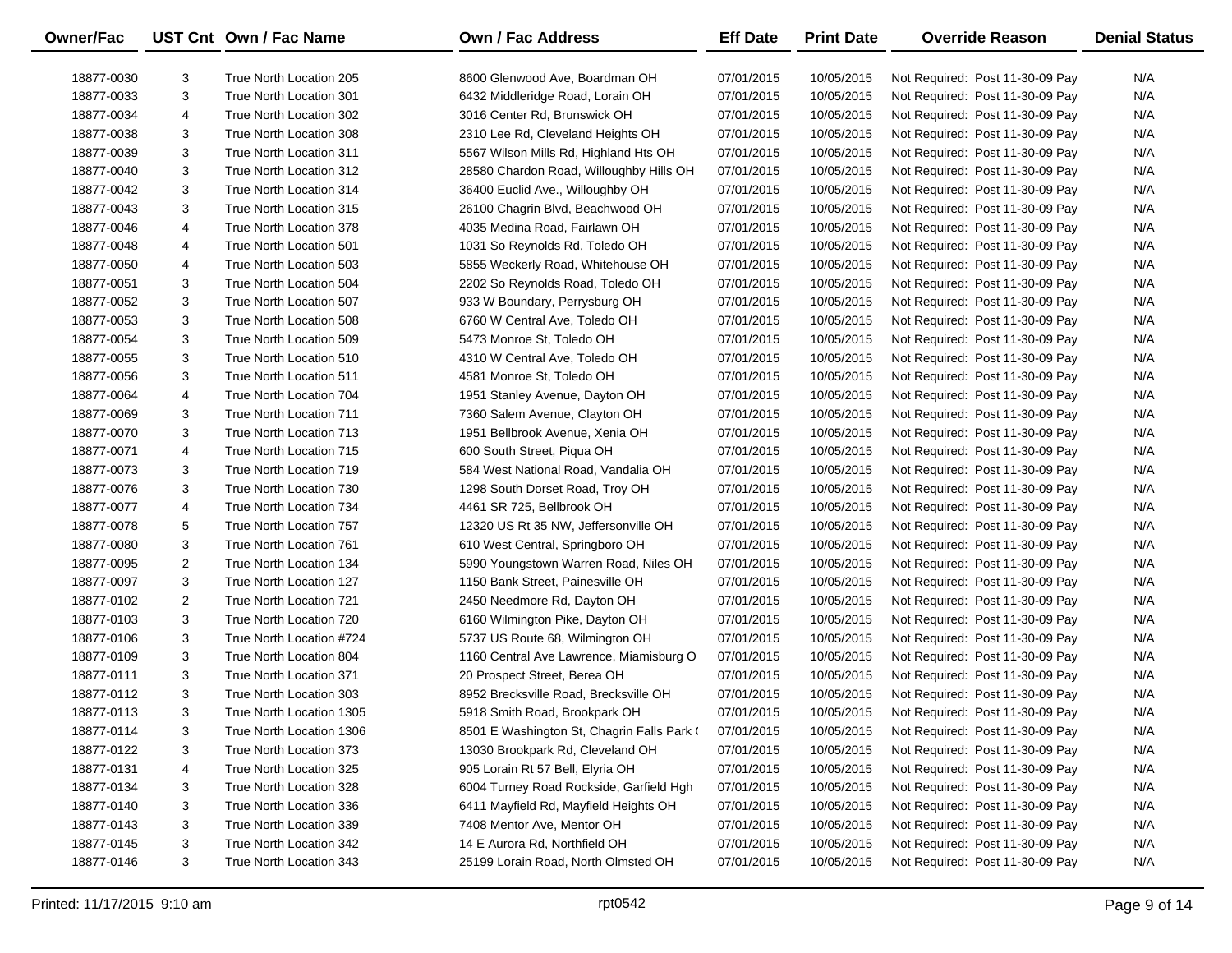| Owner/Fac  |                | UST Cnt Own / Fac Name    | <b>Own / Fac Address</b>                 | <b>Eff Date</b> | <b>Print Date</b> | <b>Override Reason</b>          | <b>Denial Status</b> |
|------------|----------------|---------------------------|------------------------------------------|-----------------|-------------------|---------------------------------|----------------------|
| 18877-0148 | 3              | True North Location 345   | 21920 Miles, North Randall OH            | 07/01/2015      | 10/05/2015        | Not Required: Post 11-30-09 Pay | N/A                  |
| 18877-0149 | 3              | True North Location 346   | 27010 Chagrin Blvd, Orange Village OH    | 07/01/2015      | 10/05/2015        | Not Required: Post 11-30-09 Pay | N/A                  |
| 18877-0150 | 3              | True North Location 349   | 5811 Ridge Rd, Parma OH                  | 07/01/2015      | 10/05/2015        | Not Required: Post 11-30-09 Pay | N/A                  |
| 18877-0154 | 4              | True North Location 353   | 7515 Broadview, Seven Hills OH           | 07/01/2015      | 10/05/2015        | Not Required: Post 11-30-09 Pay | N/A                  |
| 18877-0157 | 3              | True North Location 356   | 14473 Cedar Road, South Euclid OH        | 07/01/2015      | 10/05/2015        | Not Required: Post 11-30-09 Pay | N/A                  |
| 18877-0158 | 3              | True North Location 357   | 15635 Royalton Rd, Strongsville OH       | 07/01/2015      | 10/05/2015        | Not Required: Post 11-30-09 Pay | N/A                  |
| 18877-0159 | 4              | True North Location 358   | 7798 Granger, Valley View OH             | 07/01/2015      | 10/05/2015        | Not Required: Post 11-30-09 Pay | N/A                  |
| 18877-0163 | 3              | True North Location 362   | 1145 Crocker Road, Westlake OH           | 07/01/2015      | 10/05/2015        | Not Required: Post 11-30-09 Pay | N/A                  |
| 18877-0164 | 3              | True North Location 363   | 34802 Ridge Road, Willoughby OH          | 07/01/2015      | 10/05/2015        | Not Required: Post 11-30-09 Pay | N/A                  |
| 18877-0166 | 3              | True North Location 372   | 34750 Chardon Rd, Willoughby Hills OH    | 07/01/2015      | 10/05/2015        | Not Required: Post 11-30-09 Pay | N/A                  |
| 18877-0167 | 3              | True North Location 366   | 2770 Bishop Road, Wickliffe OH           | 07/01/2015      | 10/05/2015        | Not Required: Post 11-30-09 Pay | N/A                  |
| 18877-0169 | 3              | True North Location 1369  | 8500 Mayfield Rd, Chesterland OH         | 07/01/2015      | 10/05/2015        | Not Required: Post 11-30-09 Pay | N/A                  |
| 18877-0172 | 3              | True North Location 375   | 17212 Lorain Rocky River, Cleveland OH   | 07/01/2015      | 10/05/2015        | Not Required: Post 11-30-09 Pay | N/A                  |
| 18877-0173 | 3              | True North Location 1405  | 26051 Euclid Avenue, Euclid OH           | 07/01/2015      | 10/05/2015        | Not Required: Post 11-30-09 Pay | N/A                  |
| 18877-0175 | 3              | True North Location 407   | 6668 Wilson Mills, Gates Mills OH        | 07/01/2015      | 10/05/2015        | Not Required: Post 11-30-09 Pay | N/A                  |
| 18877-0176 | 3              | True North Location 1419  | 5300 Warrensville Libby, Maple Heights O | 07/01/2015      | 10/05/2015        | Not Required: Post 11-30-09 Pay | N/A                  |
| 18877-0177 | 3              | True North Location 365   | 23385 Lorain Clague, North Olmsted OH    | 07/01/2015      | 10/05/2015        | Not Required: Post 11-30-09 Pay | N/A                  |
| 18877-0184 | 3              | True North Location 716   | 5201 Salem, Dayton OH                    | 07/01/2015      | 10/05/2015        | Not Required: Post 11-30-09 Pay | N/A                  |
| 18877-0185 | 3              | True North Location 728   | 11 North Springboro Pike, Dayton OH      | 07/01/2015      | 10/05/2015        | Not Required: Post 11-30-09 Pay | N/A                  |
| 18877-0187 | 3              | True North Location 707   | 1415 Smithville, Dayton OH               | 07/01/2015      | 10/05/2015        | Not Required: Post 11-30-09 Pay | N/A                  |
| 18877-0189 | 3              | True North Location 710   | 7789 Brandt Pike, Dayton OH              | 07/01/2015      | 10/05/2015        | Not Required: Post 11-30-09 Pay | N/A                  |
| 18877-0194 | 3              | True North Location 737   | 1536 W Michigan, Sidney OH               | 07/01/2015      | 10/05/2015        | Not Required: Post 11-30-09 Pay | N/A                  |
| 18877-0196 | 3              | True North Location 732   | 1015 West Main, Tipp City OH             | 07/01/2015      | 10/05/2015        | Not Required: Post 11-30-09 Pay | N/A                  |
| 18877-0197 | 3              | True North Location 717   | 22 Ranchview Drive, Vandalia OH          | 07/01/2015      | 10/05/2015        | Not Required: Post 11-30-09 Pay | N/A                  |
| 18877-0208 | 3              | True North Location 1808A | 2301 S Limestone Leffels, Springfield OH | 07/01/2015      | 10/05/2015        | Not Required: Post 11-30-09 Pay | N/A                  |
| 18877-0209 | 3              | True North Location 809   | 1789 W. Main Street, Troy OH             | 07/01/2015      | 10/05/2015        | Not Required: Post 11-30-09 Pay | N/A                  |
| 18877-0212 | 2              | True North Location 316   | 6170 Som Center Rd, Solon OH             | 07/01/2015      | 10/05/2015        | Not Required: Post 11-30-09 Pay | N/A                  |
| 18877-0213 | 4              | True North Location #505  | 298 West Dussel Drive, Maumee OH         | 07/01/2015      | 10/05/2015        | Not Required: Post 11-30-09 Pay | N/A                  |
| 18877-0214 | 3              | True North Location 801   | 1360 Miamisburg Centerville Road, Dayton | 07/01/2015      | 10/05/2015        | Not Required: Post 11-30-09 Pay | N/A                  |
| 18877-0217 | 3              | True North Location 330   | 6178 Brecksville Rd Rockside R, Independ | 07/01/2015      | 10/05/2015        | Not Required: Post 11-30-09 Pay | N/A                  |
| 18877-0220 | 3              | True North Location 348   | 6630 Ridge Ridgewood, Parma OH           | 07/01/2015      | 10/05/2015        | Not Required: Post 11-30-09 Pay | N/A                  |
| 18877-0221 | 3              | True North Location 376   | 7635 Pearl Rd I-71, Middleburg Heights O | 07/01/2015      | 10/05/2015        | Not Required: Post 11-30-09 Pay | N/A                  |
| 18877-0223 | 3              | True North Location 517   | 1000 Buck Rd, Rossford OH                | 07/01/2015      | 10/05/2015        | Not Required: Post 11-30-09 Pay | N/A                  |
| 18877-0224 | 3              | True North Location 519   | 6903 Angola Rd, Holland OH               | 07/01/2015      | 10/05/2015        | Not Required: Post 11-30-09 Pay | N/A                  |
| 18877-0225 | 4              | True North Location 518   | 822 Monroe, Toledo OH                    | 07/01/2015      | 10/05/2015        | Not Required: Post 11-30-09 Pay | N/A                  |
| 18877-0226 | 2              | True North 209            | 72 N. Lake Street, Madison OH            | 07/01/2015      | 10/05/2015        | Not Required: Post 11-30-09 Pay | N/A                  |
| 18877-0227 | $\overline{2}$ | True North Location #601  | 777 E. Dublin Granville Road, Columbus O | 07/01/2015      | 10/05/2015        | Not Required: Post 11-30-09 Pay | N/A                  |
| 18877-0228 | 2              | True North Location # 602 | 3970 Morse Road, Columbus OH             | 07/01/2015      | 10/05/2015        | Not Required: Post 11-30-09 Pay | N/A                  |
| 18877-0229 | 2              | True North Location # 603 | 4733 Morse Road, Gahanna OH              | 07/01/2015      | 10/05/2015        | Not Required: Post 11-30-09 Pay | N/A                  |
| 18877-0230 | $\overline{2}$ | True North Location #604  | 8500 N. High Street, Lewis Center OH     | 07/01/2015      | 10/05/2015        | Not Required: Post 11-30-09 Pay | N/A                  |
| 18877-0231 | 3              | True North Location # 605 | 5989 E. Main Street, Columbus OH         | 07/01/2015      | 10/05/2015        | Not Required: Post 11-30-09 Pay | N/A                  |
| 18877-0232 | 3              | True North Location #606  | 1195 Morse Road, Columbus OH             | 07/01/2015      | 10/05/2015        | Not Required: Post 11-30-09 Pay | N/A                  |
| 18877-0233 | $\overline{2}$ | True North Location #607  | 7332 E. State Route 36, Sunbury OH       | 07/01/2015      | 10/05/2015        | Not Required: Post 11-30-09 Pay | N/A                  |
|            |                |                           |                                          |                 |                   |                                 |                      |

 $\overline{\phantom{0}}$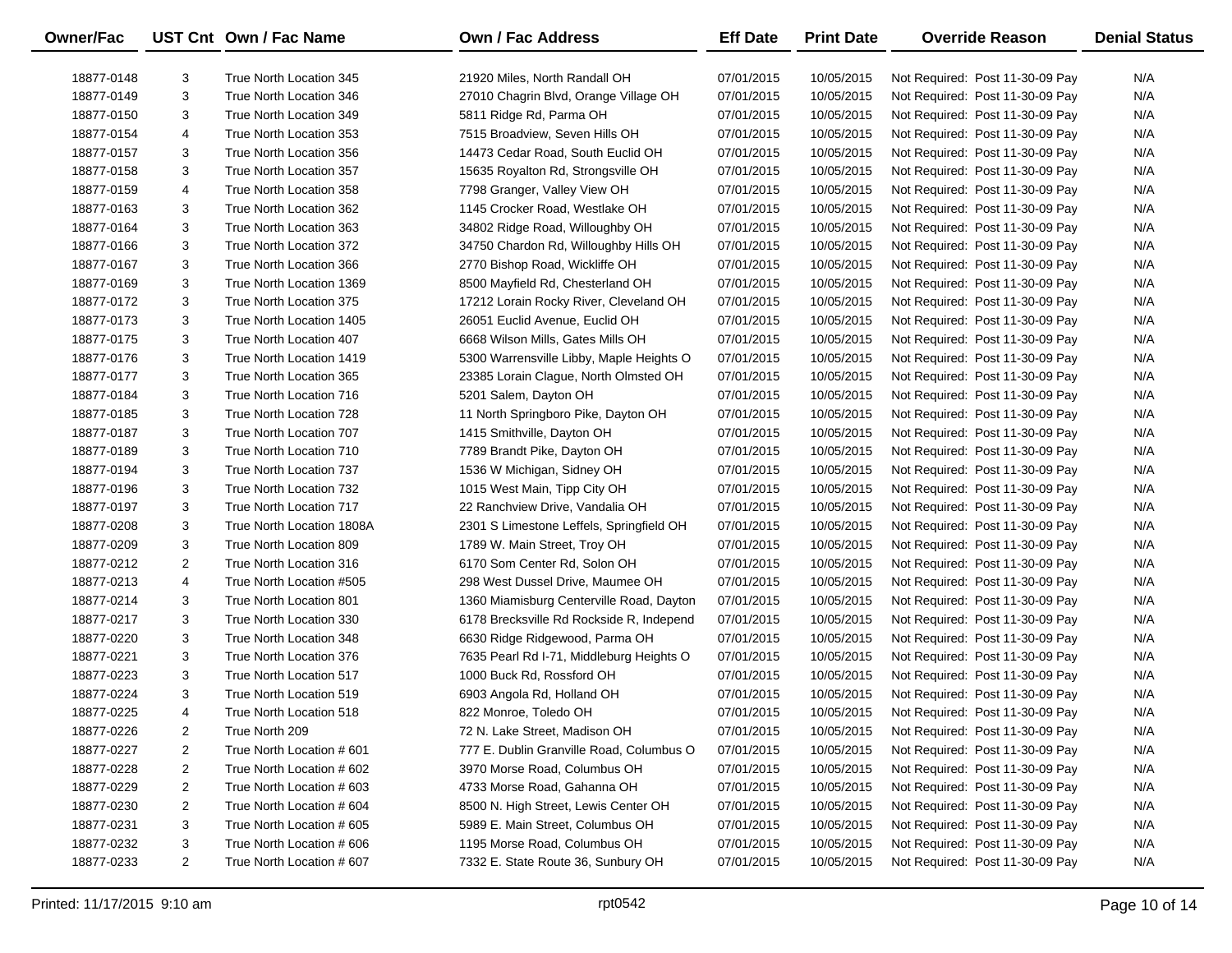| Owner/Fac  |                | UST Cnt Own / Fac Name             | <b>Own / Fac Address</b>                 | <b>Eff Date</b> | <b>Print Date</b> | <b>Override Reason</b>          | <b>Denial Status</b> |
|------------|----------------|------------------------------------|------------------------------------------|-----------------|-------------------|---------------------------------|----------------------|
| 18877-0234 | $\overline{2}$ | True North Location # 608          | 1500 Rome Hilliard Road, Columbus OH     | 07/01/2015      | 10/05/2015        | Not Required: Post 11-30-09 Pay | N/A                  |
| 18877-0235 | 3              | True North Location # 609          | 6790 Sawmill Road, Columbus OH           | 07/01/2015      | 10/05/2015        | Not Required: Post 11-30-09 Pay | N/A                  |
| 18877-0236 | 3              | True North Location # 610          | 2800 Bethel Road, Columbus OH            | 07/01/2015      | 10/05/2015        | Not Required: Post 11-30-09 Pay | N/A                  |
| 18877-0237 | 3              | True North Location # 611          | 5340 Tuttle Crossing Boulevard, Columbus | 07/01/2015      | 10/05/2015        | Not Required: Post 11-30-09 Pay | N/A                  |
| 18877-0238 | 3              | True North Location # 612          | 631 S. High Street, Columbus OH          | 07/01/2015      | 10/05/2015        | Not Required: Post 11-30-09 Pay | N/A                  |
| 18877-0240 | 3              | True North Location # 675          | 1955 Polaris Parkway, Columbus OH        | 07/01/2015      | 10/05/2015        | Not Required: Post 11-30-09 Pay | N/A                  |
| 18877-0241 | 3              | True North Location #676           | 3975 Ridge Mill Drive, Columbus OH       | 07/01/2015      | 10/05/2015        | Not Required: Post 11-30-09 Pay | N/A                  |
| 18877-0242 | 3              | True North Location # 677          | 2441 Lockbourne Road, Columbus OH        | 07/01/2015      | 10/05/2015        | Not Required: Post 11-30-09 Pay | N/A                  |
| 18877-0243 | 3              | True North Location #678           | 611 S. State Street, Westerville OH      | 07/01/2015      | 10/05/2015        | Not Required: Post 11-30-09 Pay | N/A                  |
| 18877-0244 | 3              | True North Location #679           | 13885 N.W. Baltimore Road, Reynoldsburg  | 07/01/2015      | 10/05/2015        | Not Required: Post 11-30-09 Pay | N/A                  |
| 18877-0253 | 3              | TrueNorth Facility #418            | 1000 W. Royalton Road, Broadview Heigh   | 07/01/2015      | 10/05/2015        | Not Required: Post 11-30-09 Pay | N/A                  |
| 18914-0008 | $\mathbf{1}$   | National Oil & Gas, Inc.           | 4970 State Route 66, New Bremen OH       | 09/10/2015      | 09/21/2015        | Not Required: Post 11-30-09 Pay | N/A                  |
| 18941-0001 | $\mathbf{1}$   | UHHS-Richmond Heights Hospital Inc | 27100 Chardon Rd, Richmond Heights OH    | 08/21/2015      | 10/05/2015        | Not Required: Post 11-30-09 Pay | N/A                  |
| 18971-0001 | 2              | Kroger Store #411                  | 824 Main Street, Milford OH              | 07/01/2015      | 10/19/2015        | Not Required: Post 11-30-09 Pay | N/A                  |
| 18971-0002 | $\overline{a}$ | Kroger Store #433                  | 10595 Springfield Pike, Woodlawn OH      | 07/01/2015      | 10/19/2015        | Not Required: Post 11-30-09 Pay | N/A                  |
| 18971-0003 | $\overline{2}$ | Kroger Store #920                  | 210 Sterling Run Road, Mount Orab OH     | 07/01/2015      | 10/19/2015        | Not Required: Post 11-30-09 Pay | N/A                  |
| 18971-0004 | $\overline{2}$ | Kroger Store #833                  | 200 Lease Avenue, Greensville OH         | 07/01/2015      | 10/19/2015        | Not Required: Post 11-30-09 Pay | N/A                  |
| 18971-0005 | $\overline{a}$ | Kroger Store #380                  | 575 Harry Sauner Road, Hillsboro OH      | 07/01/2015      | 10/19/2015        | Not Required: Post 11-30-09 Pay | N/A                  |
| 18971-0006 | 2              | Kroger Store #445                  | 4001 State Route 128, Cleves OH          | 07/01/2015      | 10/19/2015        | Not Required: Post 11-30-09 Pay | N/A                  |
| 18971-0007 | $\overline{2}$ | Kroger Store #836                  | 3520 W. Siebenthaler Road, Dayton OH     | 07/01/2015      | 10/19/2015        | Not Required: Post 11-30-09 Pay | N/A                  |
| 18971-0008 | $\overline{a}$ | Kroger Store #933                  | 1934 Needmore Road, Dayton OH            | 07/01/2015      | 10/19/2015        | Not Required: Post 11-30-09 Pay | N/A                  |
| 18971-0009 | $\overline{2}$ | Kroger Store #413                  | 800 Loveland Madeira Road, Loveland OH   | 07/01/2015      | 10/19/2015        | Not Required: Post 11-30-09 Pay | N/A                  |
| 18971-0010 | 3              | Kroger Store #754                  | 4506 Brandt Pike, Dayton OH              | 07/01/2015      | 10/19/2015        | Not Required: Post 11-30-09 Pay | N/A                  |
| 18971-0012 | $\overline{a}$ | Kroger Store #408                  | 5705 S. State Route 48, Maineville OH    | 07/01/2015      | 10/19/2015        | Not Required: Post 11-30-09 Pay | N/A                  |
| 18971-0013 | 3              | Kroger Store #830                  | 1161 E. Dayton Yellow Springs Road, Fair | 07/01/2015      | 10/19/2015        | Not Required: Post 11-30-09 Pay | N/A                  |
| 18971-0014 | $\overline{2}$ | Kroger Store #390                  | 7132 Hamilton Avenue, Cincinnati OH      | 07/01/2015      | 10/19/2015        | Not Required: Post 11-30-09 Pay | N/A                  |
| 18971-0015 | 3              | Kroger Store #747                  | 780 Northwoods Road, Vandalia OH         | 07/01/2015      | 10/19/2015        | Not Required: Post 11-30-09 Pay | N/A                  |
| 18971-0016 | 3              | Kroger Store #817                  | 1230 Rombach Avenue, Wilmington OH       | 07/01/2015      | 10/19/2015        | Not Required: Post 11-30-09 Pay | N/A                  |
| 18971-0017 | 3              | Kroger Store #436                  | 5830 Harrison Avenue, Cincinnati OH      | 07/01/2015      | 10/19/2015        | Not Required: Post 11-30-09 Pay | N/A                  |
| 18971-0018 | $\overline{2}$ | Kroger Store #405                  | 8241 Vine Street, Cincinnati OH          | 07/01/2015      | 10/19/2015        | Not Required: Post 11-30-09 Pay | N/A                  |
| 18971-0019 | 3              | Kroger Store #835                  | 2728 E. Main Street, Springfield OH      | 07/01/2015      | 10/19/2015        | Not Required: Post 11-30-09 Pay | N/A                  |
| 18971-0021 | 3              | Kroger Store #832                  | 1053 N. Bechtle Avenue, Springfield OH   | 07/01/2015      | 10/19/2015        | Not Required: Post 11-30-09 Pay | N/A                  |
| 18971-0022 | 3              | Kroger Store #914                  | 751 W. Market Street, Troy OH            | 07/01/2015      | 10/19/2015        | Not Required: Post 11-30-09 Pay | N/A                  |
| 18971-0023 | 3              | Kroger Store #355                  | 3710 Paxton Avenue, Cincinnati OH        | 07/01/2015      | 10/19/2015        | Not Required: Post 11-30-09 Pay | N/A                  |
| 18971-0024 | 3              | Kroger Store #448                  | 5100 Terra Firma Drive, Mason OH         | 07/01/2015      | 10/19/2015        | Not Required: Post 11-30-09 Pay | N/A                  |
| 18971-0025 | 2              | Kroger Store #943                  | 1212 W. Kemper Road, Forest Park OH      | 07/01/2015      | 10/19/2015        | Not Required: Post 11-30-09 Pay | N/A                  |
| 18971-0026 | 3              | Kroger Store #921                  | 1093 State Route 28 By-Pass, Milford OH  | 07/01/2015      | 10/19/2015        | Not Required: Post 11-30-09 Pay | N/A                  |
| 18971-0028 | 2              | Kroger Store #758                  | 7747 Old Troy Pike, Dayton OH            | 07/01/2015      | 10/19/2015        | Not Required: Post 11-30-09 Pay | N/A                  |
| 18971-0029 | 2              | Kroger Store #447                  | 1425 Columbus Avenue, Lebanon OH         | 07/01/2015      | 10/19/2015        | Not Required: Post 11-30-09 Pay | N/A                  |
| 18971-0030 | 3              | Kroger Store #932                  | 1510 Covington Avenue, Piqua OH          | 07/01/2015      | 10/19/2015        | Not Required: Post 11-30-09 Pay | N/A                  |
| 18971-0031 | 2              | Kroger Store #915                  | 7580 Beechmont Avenue, Cincinnati OH     | 07/01/2015      | 10/19/2015        | Not Required: Post 11-30-09 Pay | N/A                  |
| 18971-0032 | 3              | Kroger Store #384                  | 8433 Winton Road, Cincinnati OH          | 07/01/2015      | 10/19/2015        | Not Required: Post 11-30-09 Pay | N/A                  |
| 18971-0033 | $\overline{2}$ | Kroger Store #948                  | 6145 Glenway Avenue, Cincinnati OH       | 07/01/2015      | 10/19/2015        | Not Required: Post 11-30-09 Pay | N/A                  |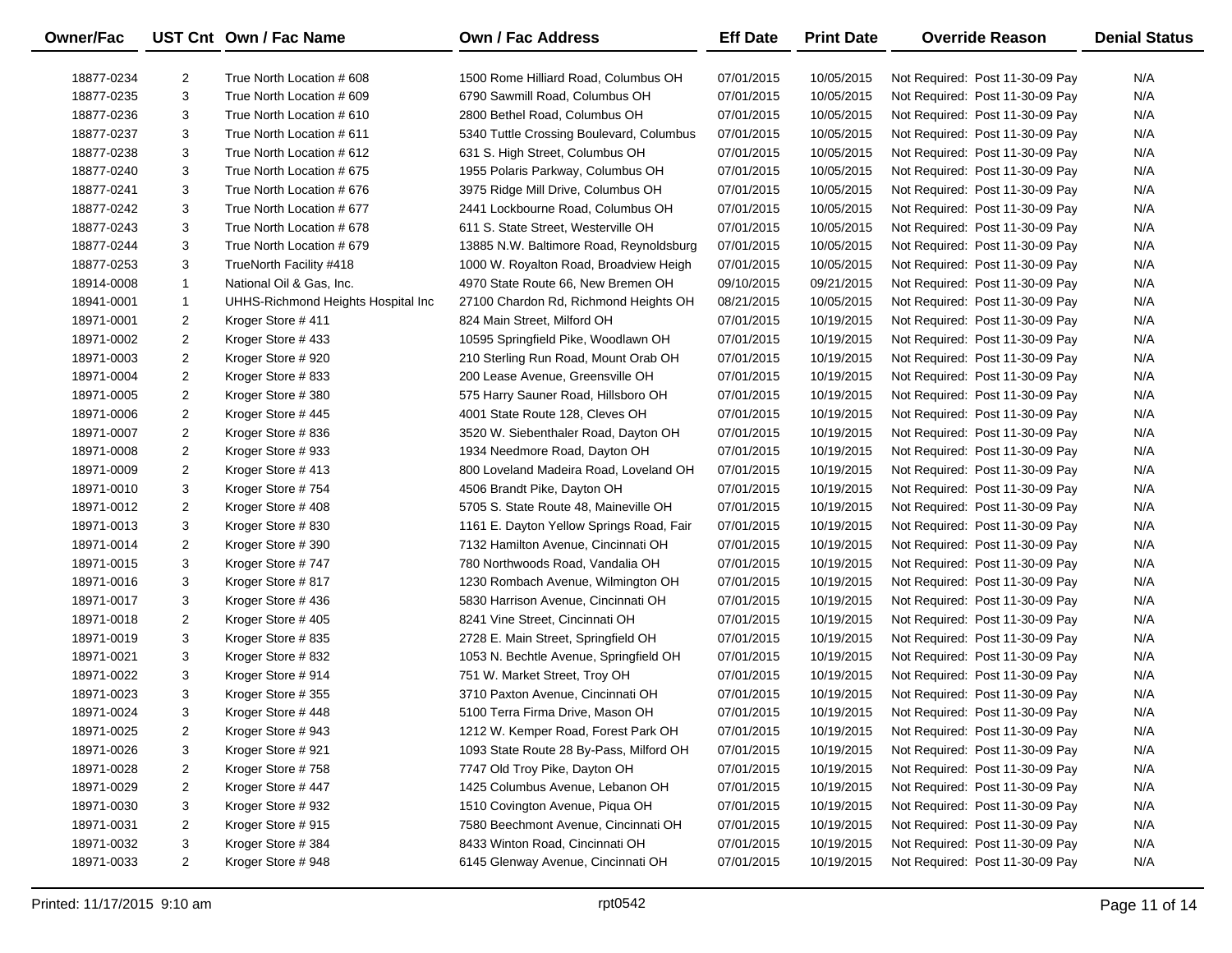| <b>Owner/Fac</b> |                | UST Cnt Own / Fac Name                  | Own / Fac Address                         | <b>Eff Date</b> | <b>Print Date</b> | <b>Override Reason</b>          | <b>Denial Status</b> |
|------------------|----------------|-----------------------------------------|-------------------------------------------|-----------------|-------------------|---------------------------------|----------------------|
| 18971-0034       | 3              | Kroger Store #336                       | 3033 Heritage Green Drive, Monroe OH      | 07/01/2015      | 10/19/2015        | Not Required: Post 11-30-09 Pay | N/A                  |
| 18971-0035       | 3              | Kroger Store #383                       | 7296 Yankee Road, Middletown OH           | 07/01/2015      | 10/19/2015        | Not Required: Post 11-30-09 Pay | N/A                  |
| 18971-0036       | 3              | Kroger Store #910                       | 475 Fortman Drive, Saint Marys OH         | 07/01/2015      | 10/19/2015        | Not Required: Post 11-30-09 Pay | N/A                  |
| 18971-0037       | 2              | Kroger Store #938                       | 875 Union Road, Englewood OH              | 07/01/2015      | 10/19/2015        | Not Required: Post 11-30-09 Pay | N/A                  |
| 18971-0038       | 3              | Kroger Store #934                       | 1400 S. Erie Highway, Hamilton OH         | 07/01/2015      | 10/19/2015        | Not Required: Post 11-30-09 Pay | N/A                  |
| 18971-0039       | 4              | Kroger Store #395                       | 1003 Cherry Street, Blanchester OH        | 07/01/2015      | 10/19/2015        | Not Required: Post 11-30-09 Pay | N/A                  |
| 18971-0040       | 4              | Kroger Store #435                       | 6388 Branch Hill Guinea Pike, Loveland O  | 07/01/2015      | 10/19/2015        | Not Required: Post 11-30-09 Pay | N/A                  |
| 18971-0041       | 2              | Kroger Store #909                       | 1484 Main Street (Hamilton Richmond Rd),  | 07/01/2015      | 10/19/2015        | Not Required: Post 11-30-09 Pay | N/A                  |
| 18971-0042       | 3              | Kroger Fuel Center #907                 | 10477 Harrison Avenue, Harrison OH        | 07/01/2015      | 10/19/2015        | Not Required: Post 11-30-09 Pay | N/A                  |
| 18971-0043       | $\overline{2}$ | Kroger Store #482                       | 3601 Warsaw Avenue, Cincinnati OH         | 07/01/2015      | 10/19/2015        | Not Required: Post 11-30-09 Pay | N/A                  |
| 18971-0044       | 3              | Kroger Fuel Center #944                 | 5191 Delhi Pike, Cincinnati OH            | 07/01/2015      | 10/19/2015        | Not Required: Post 11-30-09 Pay | N/A                  |
| 18971-0045       | 3              | Kroger Fuel Center #902                 | 4230 Eastgate Boulevard, #500, Cincinnati | 07/01/2015      | 10/19/2015        | Not Required: Post 11-30-09 Pay | N/A                  |
| 18971-0046       | 4              | Kroger Fuel Center #412                 | 340 S. Locust Street, Oxford OH           | 07/01/2015      | 10/19/2015        | Not Required: Post 11-30-09 Pay | N/A                  |
| 18971-0047       | 3              | Kroger Fuel Center #441                 | 3420 Towne Boulevard, Middletown OH       | 07/01/2015      | 10/19/2015        | Not Required: Post 11-30-09 Pay | N/A                  |
| 18971-0048       | 3              | Kroger Fuel Center #418                 | 4229 Montgomery Road, Norwood OH          | 07/01/2015      | 10/19/2015        | Not Required: Post 11-30-09 Pay | N/A                  |
| 18971-0049       | 3              | Kroger Fuel Center #936                 | 1856 E. Second Street, Defiance OH        | 07/01/2015      | 10/19/2015        | Not Required: Post 11-30-09 Pay | N/A                  |
| 18971-0050       | 3              | Kroger Fuel Center #432                 | 2300 Ferguson Road, Cincinnati OH         | 07/01/2015      | 10/19/2015        | Not Required: Post 11-30-09 Pay | N/A                  |
| 18971-0051       | 3              | Kroger Fuel Center #825                 | 2115 E. Dorothy Lane, Kettering OH        | 07/01/2015      | 10/19/2015        | Not Required: Post 11-30-09 Pay | N/A                  |
| 18971-0052       | 3              | Kroger Fuel Center #811                 | 3167 Dayton Xenia Road, Dayton OH         | 07/01/2015      | 10/19/2015        | Not Required: Post 11-30-09 Pay | N/A                  |
| 18971-0053       | 3              | Kroger Fuel Center #335                 | 430 Oxford State Road, Middletown OH      | 07/01/2015      | 10/19/2015        | Not Required: Post 11-30-09 Pay | N/A                  |
| 18971-0054       | 3              | Kroger Fuel Center #913                 | 2110 Michigan Avenue, Sidney OH           | 07/01/2015      | 10/19/2015        | Not Required: Post 11-30-09 Pay | N/A                  |
| 18971-0055       | 3              | Kroger Fuel Center #923                 | 1095 S. Main Street, Centerville OH       | 07/01/2015      | 10/19/2015        | Not Required: Post 11-30-09 Pay | N/A                  |
| 18971-0056       | 3              | Kroger Fuel Center #426                 | 5210 Kings Mills Road, Mason OH           | 07/01/2015      | 10/19/2015        | Not Required: Post 11-30-09 Pay | N/A                  |
| 18971-0057       | 3              | Kroger Fuel Center #376                 | 2900 W. Route 22, Maineville OH           | 07/01/2015      | 10/19/2015        | Not Required: Post 11-30-09 Pay | N/A                  |
| 18971-0058       | 3              | Kroger Fuel Center #421                 | 7305 Wooster Pike, Cincinnati OH          | 07/01/2015      | 10/19/2015        | Not Required: Post 11-30-09 Pay | N/A                  |
| 18971-0059       | 3              | Kroger Fuel Center #722                 | 10101 Landing Way, Miamisburg OH          | 07/01/2015      | 10/19/2015        | Not Required: Post 11-30-09 Pay | N/A                  |
| 18971-0060       | 3              | Kroger Fuel Center #468                 | 240 W. Main Street, Amelia OH             | 07/01/2015      | 10/19/2015        | Not Required: Post 11-30-09 Pay | N/A                  |
| 18971-0061       | 3              | Kroger Fuel Center #A939                | 5214 Pleasant Avenue, Fairfield OH        | 07/01/2015      | 10/19/2015        | Not Required: Post 11-30-09 Pay | N/A                  |
| 18971-0062       | 3              | Kroger Fuel Center #A353                | 12080 Montgomery Road, Symmes Townsh      | 07/01/2015      | 10/19/2015        | Not Required: Post 11-30-09 Pay | N/A                  |
| 18971-0063       | 3              | Kroger Fuel Center #A751                | 1024 South Smithville Road, Dayton OH     | 07/01/2015      | 10/19/2015        | Not Required: Post 11-30-09 Pay | N/A                  |
| 18971-0064       | 3              | Kroger Fuel Center #A829                | 1700 West Park Square, Xenia OH           | 07/01/2015      | 10/19/2015        | Not Required: Post 11-30-09 Pay | N/A                  |
| 18971-0066       | 3              | Kroger Fuel Center #A465                | 4613 Marburg Avenue, Cincinnati OH        | 10/06/2015      | 10/19/2015        | Not Required: Post 11-30-09 Pay | N/A                  |
| 19469-0230       | 3              | Circle K #5693                          | 5999 North Ridge Road, Madison OH         | 11/05/2015      | 11/13/2015        | Not Required: Post 11-30-09 Pay | N/A                  |
| 19565-0001       | 4              | Campus Sohio                            | 101 W Brooklyn St, Gambier OH             | 07/01/2015      | 11/13/2015        | PD Response Accepted            | Accepted             |
| 19586-0001       | $\mathbf{1}$   | Richland County Juvenile Justice Center | 411 S. Diamond Street, Mansfield OH       | 07/01/2015      | 11/13/2015        | PD Response Accepted            | Accepted             |
| 19796-0001       | -1             | Stone Transport Delta Terminal          | 321 W. Main St., Delta OH                 | 07/01/2015      | 11/13/2015        | PD Response Accepted            | Accepted             |
| 19956-0001       | 4              | B & I Automotive Repair Inc             | 33200 Aurora Rd, Solon OH                 | 10/20/2015      | 10/30/2015        | Not Required: Post 11-30-09 Pay | N/A                  |
| 19975-0001       | 3              | Facility 1000                           | 959 Parsons Avenue, Columbus OH           | 07/01/2015      | 11/13/2015        | Not Required: Post 11-30-09 Pay | N/A                  |
| 20032-0001       | 4              | Pearl Bagley Enterprises                | 7250 Pearl Road, Middleburg Heights OH    | 07/08/2015      | 10/05/2015        | Not Required: Post 11-30-09 Pay | N/A                  |
| 20175-0001       | 4              | Amawi Brothers LLC                      | 15237 Euclid Ave, East Cleveland OH       | 07/01/2015      | 10/30/2015        | PD Response Accepted            | Accepted             |
| 20252-0001       | 3              | <b>Town One Station</b>                 | 57 N. Main Street, Poland OH              | 07/01/2015      | 09/21/2015        | Not Required: Post 11-30-09 Pay | N/A                  |
| 20380-0001       | 3              | Dale C. Walker                          | 220 S. Mulberry Street, Logan OH          | 07/01/2015      | 11/13/2015        | PD Response Accepted            | Accepted             |
| 20423-0001       | $\overline{2}$ | Speedy Gas Company, Inc.                | 6207 Broadway Avenue, Cleveland OH        | 07/01/2015      | 10/30/2015        | PD Response Accepted            | Accepted             |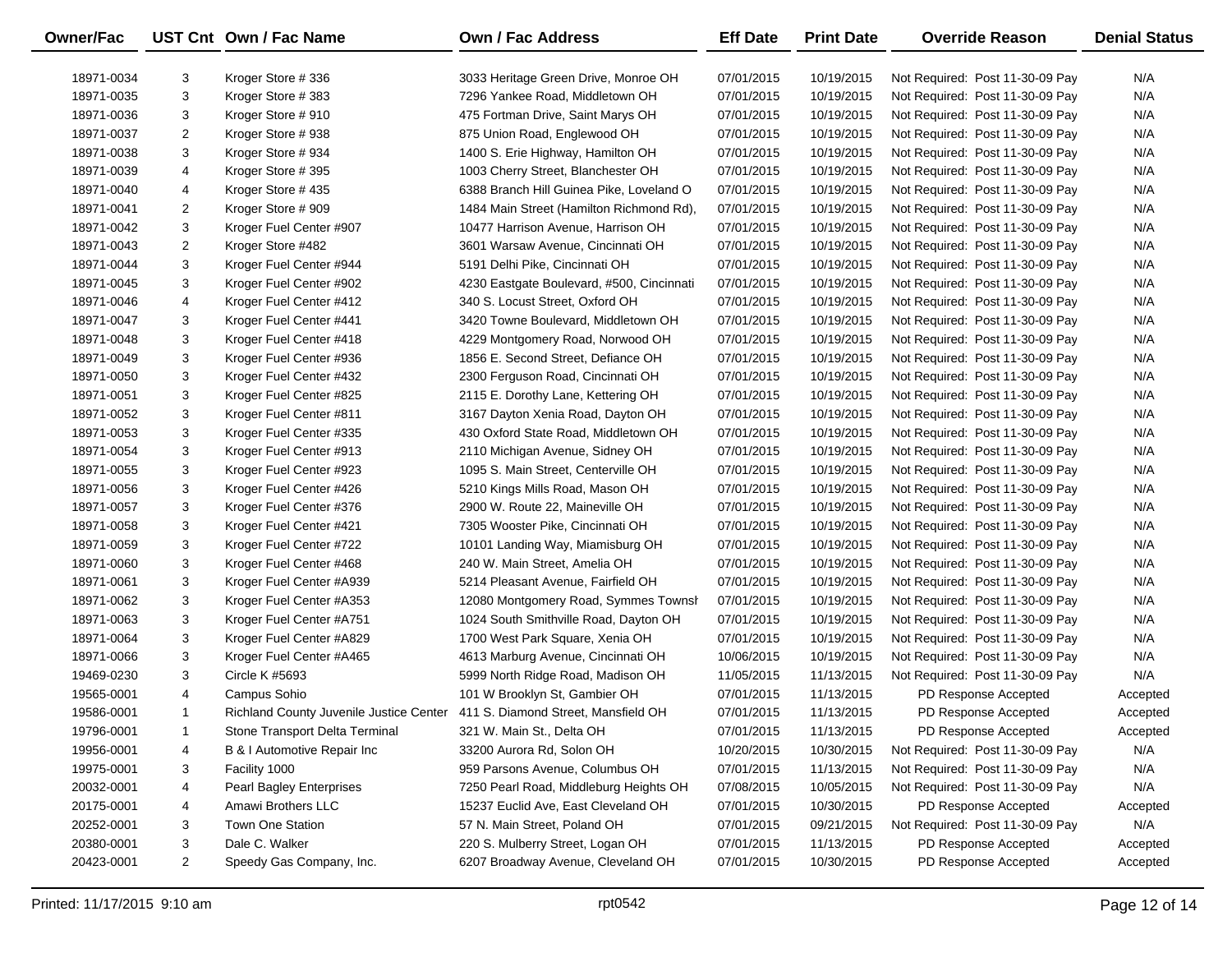| Owner/Fac  |                | UST Cnt Own / Fac Name                 | Own / Fac Address                          | <b>Eff Date</b> | <b>Print Date</b> | <b>Override Reason</b>          | <b>Denial Status</b> |
|------------|----------------|----------------------------------------|--------------------------------------------|-----------------|-------------------|---------------------------------|----------------------|
| 20891-0002 | 3              | W. Third 6101, LLC                     | 465 Nilles Road, Fairfield OH              | 07/01/2015      | 10/19/2015        | Not Required: Post 11-30-09 Pay | N/A                  |
| 21196-0001 | 4              | Airport Exxon                          | 4950 East Pike, Zanesville OH              | 07/02/2015      | 10/19/2015        | Not Required: Post 11-30-09 Pay | N/A                  |
| 21196-0002 | 3              | West Pike Pump & Pantry                | 2455 West Pike, Zanesville OH              | 07/02/2015      | 10/19/2015        | Not Required: Post 11-30-09 Pay | N/A                  |
| 21196-0003 | $\overline{2}$ | National Road Pump & Pantry            | 1460 Greenwood Avenue, Zanesville OH       | 07/02/2015      | 10/19/2015        | Not Required: Post 11-30-09 Pay | N/A                  |
| 21233-0001 | 3              | Village Pantry #2712                   | 16350 Allenby Drive, Marysville OH         | 07/01/2015      | 11/13/2015        | PD Response Accepted            | Accepted             |
| 21233-0002 | 5              | Village Pantry #2713                   | 200 E. Sandusky Avenue, Bellefontaine O    | 07/01/2015      | 11/13/2015        | PD Response Accepted            | Accepted             |
| 21233-0003 | $\overline{2}$ | Village Pantry #2714                   | 350 S. Main Street, Kenton OH              | 07/01/2015      | 11/13/2015        | PD Response Accepted            | Accepted             |
| 21233-0004 | 3              | Village Pantry #2716                   | 1301 W. 5th Street, Marysville OH          | 07/01/2015      | 11/13/2015        | PD Response Accepted            | Accepted             |
| 21233-0005 | 5              | Village Pantry #2717                   | 404 W. Pike Street, Jackson Ctr OH         | 07/01/2015      | 11/13/2015        | PD Response Accepted            | Accepted             |
| 21233-0006 | 3              | Village Pantry #2720                   | 1138 N. Main Street, Bellefontaine OH      | 07/01/2015      | 11/13/2015        | PD Response Accepted            | Accepted             |
| 21233-0007 | 5              | Village Pantry #2721                   | 209 State Route 708, Russells Point OH     | 07/01/2015      | 11/13/2015        | PD Response Accepted            | Accepted             |
| 21233-0008 | 3              | Village Pantry #2722                   | 303 E. 5th Street, Marysville OH           | 07/01/2015      | 11/13/2015        | PD Response Accepted            | Accepted             |
| 21233-0009 | 5              | Village Pantry #2723                   | 319 Cretcher Avenue, DeGraff OH            | 07/01/2015      | 11/13/2015        | PD Response Accepted            | Accepted             |
| 21399-0001 | 2              | Middle Avenue Marathon                 | 824 Middle Avenue, Elyria OH               | 10/07/2015      | 10/19/2015        | Not Required: Post 11-30-09 Pay | N/A                  |
| 21399-0001 | $\mathbf{1}$   | Middle Avenue Marathon                 | 824 Middle Avenue, Elyria OH               | 07/21/2015      | 10/19/2015        | Not Required: Post 11-30-09 Pay | N/A                  |
| 21399-0001 | 1              | Middle Avenue Marathon                 | 824 Middle Avenue, Elyria OH               | 09/15/2015      | 10/19/2015        | Not Required: Post 11-30-09 Pay | N/A                  |
| 21815-0001 | 2              | Dave's Food Mart                       | 1617 State Route 28, Loveland OH           | 10/19/2015      | 10/30/2015        | Not Required: Post 11-30-09 Pay | N/A                  |
| 21975-0001 | $\mathbf{1}$   | <b>Ohio Judicial Center</b>            | 65 S. Front Street, Columbus OH            | 07/01/2015      | 10/30/2015        | PD Response Accepted            | Accepted             |
| 22031-0001 | 3              | N.M.J., Inc.                           | 1354 Vernon Odom Boulevard, Akron OH       | 07/06/2015      | 09/21/2015        | Not Required: Post 11-30-09 Pay | N/A                  |
| 22085-0001 | 3              | Green Springs Energy, LLC              | 8419 State Route 19, Green Springs OH      | 07/01/2015      | 11/13/2015        | PD Response Accepted            | Accepted             |
| 22173-0001 | 4              | 514 North Market Realty, Inc.          | 514 N. Market Street, Lisbon OH            | 07/01/2015      | 11/13/2015        | Not Required: Post 11-30-09 Pay | N/A                  |
| 22173-0003 | 5              | 514 North Market Realty, Inc.          | 29011 State Route 62, Salem OH             | 07/01/2015      | 11/13/2015        | Not Required: Post 11-30-09 Pay | N/A                  |
| 22332-0001 | 7              | Trupoint Cooperative, Inc.             | 1425 Rombach Avenue, Wilmington OH         | 07/01/2015      | 11/13/2015        | Not Required: Post 11-30-09 Pay | N/A                  |
| 22332-0002 | $\overline{2}$ | Trupoint Cooperative, Inc.             | 1860 Columbus Avenue, Springfield OH       | 07/01/2015      | 11/13/2015        | Not Required: Post 11-30-09 Pay | N/A                  |
| 22332-0003 | 3              | Trupoint Cooperative, Inc.             | 555 N. Broadway Street, Lebanon OH         | 07/01/2015      | 11/13/2015        | Not Required: Post 11-30-09 Pay | N/A                  |
| 22332-0004 | 4              | Trupoint Cooperative, Inc.             | 230 S. Ohio Street, Minster OH             | 07/01/2015      | 11/13/2015        | Not Required: Post 11-30-09 Pay | N/A                  |
| 22489-0001 | 3              | Suman Faisal, LLC                      | 2635 W. Broad Street, Columbus OH          | 09/03/2015      | 09/21/2015        | Not Required: Post 11-30-09 Pay | N/A                  |
| 22691-0001 | 8              | Chuck's Automotive Repair, LLC         | 3084 Massillon Road, Akron OH              | 09/02/2015      | 10/05/2015        | Not Required: Post 11-30-09 Pay | N/A                  |
| 22786-0001 | $\overline{2}$ | Seville Petroleum, LLC                 | 190 Center Street, Seville OH              | 10/13/2015      | 10/19/2015        | Not Required: Post 11-30-09 Pay | N/A                  |
| 22874-0001 | 3              | MTA Petroleum & Food Mart, LLC         | 52634 High Ridge Road, Saint Clairsville O | 09/04/2015      | 09/21/2015        | Not Required: Post 11-30-09 Pay | N/A                  |
| 22880-0001 | $\mathbf{1}$   | New Horizon Properties LLC             | 205 Salem Avenue, Dayton OH                | 10/20/2015      | 10/30/2015        | Not Required: Post 11-30-09 Pay | N/A                  |
| 22886-0001 | 1              | Westlake Rehab and Nursing             | 4000 Crocker Road, Westlake OH             | 09/18/2015      | 10/05/2015        | Not Required: Post 11-30-09 Pay | N/A                  |
| 23002-0001 | 3              | Shell                                  | 77 S. Diamond Street, Mansfield OH         | 10/06/2015      | 10/19/2015        | Not Required: Post 11-30-09 Pay | N/A                  |
| 23074-0001 | $\overline{2}$ | Park Marathon                          | 530 Cherry Street, Tuscarawas OH           | 07/01/2015      | 11/13/2015        | PD Response Accepted            | Accepted             |
| 23112-0001 | 3              | Richmond Rd BP                         | 4591 Richmond Road, Warrensville Heigh     | 07/01/2015      | 11/13/2015        | PD Response Accepted            | Accepted             |
| 23129-0001 | 3              | The GC Net Lease (Westerville) Investo | 800 Brooksedge Boulevard, Westerville O    | 10/05/2015      | 10/19/2015        | Not Required: Post 11-30-09 Pay | N/A                  |
| 23155-0001 | 5              | Speed Check Food Mart                  | 2847 Parkman Road NW, Warren OH            | 07/01/2015      | 10/30/2015        | Not Required: Post 11-30-09 Pay | N/A                  |
| 23274-0001 | 1              | <b>Grain Clean Fuels</b>               | 1201 South Arlington Street, Akron OH      | 07/06/2015      | 11/13/2015        | Not Required: Post 11-30-09 Pay | N/A                  |
| 23372-0003 | 3              | Certified Oil #435                     | 210 N Washington Street, Van Wert OH       | 07/01/2015      | 11/13/2015        | Not Required: Post 11-30-09 Pay | N/A                  |
| 23388-0001 | 1              | The Fishing Pole Bait Shop             | 5071 State Route 350 W., Clarksville OH    | 07/01/2015      | 11/13/2015        | Not Required: Post 11-30-09 Pay | N/A                  |
| 23394-0001 | 2              | Win Air of Columbus Inc.               | 700 Harcourt Road, Mount Vernon OH         | 07/28/2015      | 10/30/2015        | Not Required: Post 11-30-09 Pay | N/A                  |
| 23449-0001 | 3              | Sunoco Hop-In                          | 1890 Som Center Road, Mayfield Heights C   | 08/17/2015      | 10/05/2015        | Not Required: Post 11-30-09 Pay | N/A                  |
| 23452-0001 | 3              | 78 Quick Stop, LLC                     | 768 Lewisville Road, Woodsfield OH         | 09/08/2015      | 09/21/2015        | Not Required: Post 11-30-09 Pay | N/A                  |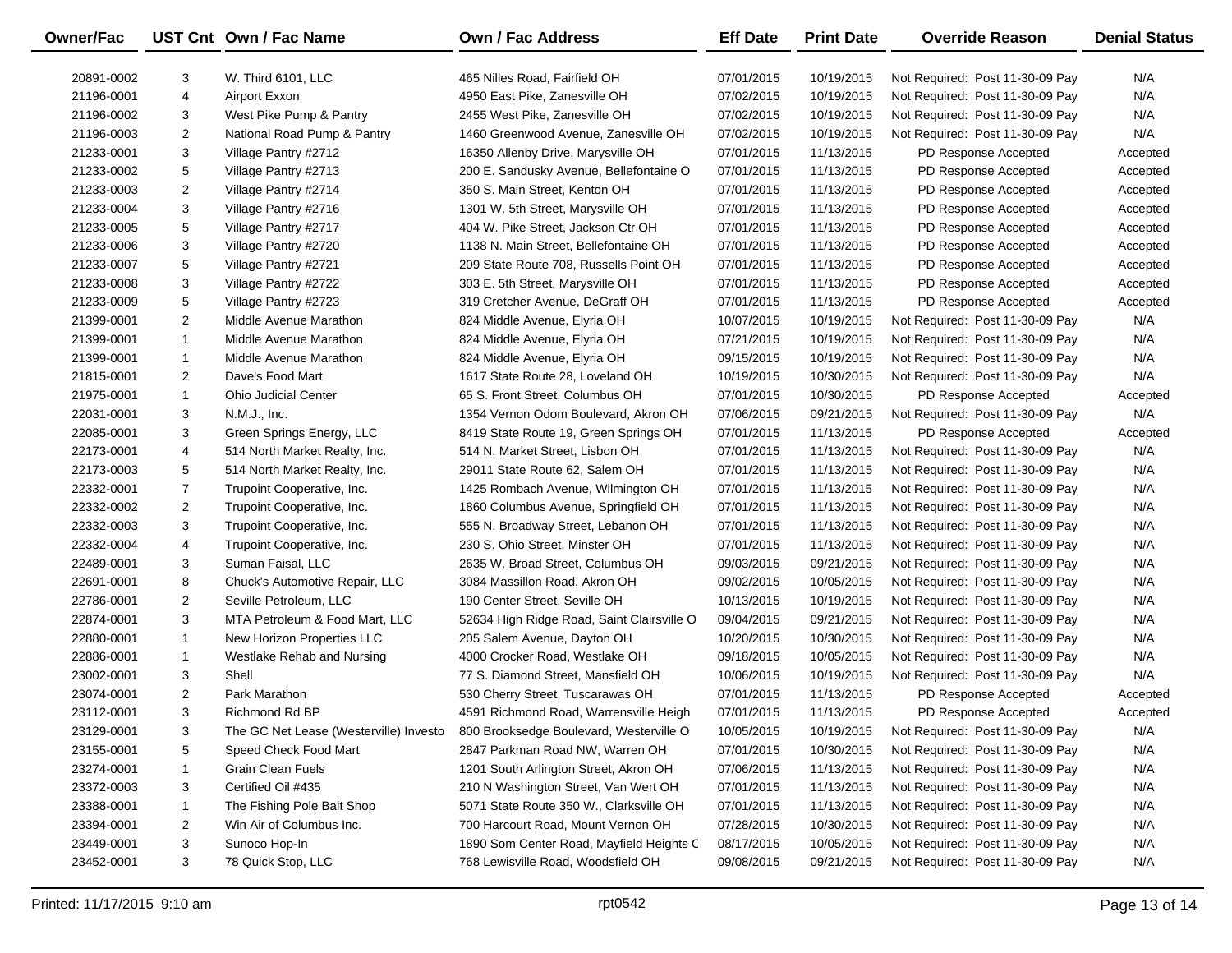| <b>Owner/Fac</b>        |                | UST Cnt Own / Fac Name                     | Own / Fac Address                         | <b>Eff Date</b> | <b>Print Date</b> | <b>Override Reason</b>          | <b>Denial Status</b> |
|-------------------------|----------------|--------------------------------------------|-------------------------------------------|-----------------|-------------------|---------------------------------|----------------------|
|                         |                |                                            |                                           |                 |                   |                                 |                      |
| 23453-0001              | 4              | Mantua EZ Mart                             | 10719 N. Main Street, Mantua OH           | 09/28/2015      | 10/05/2015        | Not Required: Post 11-30-09 Pay | N/A                  |
| 23453-0002              | $\overline{2}$ | SH Yun, Inc.                               | 1152 W. Main Street, Kent OH              | 10/26/2015      | 10/30/2015        | Not Required: Post 11-30-09 Pay | N/A                  |
| 23454-0001              | 3              | Pit Stop                                   | 745 E. Archwood Avenue. Akron OH          | 09/02/2015      | 10/19/2015        | Not Required: Post 11-30-09 Pay | N/A                  |
| 23458-0001              | $\overline{2}$ | Thermal Springs LLC                        | 750 E. Central (3037 Stickney Ave), Toled | 10/14/2015      | 10/19/2015        | Not Required: Post 11-30-09 Pay | N/A                  |
| 23460-0001              | $\overline{2}$ | <b>BWXT Nuclear Operations Group, Inc.</b> | 91 Stirling Avenue, Barberton OH          | 07/01/2015      | 10/05/2015        | Not Required: Post 11-30-09 Pay | N/A                  |
| 23483-0001              | 4              | N & M Enterprises LLC                      | 110 S Main Street. Union OH               | 10/26/2015      | 10/30/2015        | Not Required: Post 11-30-09 Pay | N/A                  |
| 23655-0001              | 2              | Dillon Exxon                               | 6325 Newark Road, Nashport OH             | 10/15/2015      | 10/30/2015        | Not Required: Post 11-30-09 Pay | N/A                  |
| 23680-0001              | 3              | Clough Pike Shell                          | 4261 Mount Carmel Tobasco Road, Cinci     | 11/02/2015      | 11/13/2015        | Not Required: Post 11-30-09 Pay | N/A                  |
|                         |                |                                            |                                           |                 |                   |                                 |                      |
| <b>Total Owners</b>     | 88             |                                            |                                           |                 |                   |                                 |                      |
| <b>Total Facilities</b> | 552            |                                            |                                           |                 |                   |                                 |                      |

**Total Determinations50**

**1,693**

**Total USTs**